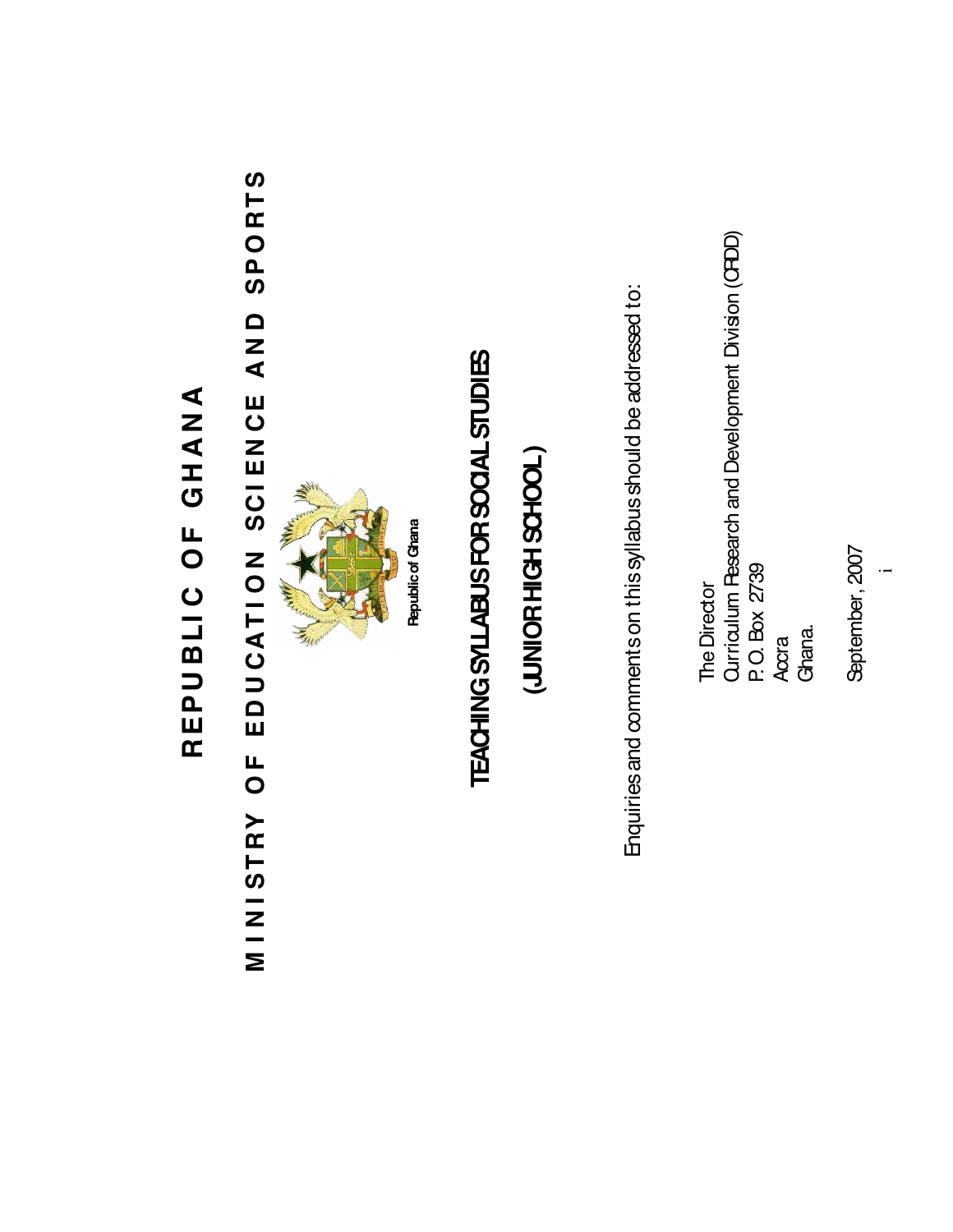# TEACHING SYLLABUS FOR SOCIAL STUDIES **TEACHING SYLLABUS FOR SOCIAL STUDIES**

(JUNIOR HIGH SCHOOL) **(JUNIOR HIGH SCHOOL)**

# RATIONALE FOR TEACHING SOCIAL STUDIES **RATIONALE FOR TEACHING SOCIAL STUDIES**

Our with knowledge about the culture and ways of life of their society, its problems, its values and its hopes for the future. The a subject, Social Studies helps pupils to understand their society better; helps them to investigate how their society functions and society has been a slow moving society. It is hoped that as pupils understand the Ghanaian society better, and are able to examine the society's institutions and ways of life with a critical and constructive mind, the country will surely be on the path to Social Studies is a study of the problems of society. The subject prepares the individual to fit into society by equipping him/hen Social Studies is a study of the problems of society. The subject prepares the individual to fit into society by equipping him/her with knowledge about the culture and ways of life of their society, its problems, its values and its hopes for the future. The subject is multi-disciplinary and takes its sources from geography, history, sociology, psychology, economics and civic education. Essential elements of the knowledge and principles from these disciplines are integrated into a subject that stands on its own. As a subject, Social Studies helps pupils to understand their society better; helps them to investigate how their society functions and hence assists them to develop that critical and at the same time developmental kind of mind that transforms societies. Our society has been a slow moving society. It is hoped that as pupils understand the Ghanaian society better, and are able to examine the society's institutions and ways of life with a critical and constructive mind, the country will surely be on the path to subject is multi-disciplinary and takes its sources from geography, history, sociology, psychology, economics and civic education. Essential elements of the knowledge and principles from these disciplines are integrated into a subject that stands on its own. As nence assists them to develop that critical and at the same time developmental kind of mind that transforms societies. better and faster growth in development. better and faster growth in development.

#### **GENERAL AIMS GENERAL AIMS**

This syllabus is designed to help the pupil to: This syllabus is designed to help the pupil to:

- understand the interrelationships between the social and the physical environment and their impact on the development of 1. understand the interrelationships between the social and the physical environment and their impact on the development of Ghana  $\div$
- appreciate the impact of history on current and future development efforts of the country. 2. appreciate the impact of history on current and future development efforts of the country.  $\overline{\mathsf{N}}$
- appreciate the various components of the environment and how these could be maintained to ensure sustainable 3. appreciate the various components of the environment and how these could be maintained to ensure sustainable development. development. က
- recognize the major challenges facing Ghana and be able to develop basic knowledge and skills for dealing with such 4. recognize the major challenges facing Ghana and be able to develop basic knowledge and skills for dealing with such challenge. challenge. 4.
- understand the dynamics of development in the world and their impact on development in Ghana. 5. understand the dynamics of development in the world and their impact on development in Ghana.ທ່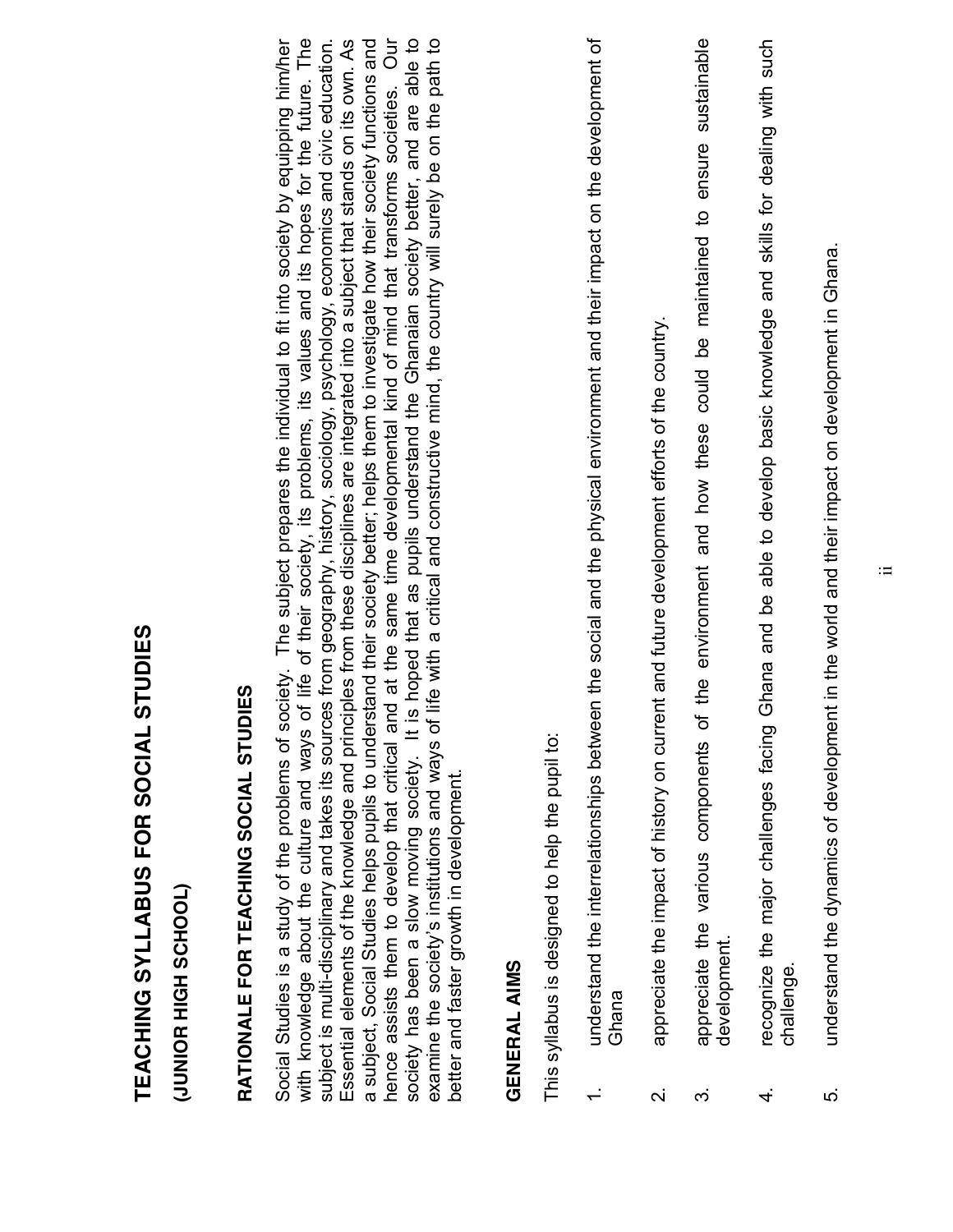- develop the knowledge, skills and attitudes needed for personal growth, peaceful co-existence, and respect for peoples of 6. develop the knowledge, skills and attitudes needed for personal growth, peaceful co-existence, and respect for peoples of other nations. other nations.  $\dot{\circ}$
- develop a sense of national consciousness and national identity. 7. develop a sense of national consciousness and national identity.  $\overline{r}$ .

### SCOPE OF CONTENT **SCOPE OF CONTENT**

Social Studies at the Junior High School level is concerned with equipping the pupil with an integrated body of knowledge, skills and attitudes that will help the pupil develop a broader perspective of Ghana and the world. The integration is achieved in the Social Studies at the Junior High School level is concerned with equipping the pupil with an integrated body of knowledge, skills and attitudes that will help the pupil develop a broader perspective of Ghana and the world. The integration is achieved in the three sections of the syllabus each of which focuses respectively on. three sections of the syllabus each of which focuses respectively on.

- The Environment 1. The Environment
- Governance, Politics and Stability 2. Governance, Politics and Stability  $\alpha$   $\alpha$
- Social and Economic Development 3. Social and Economic Development

# PRE-REQUISITE SKILLS AND ALLIED SUBJECTS **PRE-REQUISITE SKILLS AND ALLIED SUBJECTS**

The pre-requisite skills needed for effective study of Social Studies are knowledge and understanding of Citizenship Education at The pre-requisite skills needed for effective study of Social Studies are knowledge and understanding of Citizenship Education at the Primary School Level, observational skills and a critical mind to life. the Primary School Level, observational skills and a critical mind to life.

### ORGANIZATION OF THE SYLLABUS **ORGANIZATION OF THE SYLLABUS**

The syllabus has been structured to cover the three years of Junior High School. Each year's work consists of three sections with each section comprising a number of units. The units can be re-arranged to suit the teacher's scheme of work. The The syllabus has been structured to cover the three years of Junior High School. Each year's work consists of three sections with each section comprising a number of units. The units can be re-arranged to suit the teacher's scheme of work. The structure and organization of the syllabus is presented on the next page. structure and organization of the syllabus is presented on the next page.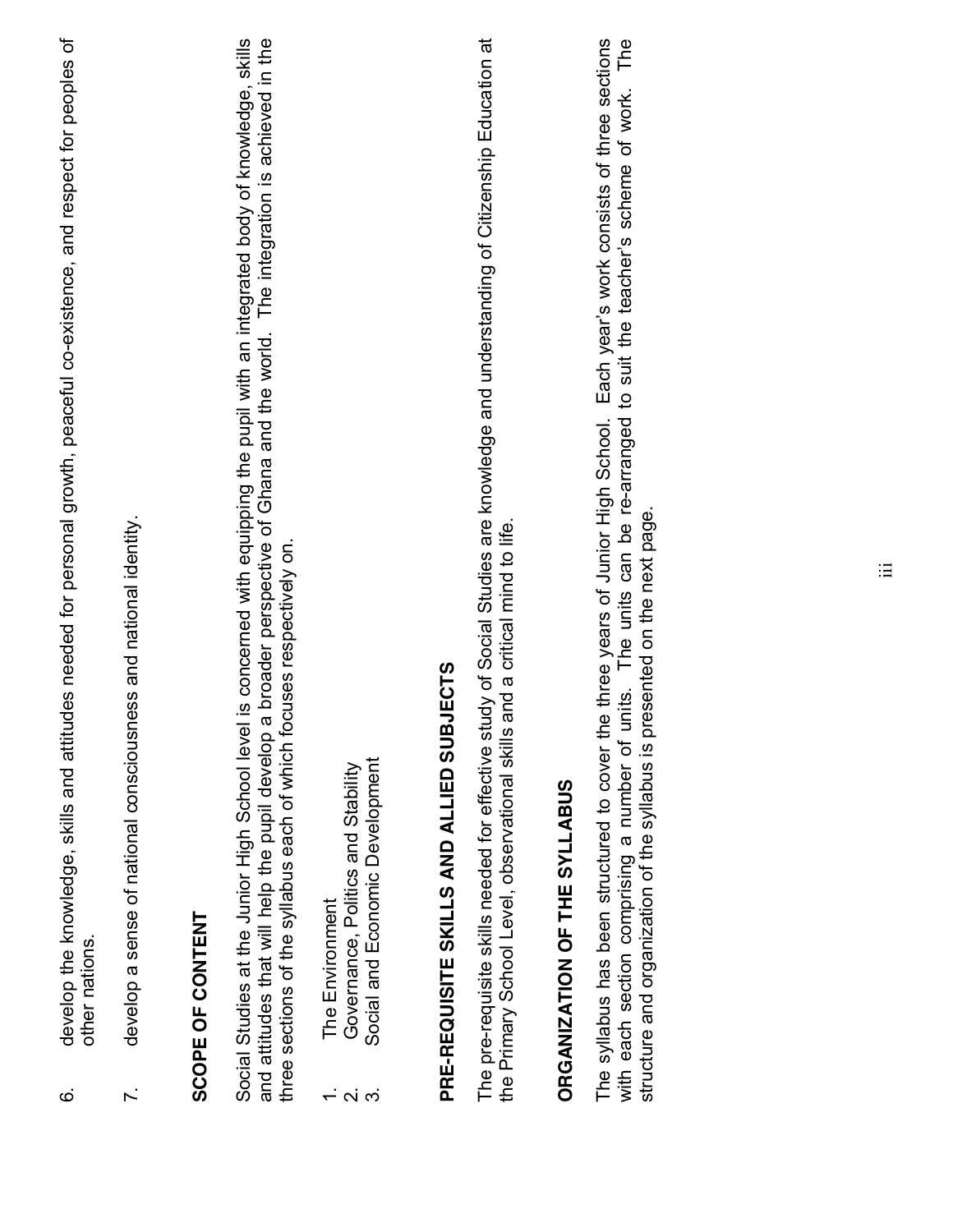| ・SHラ                                                                                        | N<br>SHL                                                                             | ო<br>აქ                                                                                     |
|---------------------------------------------------------------------------------------------|--------------------------------------------------------------------------------------|---------------------------------------------------------------------------------------------|
| ENVIRONMENT<br><b>SECTION</b>                                                               | ENVIRONMENT<br>SECTION <sub>1</sub>                                                  | ENVIRONMENT<br>SECTION <sub>1</sub>                                                         |
| and<br>Environment<br>The<br>Problems<br>Environmental<br>$\div$<br>UNIT                    | UNIT 2: Mapping our Environment<br>UNIT 1: Our Culture                               | Significance of some Natural<br>Features of the earth<br>UNIT 1:                            |
| Adolescent Reproductive Health<br>UNIT <sub>2</sub> :                                       | UNIT 3: Our Country Ghana                                                            | and<br>Growth<br>Population<br>Development<br>$\dot{\sim}$<br>UNIT                          |
| <b>AND</b><br><b>POLITICS</b><br><b>GOVERNANCE,</b><br><b>SECTION 2</b><br><b>STABILITY</b> | AND<br><b>POLITICS</b><br><b>GOVERNANCE,</b><br><b>SECTION 2</b><br><b>STABILITY</b> | <b>AND</b><br><b>POLITICS</b><br><b>GOVERNANCE,</b><br><b>SECTION 2</b><br><b>STABILITY</b> |
| UNIT 1: Ghana as a Nation                                                                   | UNIT 1: Our Constitution                                                             | UNIT 1: Government and Society                                                              |
| UNIT 2: Colonization And National<br>Development                                            | UNIT 2: Law and Order in our Community                                               | Promoting Political Stability in<br>Ghana<br>UNIT 2:                                        |
| UNIT 3: Independence and Nationhood                                                         | and<br>Prevention<br>Conflict<br>Management<br>$\ddot{\infty}$<br><b>UNIT</b>        |                                                                                             |
| UNIT 4: Citizenship and Human Rights                                                        | UNIT 4: Ghana's Co-operation with Other<br>Nations.                                  |                                                                                             |
| SOCIO-ECONOMIC DEVELOPMENT<br><b>SECTION3</b>                                               | SOCIO-ECONOMIC DEVELOPEMNT<br><b>SECTION 3</b>                                       | SOCIO-ECONOMIC DEVELOPMENT<br><b>SECTION 3</b>                                              |
| The Use of Land in Our<br>Community<br>UNIT <sub>1:</sub>                                   | and<br>Leisure<br>Tourism,<br>Development<br>$\div$<br><b>UNL</b>                    | Problems of Development in<br>UNIT <sub>1:</sub><br>Ghana                                   |
| Human<br>and<br>Our Natural<br>Resources<br>$\dot{\sim}$<br><b>TINL</b>                     | UNIT 2: Education and Productivity                                                   | <b>JNIT 2: Sustainable Development</b>                                                      |
| <b>UNIT 3: Production IN GHANA</b>                                                          | UNIT 3: Entrepreneurship                                                             |                                                                                             |
| UNIT 4: Managing Our Finances                                                               |                                                                                      |                                                                                             |

JUNIOR HIGH SCHOOL: STRUCTURE AND ORGANIZATION OF THE SYLLABUS **JUNIOR HIGH SCHOOL: STRUCTURE AND ORGANIZATION OF THE SYLLABUS**

iv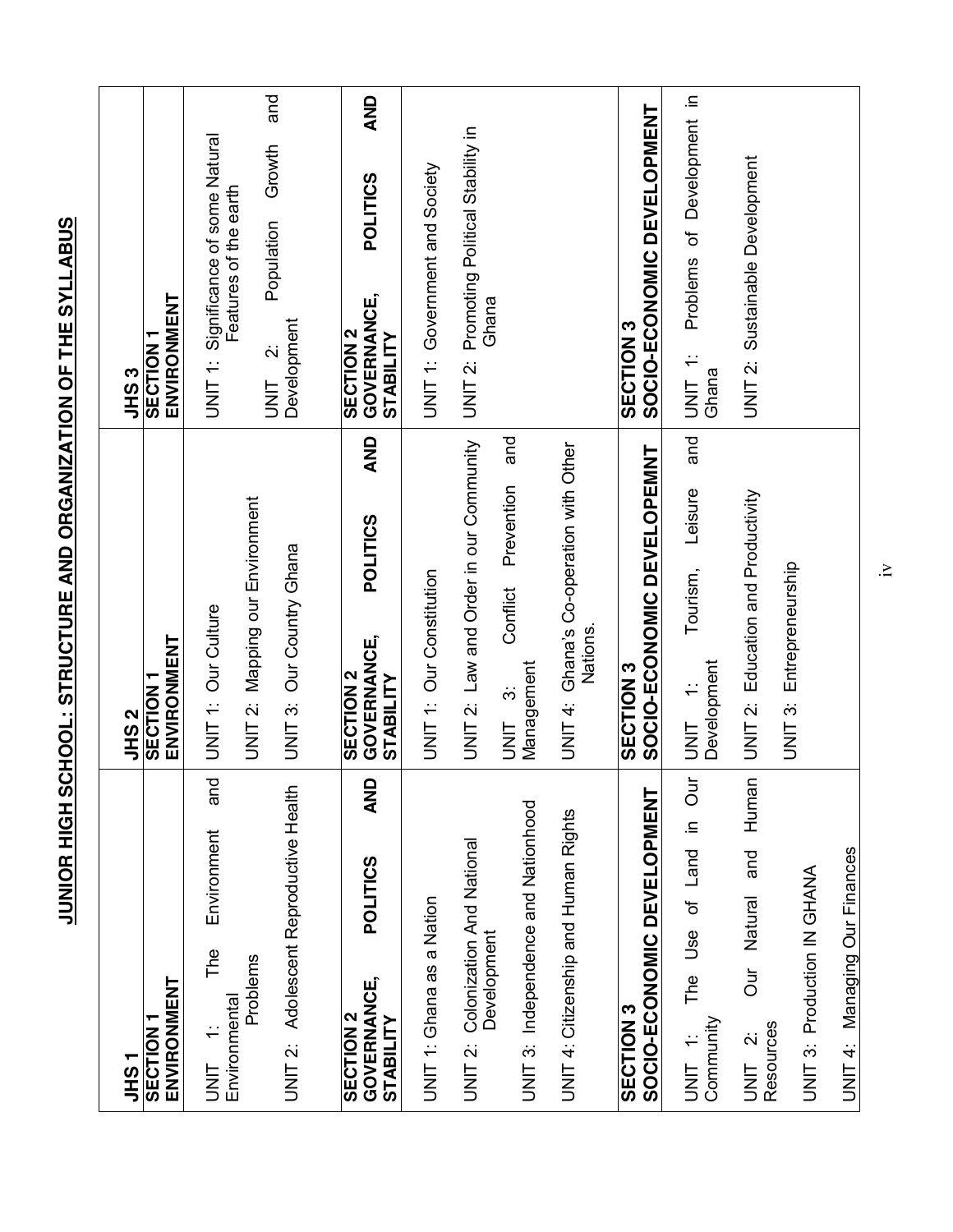| TIME ALLOCATION                                                                                                                                                                                                                                                                                                                                                                                                                                                                                                                                                                                                      |
|----------------------------------------------------------------------------------------------------------------------------------------------------------------------------------------------------------------------------------------------------------------------------------------------------------------------------------------------------------------------------------------------------------------------------------------------------------------------------------------------------------------------------------------------------------------------------------------------------------------------|
| It is suggested the periods should be organized into one<br>minutes each, a week.<br>Social Studies is allocated three periods of 35<br>double period and a single period.                                                                                                                                                                                                                                                                                                                                                                                                                                           |
| SUGGESTIONS FOR TEACHING THE SYLLABUS                                                                                                                                                                                                                                                                                                                                                                                                                                                                                                                                                                                |
| Resource persons could be obtained from the drivers union, the Police, various government Ministries, politicians, business<br>persons, and persons from a variety of professions. Using experienced resource persons will expose pupils to persons who<br>use experienced resource persons as much as possible in teaching the subject.<br>This will create the excitement that will lead to very valuable learning.<br>have real-life experiences to share with pupils.<br>A basic advice for teaching this subject is to                                                                                          |
| Teachers are required to develop a<br>scheme of work for each term to be able to cover each year's work appropriately. Teaching and learning should be participatory.<br>The syllabus has been structured to cover each of the three years in the JHS programme.                                                                                                                                                                                                                                                                                                                                                     |
| GENERAL OBJECTIVES                                                                                                                                                                                                                                                                                                                                                                                                                                                                                                                                                                                                   |
| The general objectives flow from the general aims for teaching English listed on page (ii) of this syllabus. The general objectives<br>ion of the unit topics. Read the general objectives very carefully before you start<br>teaching. After teaching all the units, go back and read the general aims and general objectives again to be sure you have<br>General Objectives have been listed at the beginning of each section of the syllabus, that is, just below the theme of the section.<br>covered both of them adequately in the course of your teaching<br>form the basis for the selection and organizati |
| <b>SECTIONS AND UNITS</b>                                                                                                                                                                                                                                                                                                                                                                                                                                                                                                                                                                                            |
| A section consists of a fairly homogeneous body of knowledge within the subject. Within each section are units. A unit consists<br>The syllabus has been planned on the basis of Sections and Units as stated already. Each year's work is divided into sections.<br>of a more related homogeneous body of knowledge and skills. Each unit presents one coherent topic within the broader section.                                                                                                                                                                                                                   |
| Each section of the syllabus is structured in five columns: Units, Specific Objectives, Content, Teaching and Learning Activities<br>and Evaluation. A description of the contents of each column is as follows                                                                                                                                                                                                                                                                                                                                                                                                      |
|                                                                                                                                                                                                                                                                                                                                                                                                                                                                                                                                                                                                                      |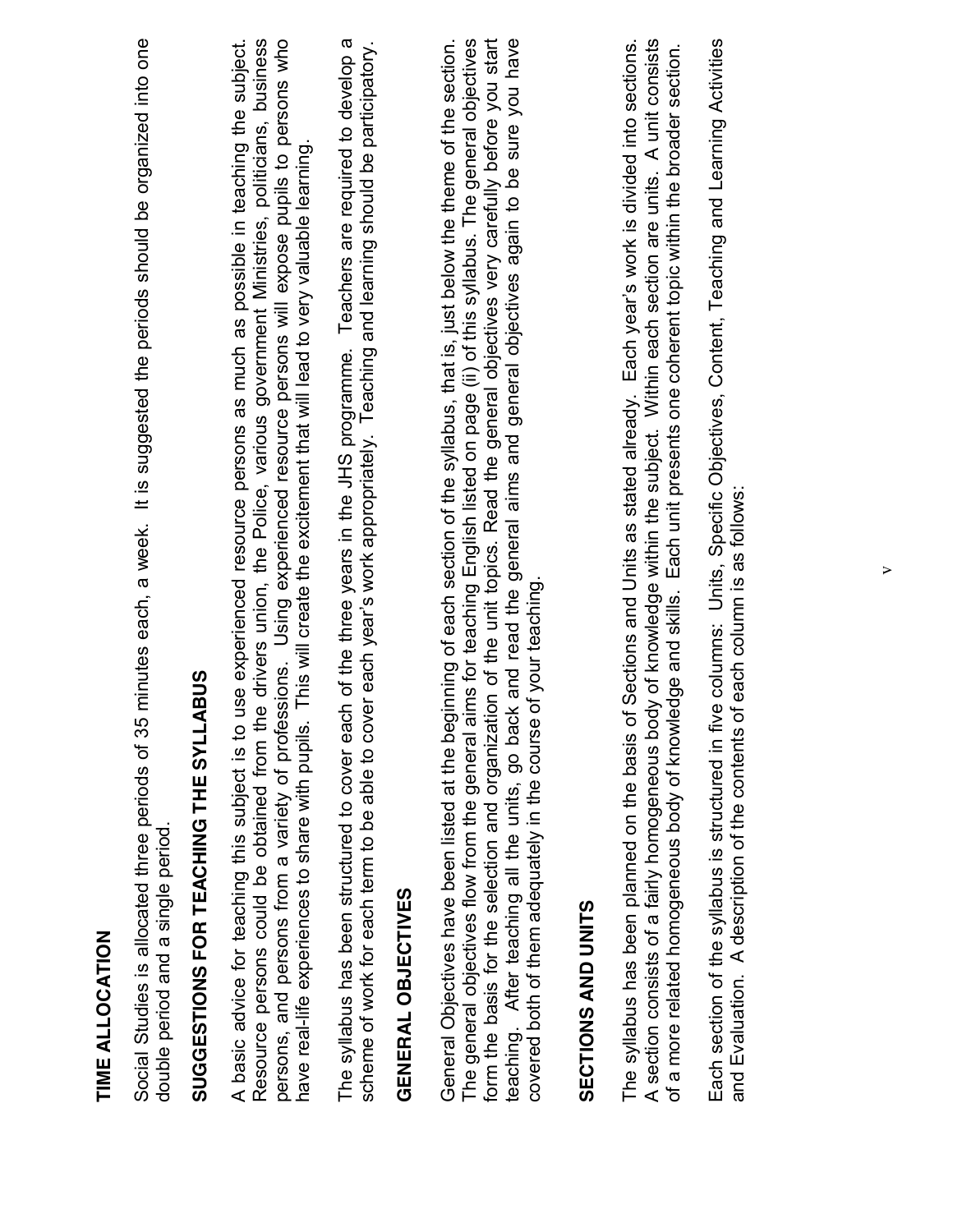### COLUMN 1 - UNITS **COLUMN 1** ± **UNITS**

of teaching the unit. The problem is not exhaustive. Teachers are encouraged to identify other related problems for teaching the The units in Column 1 are divisions of the major topic of the section. You are expected to follow the unit topics according to the learner order in which they have been presented. However, if you find at some point that teaching and learning in your class will be more effective if you branched to another unit before coming back to the unit in the sequence, you are encouraged to do so. Each unit has an accompanying problem that highlights the critical issue in the unit and which should be addressed in the course The units in Column 1 are divisions of the major topic of the section. You are expected to follow the unit topics according to the Each unit has an accompanying problem that highlights the critical issue in the unit and which should be addressed in the course of teaching the unit. The problem is not exhaustive. Teachers are encouraged to identify other related problems for teaching the learner order in which they have been presented. However, if you find at some point that teaching and learning in your class will be more effective if you branched to another unit before coming back to the unit in the sequence, you are encouraged to do so. unit.

### COLUMN 2 - SPECIFIC OBJECTIVES **COLUMN 2** ± **SPECIFIC OBJECTIVES**

construction. Let's say for instance, that Unit 2 of Section 2 has five specific objectives 2.2.1. - 2.2.5. A teacher may want to Column 2 shows the Specific Objective for each unit. The specific objectives begin with numbers such as 1.3.5 or 2.2.1. These<br>numbers are referred to as 'Syllabus Reference Numbers". The first digit in the syllabus referen the second digit refers to the unit, while the third digit refers to the rank order of the specific objective. For instance, a reference number such as 1.3.5 refers to specific objective 5 of Unit 3 of Section 1. Similarly, the syllabus reference number 2.2.1 simply means Specific Objective number 1 of Unit 2 of Section 2. Using syllabus reference numbers provides an easy way for communication among teachers and other educators. It further provides an easy way for selecting objectives for test base his/her test items/questions on objectives 2.2.3 and 2.2.4 and not use the other three objectives. In this way, a teacher would sample the objectives within units and within sections to be able to develop a test that accurately reflects the importance the second digit refers to the unit, while the third digit refers to the rank order of the specific objective. For instance, a reference number such as 1.3.5 refers to specific objective 5 of Unit 3 of Section 1. Similarly, the syllabus reference number 2.2.1 simply means Specific Objective number 1 of Unit 2 of Section 2. Using syllabus reference numbers provides an easy way for communication among teachers and other educators. It further provides an easy way for selecting objectives for test construction. Let's say for instance, that Unit 2 of Section 2 has five specific objectives 2.2.1. - 2.2.5. A teacher may want to base his/her test items/questions on objectives 2.2.3 and 2.2.4 and not use the other three objectives. In this way, a teacher would sample the objectives within units and within sections to be able to develop a test that accurately reflects the importance Column 2 shows the Specific Objective for each unit. The specific objectives begin with numbers such as 1.3.5 or 2.2.1. These numbers are referred to as 'Syllabus Reference Numbers". The first digit in the syllabus reference number refers to the section; of the various skills taught in class. of the various skills taught in class.

You will note that specific objectives have been stated in terms of the pupil i.e. what the pupil will be able to do after instruction and learning in the unit. Each specific objective hence starts with the following, 'The pupil will be able to.' This in effect, means individualizing your instruction as much as possible such that the majority of pupils will be able to master the objectives of each and learning in the unit. Each specific objective hence starts with the following, 'The pupil will be able to..' This in effect, means You will note that specific objectives have been stated in terms of the pupil i.e. what the pupil will be able to do after instruction individualizing your instruction as much as possible such that the majority of pupils will be able to master the objectives of each unit of the syllabus. unit of the syllabus.

### COLUMN 3 - CONTENT **COLUMN 3** ± **CONTENT**

objectives of the unit. In some cases, the content presented is quite exhaustive. In some other cases, you could add more The content in the third column of the syllabus presents a selected body of information that you can use in teaching particular The content in the third column of the syllabus presents a selected body of information that you can use in teaching particular objectives of the unit. In some cases, the content presented is quite exhaustive. In some other cases, you could add more information to the information to the

Content presented. Nonetheless, try to find more information through reading and personal investigations, to add to the content Content presented. Nonetheless, try to find more information through reading and personal investigations, to add to the content provided.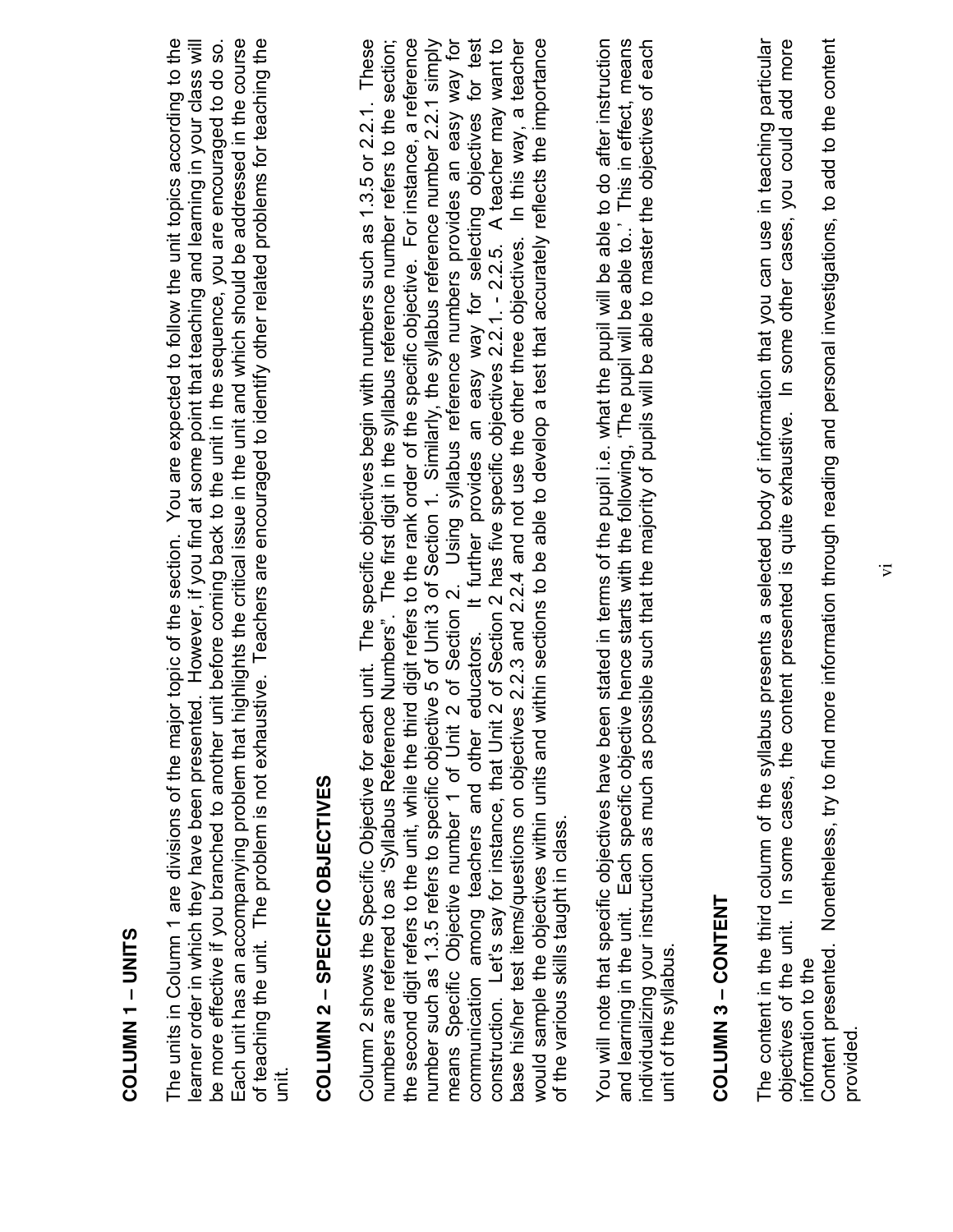| i<br>I<br>I<br>I     |
|----------------------|
| <br> <br> <br>       |
|                      |
| $1200$ $-1200$       |
|                      |
| ミラくしょ                |
|                      |
| $\ddot{\phantom{a}}$ |
|                      |

and drill-oriented methods and rather emphasize participatory teaching and learning, as already stated, and also emphasize the cognitive, affective and psychomotor domains of knowledge in your instructional system wherever appropriate. You are encouraged to re-order the suggested teaching and learning activities and also add to them where necessary, in order to achieve knowledge in dealing with issues both in and out of school. Pupils must be taught valuable skills and attitudes as a result of T/LA activities that will ensure maximum pupil participation in the lessons are presented in Column 4. Try to avoid rote learning optimum pupil learning. As implied already, the major purpose of teaching and learning is to make pupils able to apply their and drill-oriented methods and rather emphasize participatory teaching and learning, as already stated, and also emphasize the cognitive, affective and psychomotor domains of knowledge in your instructional system wherever appropriate. You are encouraged to re-order the suggested teaching and learning activities and also add to them where necessary, in order to achieve optimum pupil learning. As implied already, the major purpose of teaching and learning is to make pupils able to apply their knowledge in dealing with issues both in and out of school. Pupils must be taught valuable skills and attitudes as a result of T/LA activities that will ensure maximum pupil participation in the lessons are presented in Column 4. Try to avoid rote learning naving gone through this programme, and must above all be taught to be problem solvers. having gone through this programme, and must above all be taught to be problem solvers.

### COLUMN 5 - EVALUATION **COLUMN 5** ± **EVALUATION**

form of oral questions, quizzes, class exercises, essays, structured questions, project work and investigations. Try to ask have already said above, and that will engage them in developing solutions, and developing positive attitudes as a result of You are encouraged to develop or create other evaluation exercises to ensure that pupils have mastered the instruction and behaviours implied in the Suggestions and exercises for evaluating the lessons of each unit are indicated in Column 5. Evaluation exercise can be in the questions and set task and assignments that will challenge your pupils to apply their knowledge to issues and problems as we Suggestions and exercises for evaluating the lessons of each unit are indicated in Column 5. Evaluation exercise can be in the form of oral questions, quizzes, class exercises, essays, structured questions, project work and investigations. Try to ask questions and set task and assignments that will challenge your pupils to apply their knowledge to issues and problems as we have already said above, and that will engage them in developing solutions, and developing positive attitudes as a result of having undergone instruction in this subject. The suggested evaluation tasks are not exhaustive. You are encouraged to develop or create other evaluation exercises to ensure that pupils have mastered the instruction and behaviours implied in the naving undergone instruction in this subject. The suggested evaluation tasks are not exhaustive. specific objectives of each unit. specific objectives of each unit. Lastly, bear in mind the syllabus cannot be taken as a substitute for lesson plans. It is therefore, necessary that you develop a Lastly, bear in mind the syllabus cannot be taken as a substitute for lesson plans. It is therefore, necessary that you develop a scheme of work and lesson plans for teaching the units of this syllabus. scheme of work and lesson plans for teaching the units of this syllabus.

### DEFINITION OF PROFILE DIMENSIONS **DEFINITION OF PROFILE DIMENSIONS**

Being able to The concept of profile dimensions was made central to the syllabuses developed from 1998 onwards. A 'dimension' is a "describe" something after the instruction has been completed means that the pupil has acquired "knowledge". Being able to psychological unit for describing a particular learning behaviour. More than one dimension constitutes a profile of dimensions. A The concept of profile dimensions was made central to the syllabuses developed from 1998 onwards. A 'dimension' is a psychological unit for describing a particular learning behaviour. More than one dimension constitutes a profile of dimensions. A specific objective may be stated with an action verb as follows: The pupil will be able to describe….. etc. Being able to "describe" something after the instruction has been completed means that the pupil has acquired "knowledge". Being able to specific objective may be stated with an action verb as follows: The pupil will be able to describe..... etc. explain, summarize, give examples, etc. means that the pupil has understood the lesson taught. explain, summarize, give examples, etc. means that the pupil has understood the lesson taught.

focus of teaching and learning in schools. It has been realized unfortunately that schools still teach the low ability thinking skills Similarly, being able to develop, plan, solve problems, construct, etc. means that the pupil can "apply" the knowledge acquired in some new context. Each of the specific objectives in this syllabus contains an "action verb" that describes the behaviour the of knowledge and understanding and ignore the higher ability thinking skills. Instruction in most cases has tended to stress pupil will be able to demonstrate after the instruction. "Knowledge", "Application", etc. are dimensions that should be the prime some new context. Each of the specific objectives in this syllabus contains an "action verb" that describes the behaviour the focus of teaching and learning in schools. It has been realized unfortunately that schools still teach the low ability thinking skills of knowledge and understanding and ignore the higher ability thinking skills. Instruction in most cases has tended to stress Similarly, being able to develop, plan, solve problems, construct, etc. means that the pupil can "apply" the knowledge acquired in pupil will be able to demonstrate after the instruction. "Knowledge", "Application", etc. are dimensions that should be the prime knowledge acquisition to the detriment of the higher ability behaviours such as application, analysis, etc. The persistence of this knowledge acquisition to the detriment of the higher ability behaviours such as application, analysis, etc. The persistence of this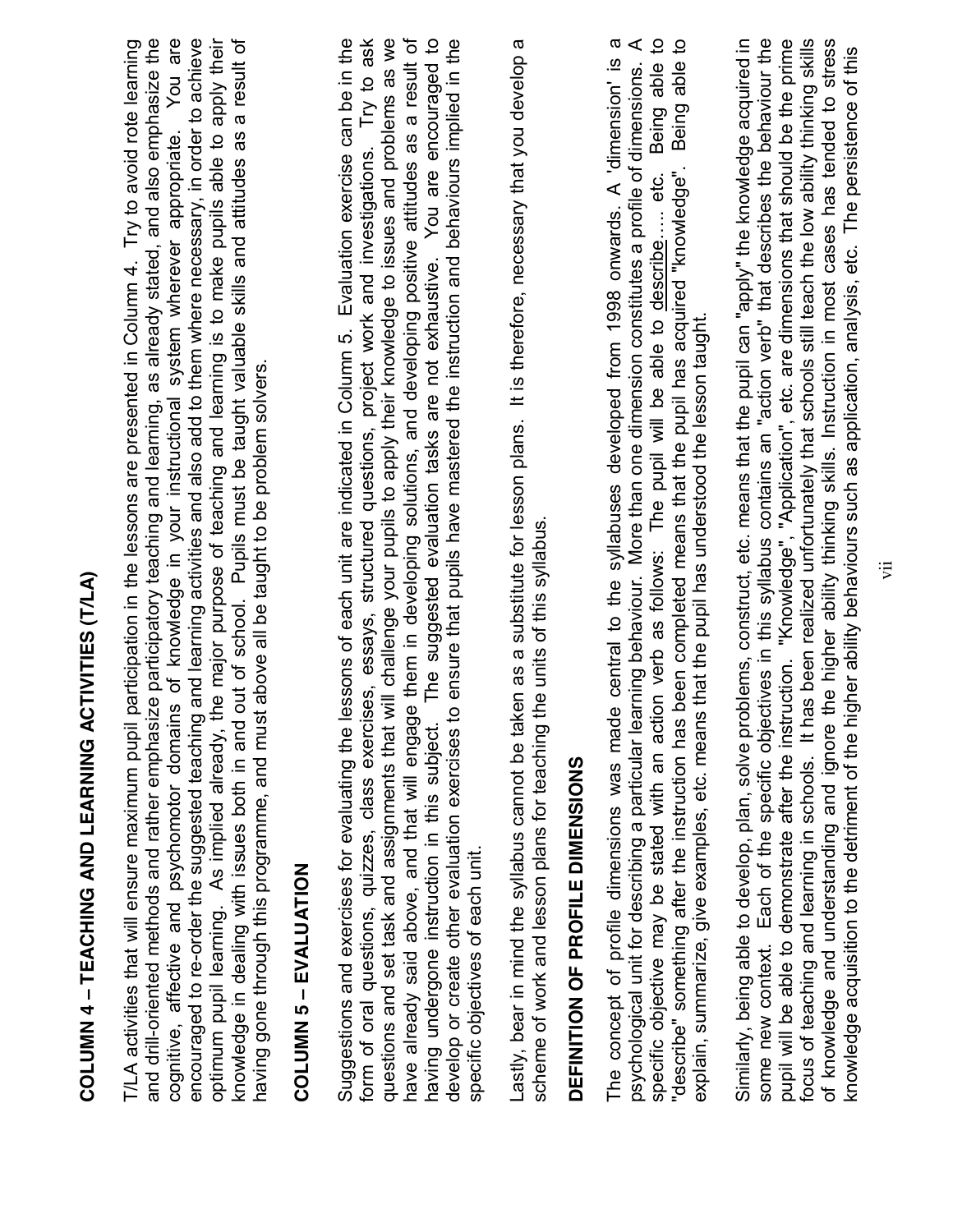| change in the quality of people who go through the school system, pupils should be encouraged to apply their knowledge,<br>of each particular specific objective. Read each objective carefully to know the profile dimension toward which you have to<br>Profile dimensions describe the underlying behaviours for teaching, learning and assessment. In Social Studies, the three profile<br>situation in the school system means that pupils will only do well on recall items and questions and perform poorly on questions<br>that require higher ability thinking skills such as application of mathematical principles and problem solving. For there to be any<br>develop analytical thinking skills, develop plans, generate new and creative ideas and solutions, and use their knowledge in a<br>variety of ways to solve mathematical problems while still in school. Each action verb indicates the underlying profile dimension<br>Studies is taught and studied not only at the cognitive level, but will also lead to the acquisition of positive attitudes and values on<br>Each of the dimensions has been given a percentage weight that should be considered in teaching and testing. The weights<br>indicated on the right of the dimensions show the relative emphasis that the teacher should give in the teaching, learning and<br>the three dimensions in the teaching and learning process will ensure that Social<br>dimensions for teaching, learning and testing are as follows:<br>25%<br>25%<br>50%<br>testing processes in the subject. Combining<br>Knowledge and Understanding<br>Attitudes and Values<br>Use of Knowledge<br>teach. | Knowledge<br>The ability to remember, recall, identify, define, describe, list, name, match, state principles, facts and concepts.<br>translate, rewrite, paraphrase, give examples, generalize, estimate or predict<br>is simply the ability to remember or recall material already learned and constitutes the lowest level of learning.<br>The explanation and key words involved in each of the profile dimensions are as follows:<br>KNOWLEDGE AND UNDERSTANDING (KU)<br>consequences based upon a trend<br>The ability to explain, summarize,<br>the part of pupils.<br>Understand<br>Knowledge |  |
|------------------------------------------------------------------------------------------------------------------------------------------------------------------------------------------------------------------------------------------------------------------------------------------------------------------------------------------------------------------------------------------------------------------------------------------------------------------------------------------------------------------------------------------------------------------------------------------------------------------------------------------------------------------------------------------------------------------------------------------------------------------------------------------------------------------------------------------------------------------------------------------------------------------------------------------------------------------------------------------------------------------------------------------------------------------------------------------------------------------------------------------------------------------------------------------------------------------------------------------------------------------------------------------------------------------------------------------------------------------------------------------------------------------------------------------------------------------------------------------------------------------------------------------------------------------------------------------------------------------------------------------------------------------------|-------------------------------------------------------------------------------------------------------------------------------------------------------------------------------------------------------------------------------------------------------------------------------------------------------------------------------------------------------------------------------------------------------------------------------------------------------------------------------------------------------------------------------------------------------------------------------------------------------|--|
|------------------------------------------------------------------------------------------------------------------------------------------------------------------------------------------------------------------------------------------------------------------------------------------------------------------------------------------------------------------------------------------------------------------------------------------------------------------------------------------------------------------------------------------------------------------------------------------------------------------------------------------------------------------------------------------------------------------------------------------------------------------------------------------------------------------------------------------------------------------------------------------------------------------------------------------------------------------------------------------------------------------------------------------------------------------------------------------------------------------------------------------------------------------------------------------------------------------------------------------------------------------------------------------------------------------------------------------------------------------------------------------------------------------------------------------------------------------------------------------------------------------------------------------------------------------------------------------------------------------------------------------------------------------------|-------------------------------------------------------------------------------------------------------------------------------------------------------------------------------------------------------------------------------------------------------------------------------------------------------------------------------------------------------------------------------------------------------------------------------------------------------------------------------------------------------------------------------------------------------------------------------------------------------|--|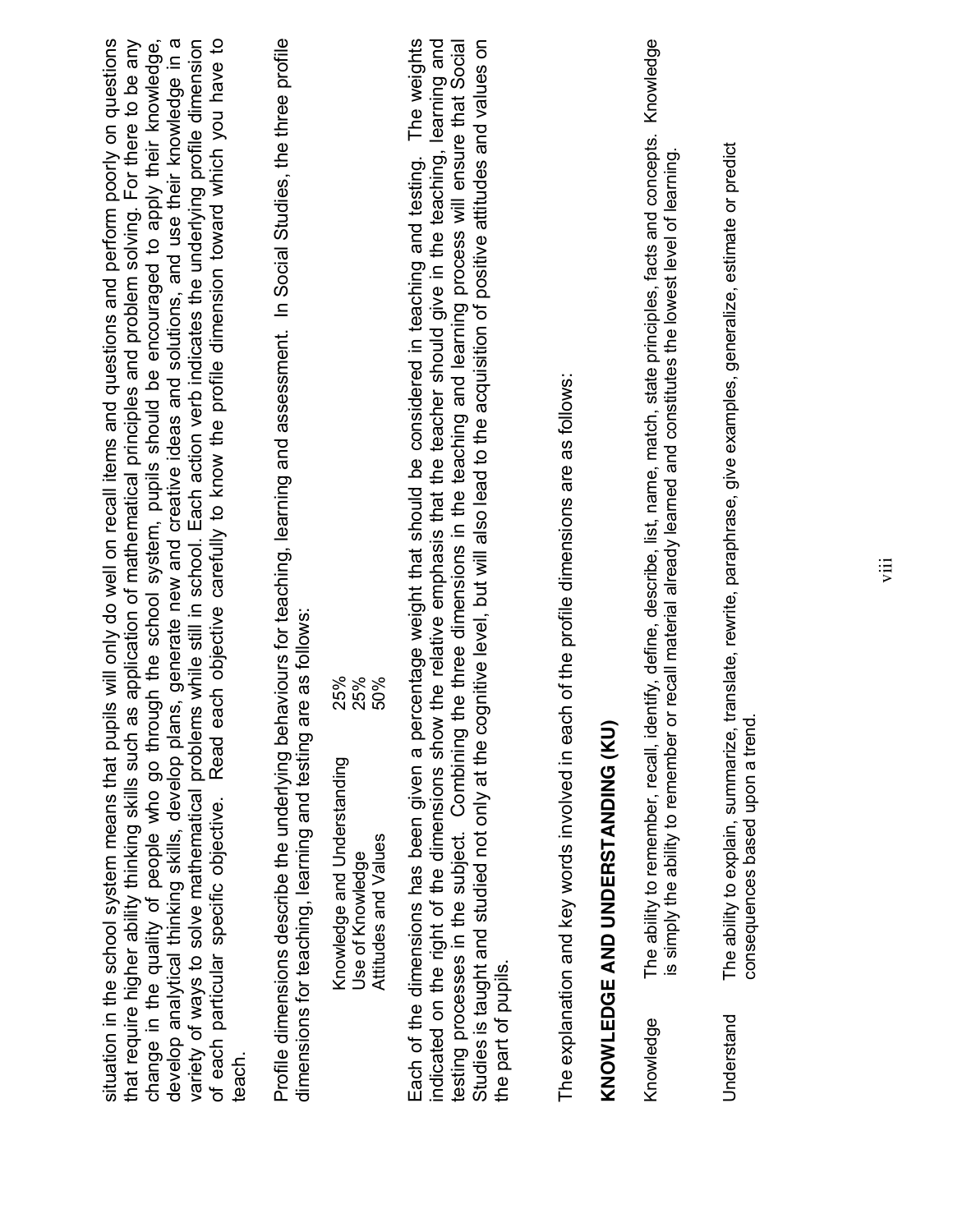|             | <b>USE OF KNOWLEDGE (UK)</b>                                                                                                                                                                                                                                                                                                                                                                                                                                                                                                                     |
|-------------|--------------------------------------------------------------------------------------------------------------------------------------------------------------------------------------------------------------------------------------------------------------------------------------------------------------------------------------------------------------------------------------------------------------------------------------------------------------------------------------------------------------------------------------------------|
|             | syllabus, has a number of learning/behaviour levels. These levels include application, analysis, synthesis, and evaluation. These may be<br>This dimension may also be referred to as 'Application of knowledge'. The ability to use knowledge or apply knowledge, as implied in this<br>considered and taught separately, paying attention to reflect each of them equally in your teaching. The dimension "Use of Knowledge" is<br>Details of each of the four sub-levels are as follows:<br>a summary dimension for all four learning levels. |
| Application | The ability to apply rules, methods principles, theories, etc., to concrete situations that are new and unfamiliar. It also involves<br>the ability to produce solve, operate, plan, demonstrate, discover etc.                                                                                                                                                                                                                                                                                                                                  |
| Analysis    | material into its component parts, to differentiate, compare distinguish, outline, separate,<br>identify significant points etc., recognize unstated assumptions and logical fallacies, recognize inferences from facts etc<br>The ability to break down a piece of                                                                                                                                                                                                                                                                              |
| Synthesis   | The ability to put parts together to form a new whole; It involves the ability to combine, compile, compose, device, plan, revise,<br>design, organize, create and generate new ideas and solutions                                                                                                                                                                                                                                                                                                                                              |
| Evaluation  | recommendations etc. Evaluation refers to the ability to judge the worth or value of some material based on specified criteria.<br>The ability to appraise, compare feature's of different things and make comments or judgment, contrast, criticize, justify,<br>support, conclude, make                                                                                                                                                                                                                                                        |
|             | <b>ATTITUDES AND VALUES (AV)</b>                                                                                                                                                                                                                                                                                                                                                                                                                                                                                                                 |
|             | The dimension consists of a number of learning and<br>The specific behaviours in each of the four levels are as follows:<br>Attitudes and values belong to the affective domain of knowledge and behaviour.<br>valuing and organizing.<br>behavioural levels such as receiving, responding,                                                                                                                                                                                                                                                      |
| receiving   | show awareness and sensitivity, accept, ask questions, and reply to<br>The ability to follow directions, listen<br>questions etc.                                                                                                                                                                                                                                                                                                                                                                                                                |
| responding  | The ability to greet, participate, conform, enjoy, present, show interest, volunteer for duties, respect the<br>rights of others.                                                                                                                                                                                                                                                                                                                                                                                                                |
| valuing     | demonstrate beliefs, initiate, invite, propose, report, share work, read.<br>The ability to demonstrate attitudes,                                                                                                                                                                                                                                                                                                                                                                                                                               |
| organising  | It refers to the<br>ability to accept, defend, arrange, formulate, generalize, modify, and defend a belief or good cause<br>The ability to assimilate new and different values to form a new and consistent value system.                                                                                                                                                                                                                                                                                                                        |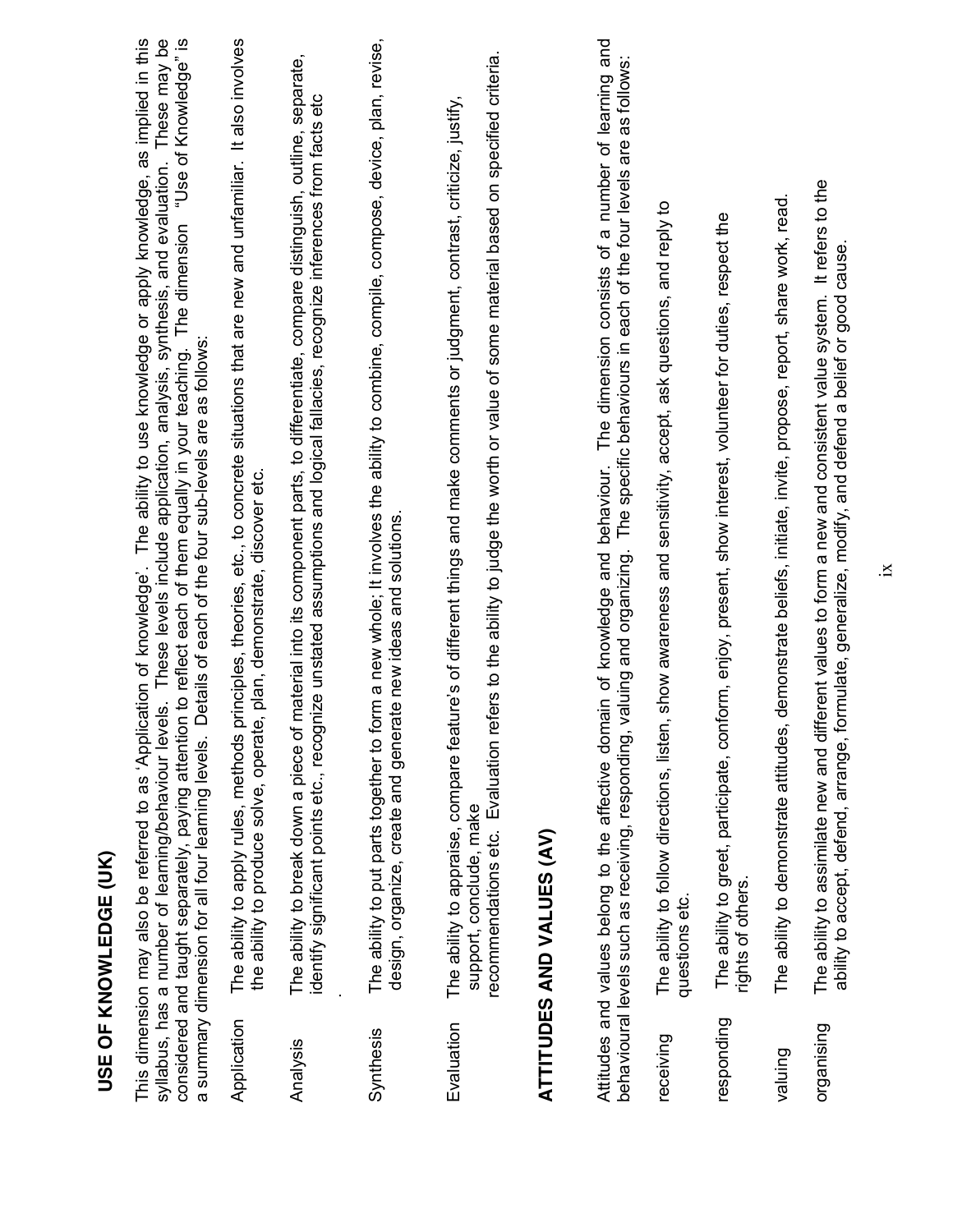| thinking skills and the capacity for excellent performance in examinations and in practical life. Check the weights of the profile dimensions to<br>ryour teaching, in evaluating learning before, during and after the instruction. Use the<br>action verbs also in writing your test questions. This will ensure that you give your pupils the chance to develop and demonstrate good<br>The action verbs provided under the various profile dimensions should help you to structure your teaching such as to achieve the effects<br>ensure that you have given the required emphasis to each of the dimensions in your teaching and assessment.<br>needed. Select from the action verbs provided for<br><b>FORM OF ASSESSMENT</b>                                                                                                                                                     |         |
|------------------------------------------------------------------------------------------------------------------------------------------------------------------------------------------------------------------------------------------------------------------------------------------------------------------------------------------------------------------------------------------------------------------------------------------------------------------------------------------------------------------------------------------------------------------------------------------------------------------------------------------------------------------------------------------------------------------------------------------------------------------------------------------------------------------------------------------------------------------------------------------|---------|
| year etc. the assessment procedure you use i.e. class tests, home work, projects etc. must be developed in such a way that it<br>develop a test that consists of items or questions that are based on a representative sample of the specific objectives taught, the<br>procedures, try to select specific objectives in such a way that you will be able to assess a representative samples of the<br>syllabus objectives. Each specific objective in the syllabus is considered a criterion to be achieved by the pupil. When you<br>It is important that both instruction and assessment be based on the specified profile dimensions. In developing assessment<br>test is referred to as a "Criterion-Referenced Test". In many cases, a teacher cannot test all the objectives taught in a term, in a<br>will consist of a sample of the important objectives taught over a period. |         |
| (SBA). Paper 1 will usually be an objective-type paper. Paper 2 will consist of structured questions, essentially testing.<br>Values". The SBA will be based on all the three dimensions. The distribution of marks for the objective test items, structured<br>The example below shows an examination consisting of two papers, Paper 1 and Paper 2, with School Based Assessment<br>"Application of Knowledge", and also consisting of some questions on "Knowledge and Understanding" and "Attitudes and<br>uld be in line with the weights of the profile dimensions already indicated, and as<br>questions and the continuous assessment shore<br>shown in the last column of the table.                                                                                                                                                                                            |         |
| In the examination structure below, Paper 1 is marked out of 40; Paper 2 is marked out of 100, and SBA is marked out of 60,<br>giving a total of 200 marks. The last row shows the weight of marks allocated to each of the three test components.<br>test papers are weighted differently to reflect their individual importance in the total examination.                                                                                                                                                                                                                                                                                                                                                                                                                                                                                                                              | The two |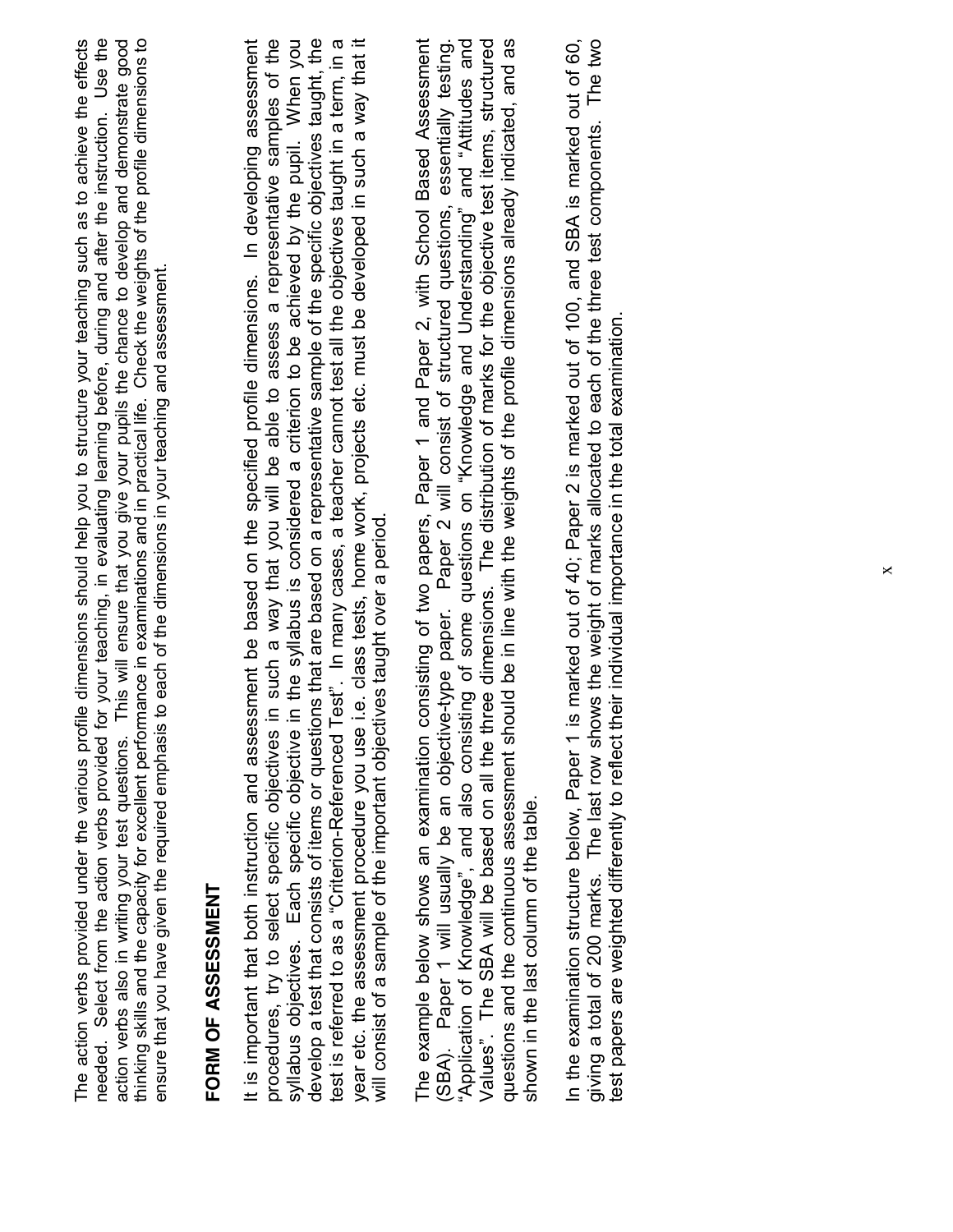| י<br>ו                       |
|------------------------------|
| ζ<br>ς                       |
| ١                            |
| $\frac{1}{2}$<br>ı<br>۱<br>l |
|                              |
| ĺ<br>I<br>j                  |
| I                            |

| <b>Dimensions</b>                 | Paper<br>(Objective<br>Test) | $\overline{\mathbf{z}}$<br>Question paper)<br>  Paper<br>  Structured | Continuous<br>Assessment | <b>Total Marks</b> | % Weight of<br>Dimensions |
|-----------------------------------|------------------------------|-----------------------------------------------------------------------|--------------------------|--------------------|---------------------------|
| and<br>Understanding<br>Knowledge | $\frac{1}{\sqrt{2}}$         | 30                                                                    | $\tilde{0}$              | 8                  | 25                        |
| of  <br>Application<br>Knowledge  | $\tilde{\mathbf{0}}$         | 30                                                                    | $\frac{1}{2}$            | 8                  | 25                        |
| Attitudes and Values              | $\infty$                     | $\overline{6}$                                                        | $\frac{1}{2}$            | $\overline{100}$   | 50                        |
| <b>Total Marks</b>                | $\overline{a}$               | 100                                                                   | 80                       | 200                |                           |
| % Contribution<br>of Papers       | <u>ន</u>                     | 50                                                                    | 30                       |                    | $\overline{100}$          |

You will note from the last row that Paper 1 has a contribution of 20% to the total marks; Paper 2 has a contribution of 50% to the You will note from the last row that Paper 1 has a contribution of 20% to the total marks; Paper 2 has a contribution of 50% to the total marks; and Continuous Assessment has a contribution of 30% to the total marks. total marks; and Continuous Assessment has a contribution of 30% to the total marks.

marks, are allocated to "Application of Knowledge"; 100 marks, equivalent to 50% of the marks are allocated to "Attitudes and equivalent to 25% of the total marks, are allocated to Knowledge and Understanding; 50 marks, equivalent to 25% of the total Of the total marks of 200, 50 marks, The last but one row, shows the raw total marks allocated to each of the dimensions. Of the total marks of 200, 50 marks, equivalent to 25% of the total marks, are allocated to Knowledge and Understanding; 50 marks, equivalent to 25% of the total marks, are allocated to "Application of Knowledge"; 100 marks, equivalent to 50% of the marks are allocated to "Attitudes and The last but one row, shows the raw total marks allocated to each of the dimensions. Values". The weight of each of the three dimensions is indicated in the last column. Values". The weight of each of the three dimensions is indicated in the last column.

# **GUIDELINES FOR SCHOOL BASED ASSESSMENT GUIDELINES FOR SCHOOL BASED ASSESSMENT**

A new School Based Assessment system (SBA), formally referred to as Continuous Assessment, will be introduced into the<br>school system from September 2008. SBA is a very effective system for teaching and learning if carried SBA system is designed to provide schools with an internal assessment system that will help schools to achieve the following A new School Based Assessment system (SBA), formally referred to as Continuous Assessment, will be introduced into the school system from September 2008. SBA is a very effective system for teaching and learning if carried out properly. The new SBA system is designed to provide schools with an internal assessment system that will help schools to achieve the following purposes: purposes: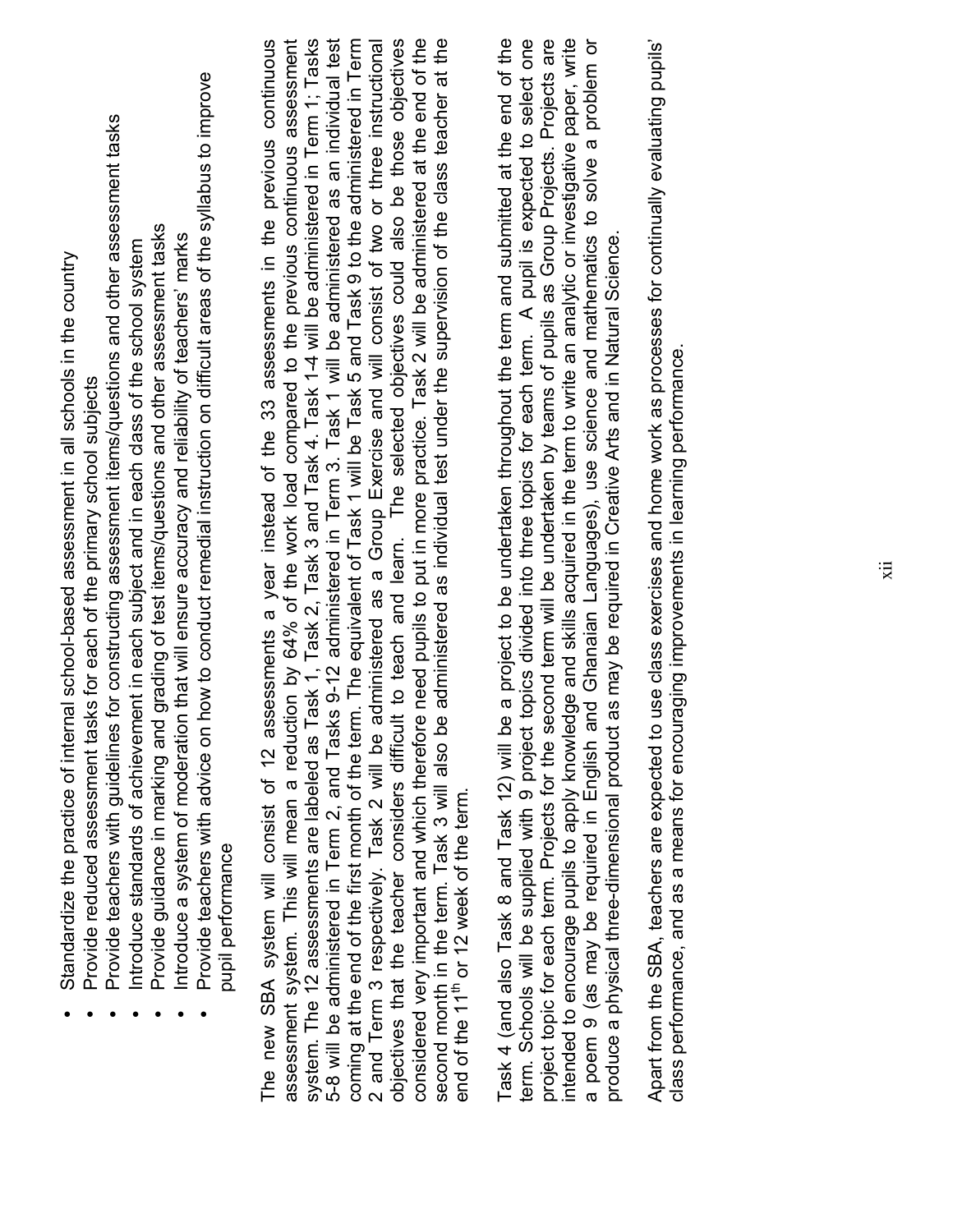| writing etc in English. The following guidelines                                                                                                                                                | Pupils at Lower and Upper Primary Levels are expected to undertake assignments that may involve investigations and extended<br>are provided for marking assignments of such nature.                                                                                                                                                                                                                                                                                                                                                                                   |
|-------------------------------------------------------------------------------------------------------------------------------------------------------------------------------------------------|-----------------------------------------------------------------------------------------------------------------------------------------------------------------------------------------------------------------------------------------------------------------------------------------------------------------------------------------------------------------------------------------------------------------------------------------------------------------------------------------------------------------------------------------------------------------------|
| Introduction<br><b>Main Text</b><br>$\div$<br>$\overline{\mathsf{N}}$                                                                                                                           | <b>20%</b>                                                                                                                                                                                                                                                                                                                                                                                                                                                                                                                                                            |
| -Descriptions, use of charts etc.<br>Conclusion<br>က                                                                                                                                            | 20%<br>60%                                                                                                                                                                                                                                                                                                                                                                                                                                                                                                                                                            |
| start with an introduction and conclude their writing appropriately.                                                                                                                            | Young people have to be taught how to use charts and other forms of diagrammes in their writing pieces. They have to be taught to                                                                                                                                                                                                                                                                                                                                                                                                                                     |
|                                                                                                                                                                                                 | The marks derived from projects, the end of month tests and home work specifically designed for the SBA should together constitute<br>the School Based Assessment component marked out of 60 per cent. The emphasis is to improve pupils' learning by encouraging<br>them to produce essays, poems, and other pieces of writing and drama. The SBA will hence consist of:                                                                                                                                                                                             |
| Home work assignments (specially designed for SBA)<br>End-of-month tests<br>Project                                                                                                             |                                                                                                                                                                                                                                                                                                                                                                                                                                                                                                                                                                       |
| Other regulations for the conduct of SBA will reach schools from GES.                                                                                                                           |                                                                                                                                                                                                                                                                                                                                                                                                                                                                                                                                                                       |
| Combining SBA marks and End-of-Term Examination Marks                                                                                                                                           |                                                                                                                                                                                                                                                                                                                                                                                                                                                                                                                                                                       |
| scaled to 50. The total marks for the end of                                                                                                                                                    | The new SBA system is important for raising pupils' school performance. For this reason, the 60 marks for the SBA will be<br>term test will also be scaled to 50 before adding the SBA marks and end-of-term<br>examination marks to determine pupils' end of term results. The SBA and the end-of-term test marks will hence be combined in<br>equal proportions of 50:50. The equal proportions will affect only assessment in the school system. It will not affect the SBA mark<br>proportion of 30% used by WAEC for determining examination results at the BECE |
| GRADING PROCEDURE                                                                                                                                                                               |                                                                                                                                                                                                                                                                                                                                                                                                                                                                                                                                                                       |
| may be aware, consists of the points for the<br>mark(s) allocated for each point raised by the<br>10 marks and you expect 4 points in the best<br>In marking your class examination scripts, it | best answer you expect for each essay question or structured question, and the<br>is very important that you develop a marking scheme. A marking scheme, as you<br>pupil as well as the total marks for the question. For instance, if a question carries<br>answer, you could allocate 2 marks (or part of it, depending upon the quality of the<br>$\ddot{\Xi}$                                                                                                                                                                                                     |

**MARKING SBA TASKS**

**MARKING SBA TASKS**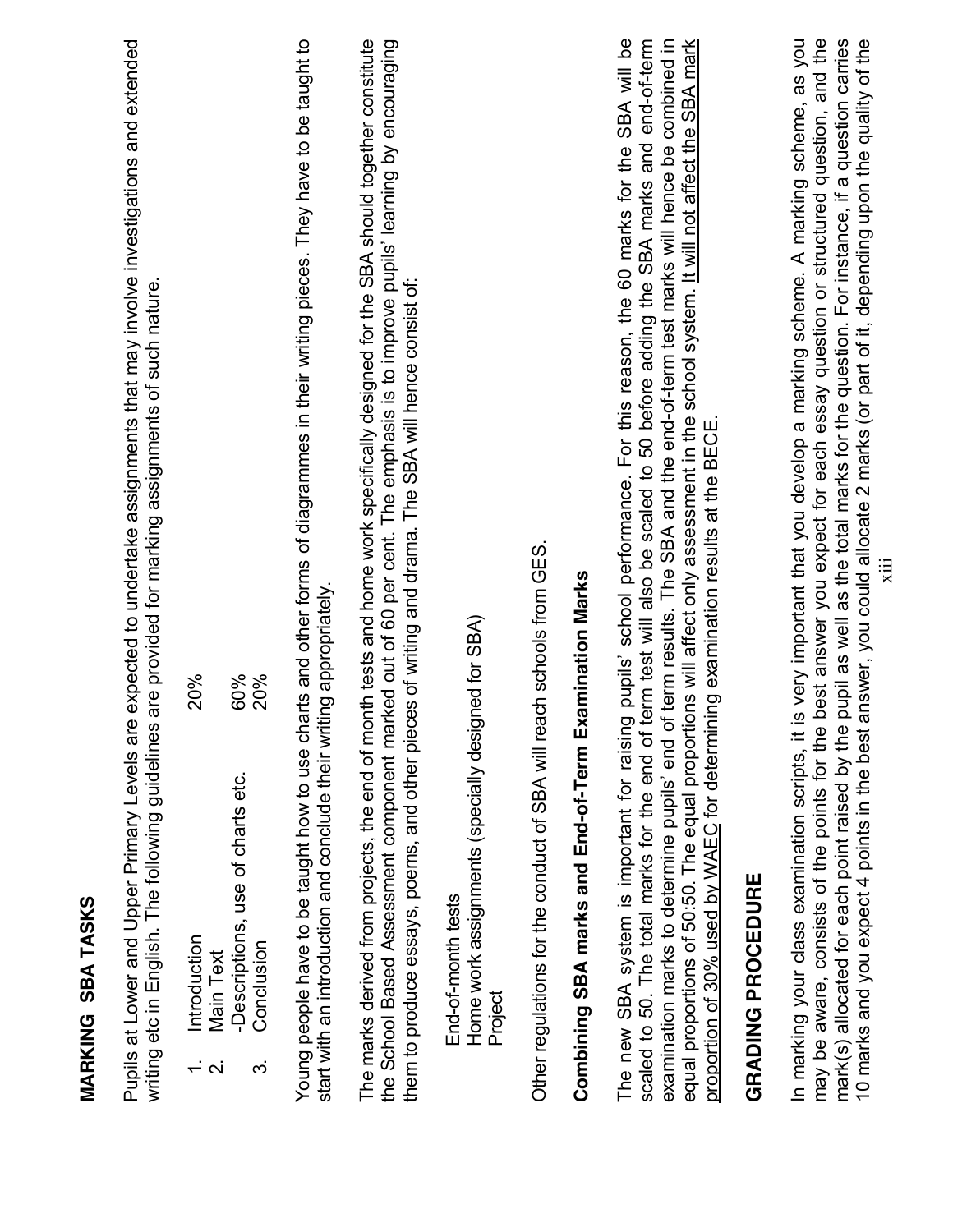point raised by the pupil) to each point raised, totalling 8 marks, and then give the remaining 2 marks or part of it, for organization point raised by the pupil) to each point raised, totalling 8 marks, and then give the remaining 2 marks or part of it, for organization of answer. For objective test papers, you may develop an answer key to speed up the marking. of answer. For objective test papers, you may develop an answer key to speed up the marking. To improve assessment and grading and also introduce uniformity in schools, it is recommended that schools adopt the following To improve assessment and grading and also introduce uniformity in schools, it is recommended that schools adopt the following grade boundaries for assigning grades: grade boundaries for assigning grades:

| Excellent      |  | Very Good<br>Good<br>Credit (Satisfactory)   | Pass | $\overline{E}$ |
|----------------|--|----------------------------------------------|------|----------------|
|                |  |                                              |      |                |
| $\overline{1}$ |  | <b>0000439</b><br>00004399                   |      |                |
|                |  | 8 2 8 4 3 4<br>8 4 9 7                       |      |                |
| Grade A:       |  | Grade B:<br>Grade D:<br>Grade B:<br>Grade D: |      | Grade F:       |

have to write the meaning of the grade alongside the score you write. Apart from the score and the grade descriptor, it will be The grading system presented above shows the letter grade system and equivalent grade boundaries. In assigning grades to pupils' test results, or any form of evaluation, you may apply the above grade boundaries and the descriptors. The descriptors (Excellent, Very Good etc) indicate the meaning of each grade. For instance, the grade boundary for "Excellent" consists of 'Excellent", does not provide the pupil with enough information to evaluate his/her performance in the assessment. You therefore important also to write a short diagnosis of the points the pupil should consider in order to do better in future tests etc. Comments The grading system presented above shows the letter grade system and equivalent grade boundaries. In assigning grades to pupils' test results, or any form of evaluation, you may apply the above grade boundaries and the descriptors. The descriptors (Excellent, Very Good etc) indicate the meaning of each grade. For instance, the grade boundary for "Excellent" consists of scores between 80 - 89. Writing "80%" for instance, without writing the meaning of the grade, or the descriptor for the grade i.e. "Excellent", does not provide the pupil with enough information to evaluate his/her performance in the assessment. You therefore have to write the meaning of the grade alongside the score you write. Apart from the score and the grade descriptor, it will be scores between 80 - 89. Writing "80%" for instance, without writing the meaning of the grade, or the descriptor for the grade i.e. important also to write a short diagnosis of the points the pupil should consider in order to do better in future tests etc. Comments such as the following may also be added to the grades: such as the following may also be added to the grades:

More room for improvement, etc. More room for improvement, etc. **Not serious in class**  Not serious in class Could do better Could do better Has improved Has improved Hardworking Hardworking Keep it up Keep it up

Note that the grade boundaries above are also referred to as grade cut-off scores. When you adopt a fixed cut-off score grading system as in this example, you are using the criterion-referenced grading system. By this system a pupil must make a specified score to earn the appropriate grade. This system of grading challenges pupils to study harder to earn better grades. It is hence score to earn the appropriate grade. This system of grading challenges pupils to study harder to earn better grades. It is hence Note that the grade boundaries above are also referred to as grade cut-off scores. When you adopt a fixed cut-off score grading system as in this example, you are using the criterion-referenced grading system. By this system a pupil must make a specified very useful for achievement testing and grading. very useful for achievement testing and grading.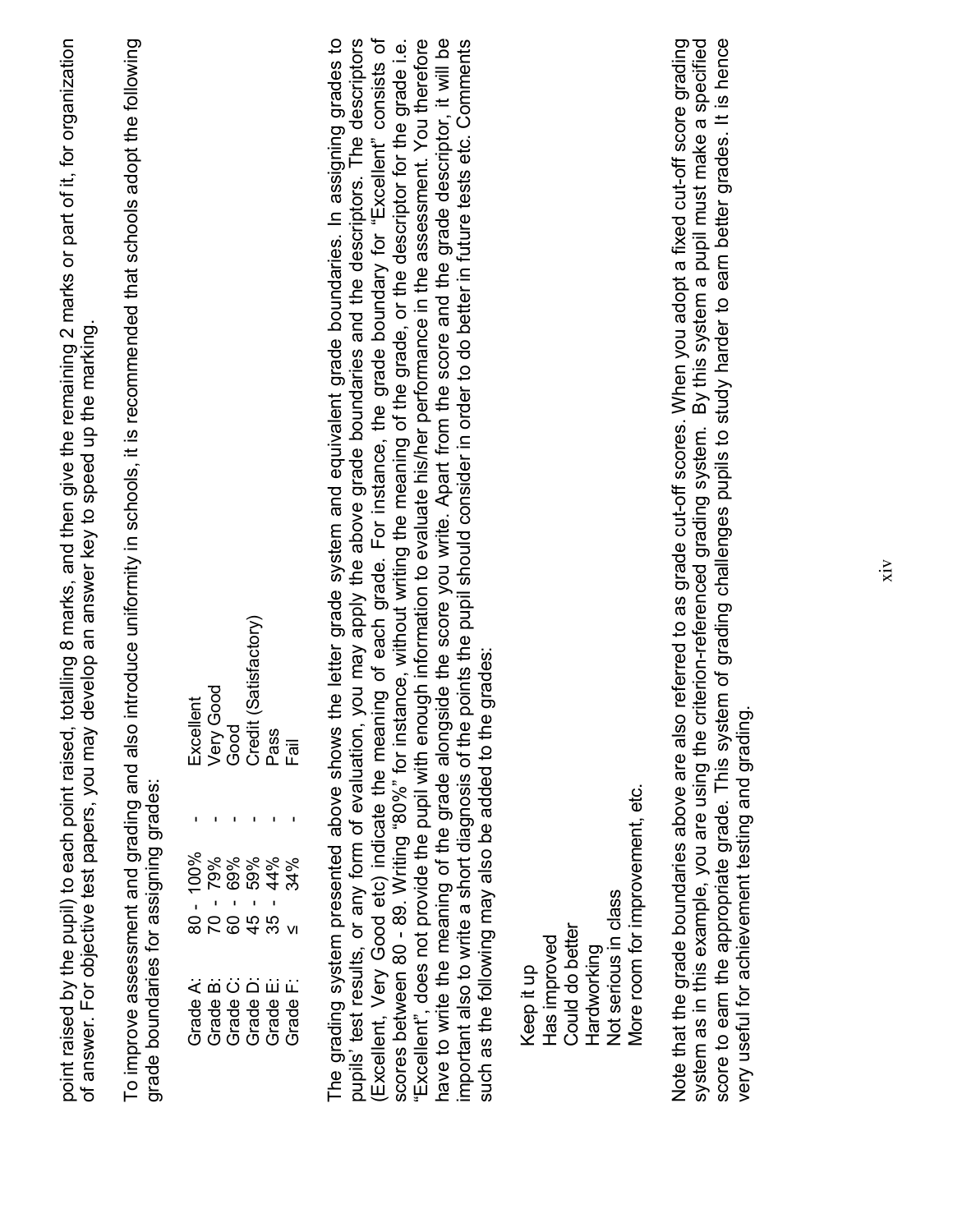**J H S**

#### **YEAR ONE YEAR ONE**

#### SECTION<sub>1</sub> **SECTION 1**

### THE ENVIRONMENT **THE ENVIRONMENT**

General Objectives: The pupil will: General Objectives: The pupil will:

- 1. appreciate the value of the environment
- 1. appreciate the value of the environment<br>2. recognize the importance of reproductive health and chastity 2. recognize the importance of reproductive health and chastity

|                                                                                                                       | <b>SPECIFIC OBJECTIVES</b>                                                   | CONTENT                                                                                                                     | TEACHING AND LEARNING<br><b>ACTIVITIES</b>                        | EVALUATION                         |
|-----------------------------------------------------------------------------------------------------------------------|------------------------------------------------------------------------------|-----------------------------------------------------------------------------------------------------------------------------|-------------------------------------------------------------------|------------------------------------|
| T<br>NH<br>S                                                                                                          | The pupil will be able to:                                                   |                                                                                                                             |                                                                   |                                    |
| THE ENVIRONMENT<br>AND ENVIRONMENTAL<br><b>PROBLEMS</b>                                                               | explain the meaning of<br>"environment" and the<br>components of the<br>1.11 | surrounding us. These things are either<br>The environment consists of the things<br>living or non-living things. E.g. air, | Pupils brainstorm for the meaning of<br>"environment".            | Explain the term<br>"environment". |
| The Problem                                                                                                           | environment                                                                  | water, land, living organisms, buildings,<br>etc. these together constitute the<br>physical environment.                    |                                                                   |                                    |
| Knowledge of the value<br>of the environment and<br>how to sustain it is vital                                        |                                                                              | Types of environment are the physical<br>and the social                                                                     | environments and show how each<br>Discuss the physical and social | State types of<br>environment      |
| Environment degradation<br>existence of humanity.<br>for the continued<br>is one of the key                           |                                                                              | Social - cultural, religious, political, etc<br>Physical - Air, water, land, living<br>organisms etc.                       | affects the other.                                                |                                    |
| Ghana today. There is<br>therefore the urgent need<br>problems contronting                                            |                                                                              |                                                                                                                             |                                                                   |                                    |
| for Ghanaians to become<br>aware of this problem so<br>necessary measures to<br>solve the problem.<br>as to adopt the |                                                                              |                                                                                                                             |                                                                   |                                    |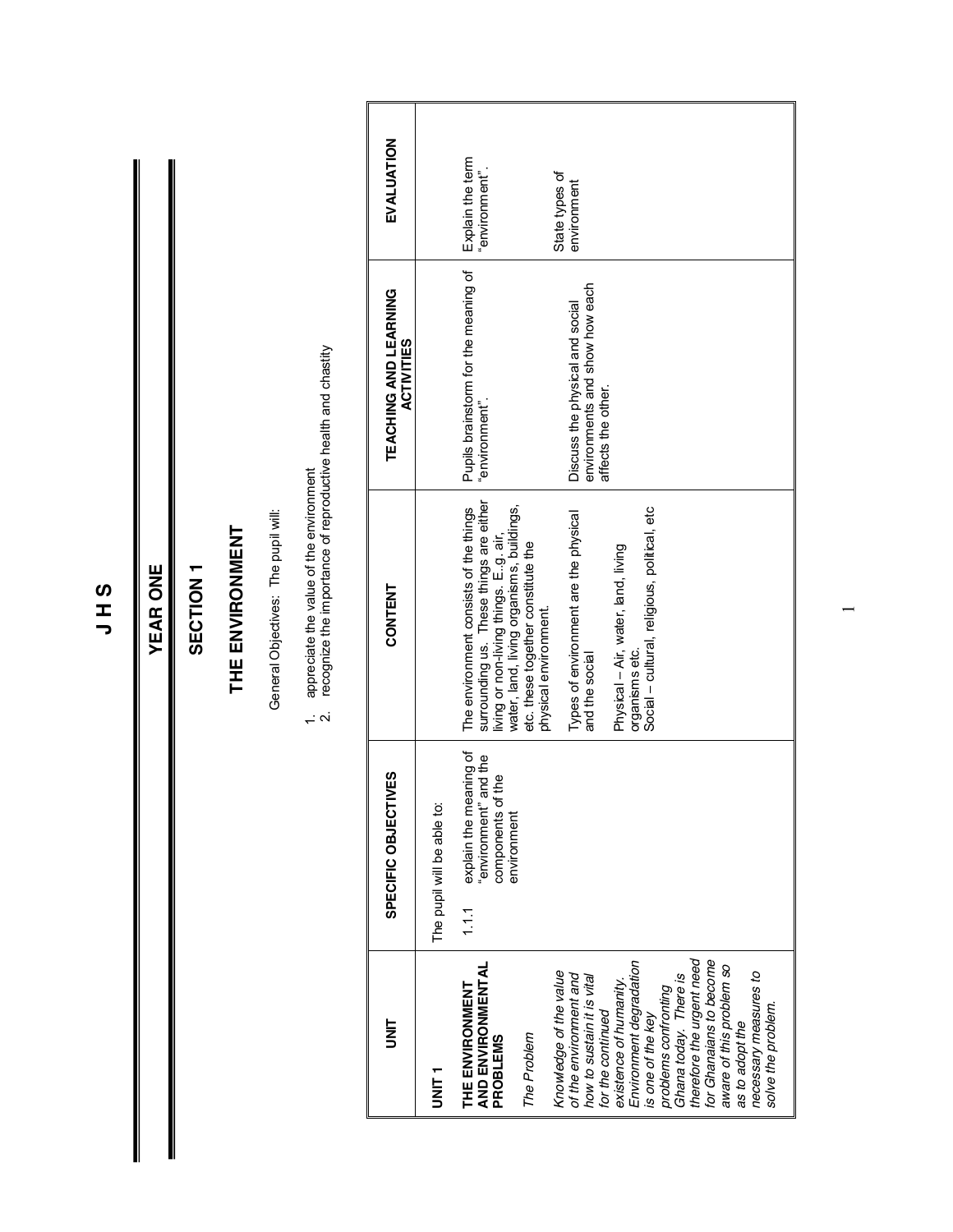| is<br>S                                                                               |       | SPECIFIC OBJECTIVES                                                  | CONTENT                                                                                                                                                                           | TEACHING AND LEARNING<br><b>ACTIVITIES</b>                                                                                                                                                                                                                         | EVALUATION                                                                                                                                                                             |
|---------------------------------------------------------------------------------------|-------|----------------------------------------------------------------------|-----------------------------------------------------------------------------------------------------------------------------------------------------------------------------------|--------------------------------------------------------------------------------------------------------------------------------------------------------------------------------------------------------------------------------------------------------------------|----------------------------------------------------------------------------------------------------------------------------------------------------------------------------------------|
| AND ENVIRONMENTAL<br>THE ENVIRONMENT<br>UNIT <sub>1</sub> (Cont'd)<br><b>PROBLEMS</b> | 1.12  | describe the types and<br>environmental<br>degradation.<br>causes of | Environmental degradation refers<br>- Land degradation etc<br>- Water pollution<br>- Air pollution<br><u>۽</u>                                                                    | Teacher takes pupils out to observe<br>some or any of the environmental<br>problems in the content.                                                                                                                                                                | of environmental problems<br>State some of the causes<br>in your area.                                                                                                                 |
|                                                                                       | 1.1.3 | effects of<br>environmental<br>degradation.<br>explain the           | Destruction of vegetation etc.<br>Effects of land degradation<br>Effects of air Pollution<br>Respiratory diseases<br>Skin diseases                                                | Pupils discuss the types and causes<br>of each of the three types of<br>environmental degradation<br>mentioned in the content.                                                                                                                                     | Pupils undertake a project<br>secondly provide effective<br>school or community and<br>waste disposal system in<br>to control erosion in the<br>the school<br>Project:                 |
|                                                                                       |       |                                                                      | Water borne diseases like cholera<br>Destruction of aquatic life etc.<br>Removal of vegetation and<br>Effects of Water Pollution<br>Removal of top soil<br>habitat for<br>animals |                                                                                                                                                                                                                                                                    | destruction of the land and<br>controlling and minimizing<br>destruction of vegetation.<br>degradation involving<br>Give suggestions for<br>air pollution, water<br>pollution and land |
|                                                                                       | 1.14  | environment can be<br>ways by which the<br>protected                 | - reducing water pollution<br>- protecting the land from<br>- reducing air pollution<br>Ways of protecting the<br>environment:<br>degradation                                     | community, help pupils to use it to<br>see how people in other countries<br>If the Internet is available in the<br>Pupils discuss various ways by<br>which the environment can be<br>environmental degradation.<br>are solving the problem of<br>protected<br>NOTE | protect the environment<br>Suggest three ways to<br>from damage.                                                                                                                       |
|                                                                                       |       |                                                                      |                                                                                                                                                                                   |                                                                                                                                                                                                                                                                    |                                                                                                                                                                                        |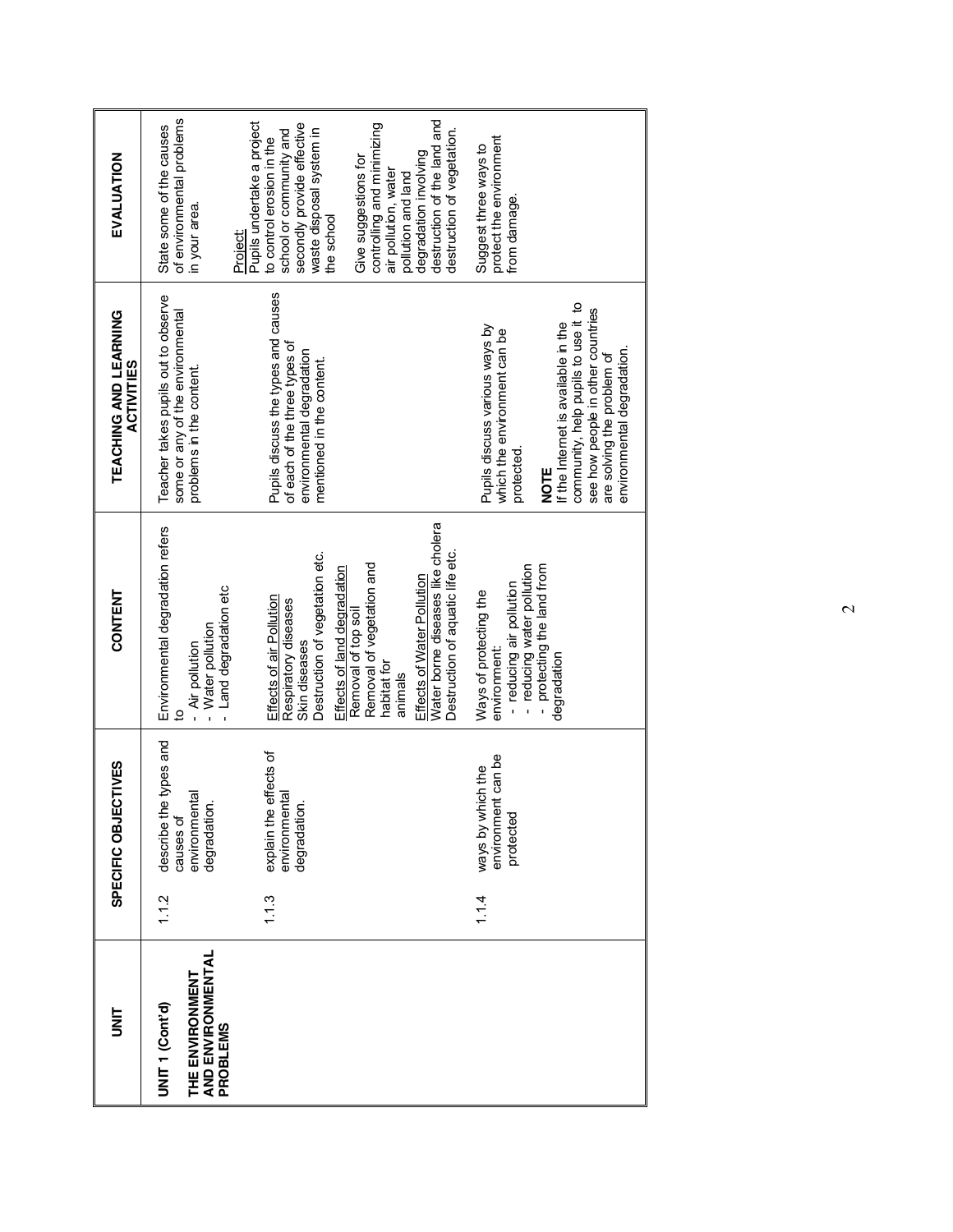| EVALUATION                          |                              | characteristics of<br>adolescence<br>State some                                                             |                                                                            |                                                                                                                                                                                      | adolescent behavior<br>effects irresponsible<br>State some of the                                                                                | Mention some ways of<br>Explain chastity                                                              | staying chaste and the<br>disadvantages of not<br>being chaste                                                                            |                                                 |                                                                                |                                                                                         |
|-------------------------------------|------------------------------|-------------------------------------------------------------------------------------------------------------|----------------------------------------------------------------------------|--------------------------------------------------------------------------------------------------------------------------------------------------------------------------------------|--------------------------------------------------------------------------------------------------------------------------------------------------|-------------------------------------------------------------------------------------------------------|-------------------------------------------------------------------------------------------------------------------------------------------|-------------------------------------------------|--------------------------------------------------------------------------------|-----------------------------------------------------------------------------------------|
| TEACHING AND LEARNING<br>ACTIVITIES |                              | Pupils brainstorm for the meaning of<br>adolescence.                                                        | Guide pupils to discuss the<br>characteristics that mark<br>adolescence.   | Teacher guides class to explain the<br>meaning of reproductive health.<br>(WHO 1968 definition)                                                                                      | Use Future's wheel to guide pupils<br>irresponsible adolescent behavior.<br>come out with the effects of                                         | Pupils brainstorm the meaning of<br>chastity                                                          | Class discuss the benefits of staying<br>chaste and the effects of immoral<br>behaviour.                                                  | Discuss the effect of not<br>staying chaste.    |                                                                                |                                                                                         |
| CONTENT                             |                              | Adolescence is the process through<br>gradual transition from childhood to<br>which an individual makes the | between 10-19 years. (refer to WHO<br>adulthood. The period lasts<br>1968) | complete physical, mental and social<br>well being in all matters relating to<br>the reproductive system and to its<br>Reproductive health is a state of<br>functions and processes. | including HIV/AIDS drug abuse,<br>streetism, school drop-out, etc.<br>Some effects of irresponsible<br>adolescent behavior - STI's               | Chastity is the total abstinence from<br>sexually related activities                                  | - uninterrupted education<br>- free from STIs including<br>1. Benefits of chastity<br>self-confidence<br><b>HIV/AIDS</b>                  | approval from adults etc.<br>self dignity       | - sexually transmitted diseases<br>2. Not being chaste may result in<br>(STIs) | unwanted pregnancy<br>drop-out from school<br>including HIV/AIDs<br>stigmatization etc. |
| SPECIFIC OBJECTIVES                 | ë<br>The pupils will be able | explain the concept of<br>adolescence                                                                       |                                                                            | explain reproductive<br>health                                                                                                                                                       | effects of irresponsible<br>examine some of the<br>ehavior<br>adolescent b                                                                       | chastity is<br>explain what                                                                           | benefits of<br>examine the<br>chastity                                                                                                    |                                                 |                                                                                |                                                                                         |
| is<br>S                             | UNIT <sub>2</sub>            | 1.2.1<br><b>REPRODUCTIVE</b><br>ADOLESCENT<br>HEALTH                                                        | The Problem                                                                | 1.2.2<br>Adolescents have little<br>Unfortunately they are<br>not able to consult the<br>knowledge about their<br>reproductive health.<br>right source for                           | 1.2.3<br>information on matters of<br>their reproductive health.<br>health. This leads them<br>with very little valuable<br>information on their | 1.2.4<br>wrong information leads<br>Little information or<br>choices about their<br>them to unhealthy | 1.2.5<br>their reproductive health,<br>It is therefore important<br>information regarding<br>to give them the right<br>eproductive health | personal hygiene and the<br>need to stay chaste |                                                                                |                                                                                         |

 $\omega$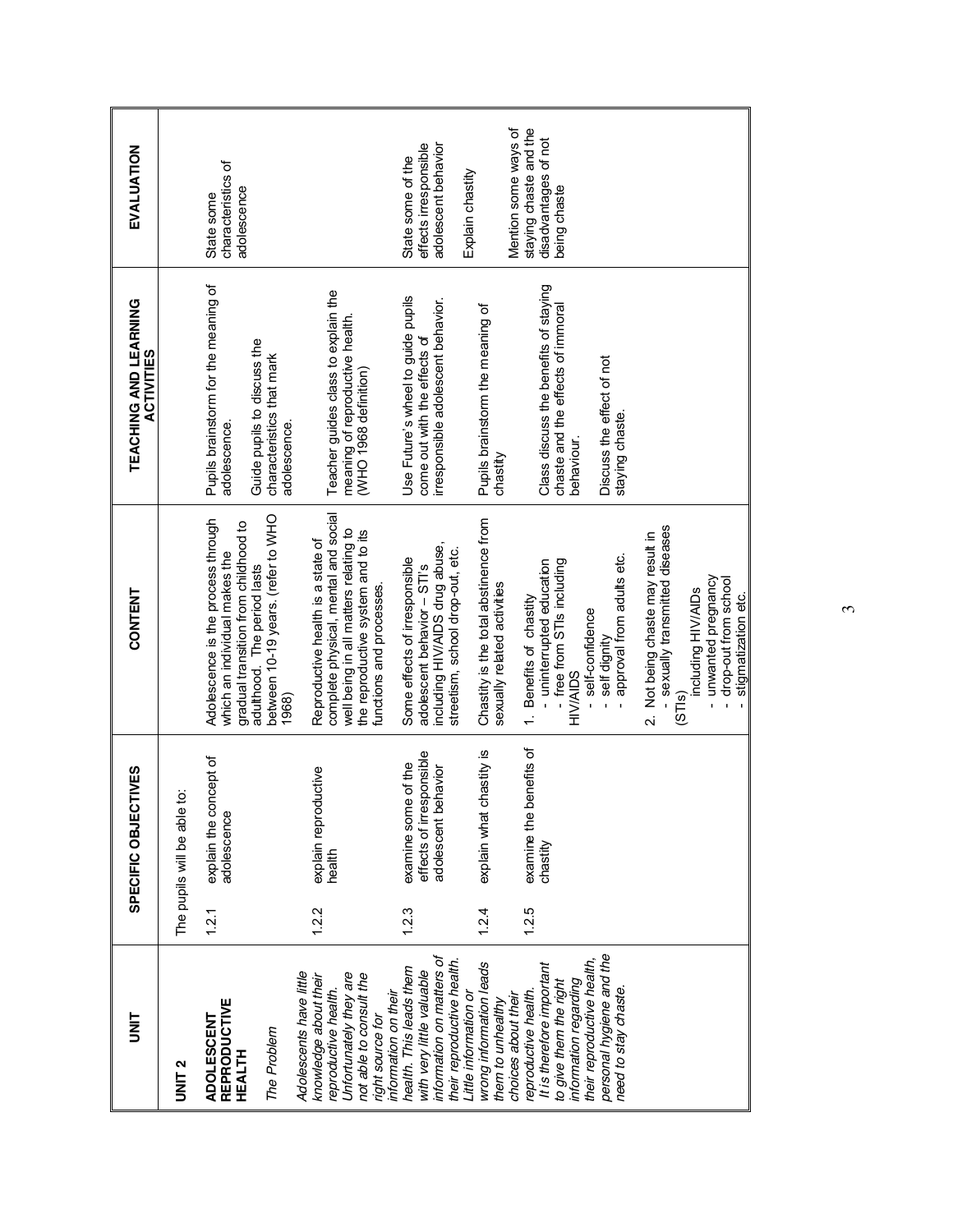|                                                                                                                                      |                                                                                                                           | <b>TUNIOR HIGH</b>                                                                                                                                                                                                                                                          |                                                                                                                                                  |                                                                                                                                       |
|--------------------------------------------------------------------------------------------------------------------------------------|---------------------------------------------------------------------------------------------------------------------------|-----------------------------------------------------------------------------------------------------------------------------------------------------------------------------------------------------------------------------------------------------------------------------|--------------------------------------------------------------------------------------------------------------------------------------------------|---------------------------------------------------------------------------------------------------------------------------------------|
|                                                                                                                                      |                                                                                                                           | <b>SECTION 2</b>                                                                                                                                                                                                                                                            |                                                                                                                                                  |                                                                                                                                       |
|                                                                                                                                      |                                                                                                                           | GOVERNANCE, POLITICS AND STABILITY                                                                                                                                                                                                                                          |                                                                                                                                                  |                                                                                                                                       |
|                                                                                                                                      |                                                                                                                           | General Objectives: The pupil will                                                                                                                                                                                                                                          |                                                                                                                                                  |                                                                                                                                       |
|                                                                                                                                      | $ \alpha$ $\omega$ $+$ $\alpha$                                                                                           | appreciate the problems that preceded the attainment of independence in Ghana<br>develop positive attitudes and values for contributing to nation building<br>be aware of the reasons why people moved to settle in Ghana<br>recognize his/her rights as a citizen of Ghana |                                                                                                                                                  |                                                                                                                                       |
| b<br>S                                                                                                                               | SPECIFIC OBJECTIVES                                                                                                       | <b>CONTENT</b>                                                                                                                                                                                                                                                              | TEACHING AND LEARNING<br><b>ACTIVITIES</b>                                                                                                       | EVALUATION                                                                                                                            |
| T<br>INIT<br>IS                                                                                                                      | The pupil will be able to:                                                                                                |                                                                                                                                                                                                                                                                             |                                                                                                                                                  |                                                                                                                                       |
| GHANA AS A NATION<br>The Problem                                                                                                     | of the major ethnic groups<br>trace the migration routes<br>originally settled and their<br>to Ghana; where they<br>2.1.1 | the Ewe, the Ga-Adangbe, the Mole-<br>Dagbon and the Guan. A number of<br>the ethnic groups migrated from old<br>The migration routes of the Akan,                                                                                                                          | routes of the five major ethnic groups to<br>Using a map of West Africa, teacher to<br>assist pupils to trace the migration<br>present day Ghana | routes of the major ethnic<br>West Africa and show by<br>Pupils to draw a map of<br>arrows and labels, the                            |
| historically moved from<br>different places at one<br>Almost all the ethnic<br>groups in Ghana                                       | present location                                                                                                          | area presently occupied by parts of<br>Mole Dagbon group came from the<br>Mauritania, Senegal and Mali. The<br>Ghana empire which covered the                                                                                                                               |                                                                                                                                                  | groups to present day<br>Ghana                                                                                                        |
| time or the other, to their<br>present place. We have<br>different ethnic groups.<br>nation in the past as<br>lived together in this |                                                                                                                           | Adangbes came from Benin and<br>others like the Ewe and the Ga-<br>area around Lake Chad, while<br>Nigeria respectively.                                                                                                                                                    |                                                                                                                                                  | Pupils in groups, to select<br>one of the following and<br>investigate why they left                                                  |
| unification of all peoples<br>presently as a people is<br>The problem facing us<br>how to accelerate the                             |                                                                                                                           | Original settlements of ethnic groups<br>in present Ghana: Akans originally<br>settled on the coast in the Eastern<br>settled in the Pra Valley; the Gas                                                                                                                    | Using a map of Ghana, guide pupils to<br>locate the present traditional home of<br>the major ethnic groups of Ghana,                             | homes: the Guans of the<br>their original locations to<br>Ashantis, the Anlos, the<br>their present traditional<br>Akwapim ridge, the |
| ethnic prejudice, so that<br>we can move together<br>of this country without<br>into the future in unity.                            |                                                                                                                           | part of Ghana. etc                                                                                                                                                                                                                                                          |                                                                                                                                                  | Dangmes, Gas etc. (Each<br>group to present a report<br>for class discussion)                                                         |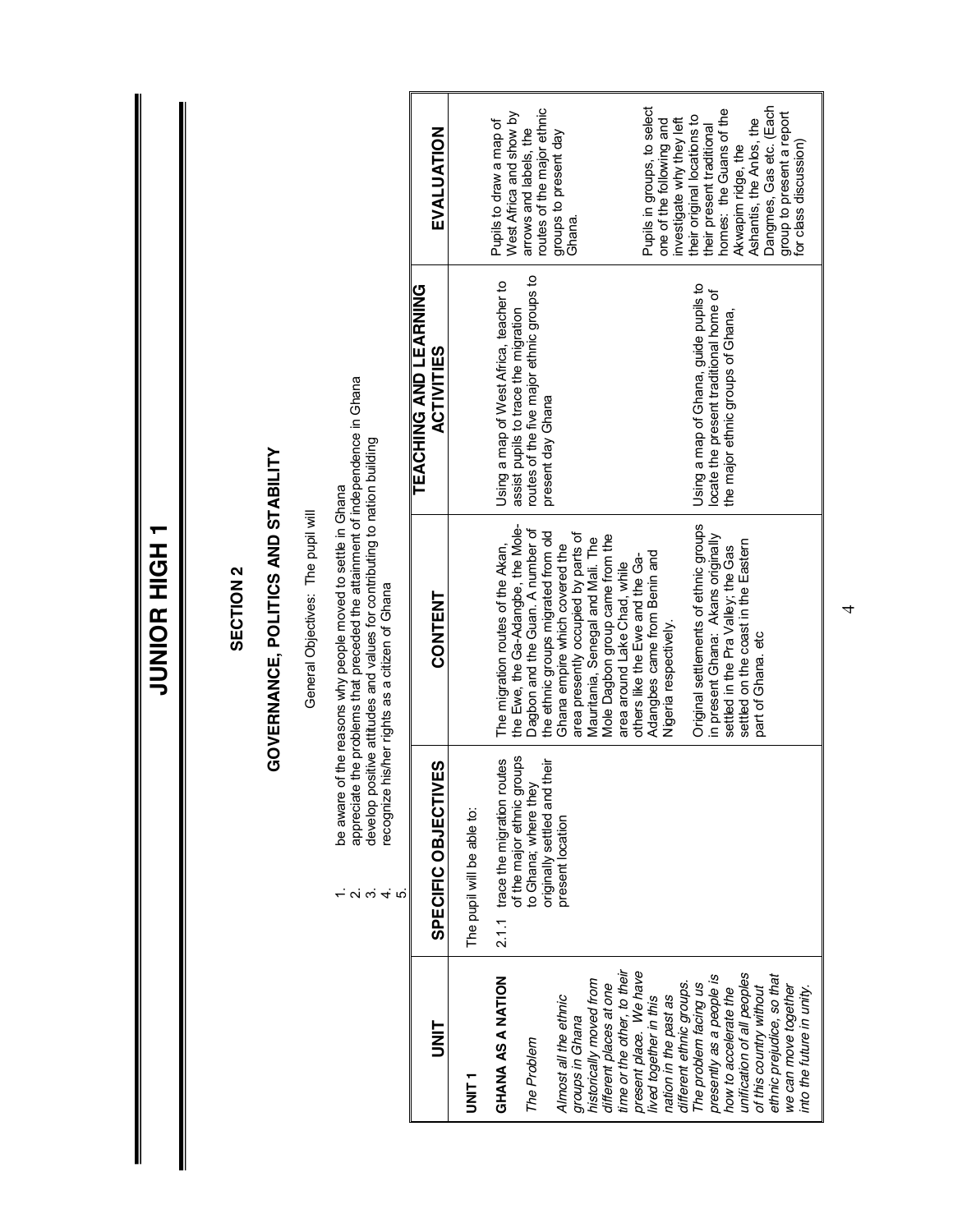| I<br>I<br>S                            | SPECIFIC OBJECTIVES                                                                                     | <b>CONTENT</b>                                                                                                           | TEACHING AND LEARNING<br><b>ACTIVITIES</b>                                                               | EVALUATION                                                                             |
|----------------------------------------|---------------------------------------------------------------------------------------------------------|--------------------------------------------------------------------------------------------------------------------------|----------------------------------------------------------------------------------------------------------|----------------------------------------------------------------------------------------|
| UNIT <sub>1</sub> (CONT <sup>D</sup> ) | The pupil will be able to                                                                               |                                                                                                                          |                                                                                                          |                                                                                        |
| GHANA AS A NATION                      | groups<br>21.2 explain the common<br>the different ethnic<br>into Ghana                                 | reasons for the migration of peace and security, fertile land for<br>People migrated into Ghana for<br>farming and trade | Pupils discuss the reasons for moving<br>from one place to another e.g. from<br>ural area to urban area. | Explain why there are<br>different ethnic groups<br>in Ghana.                          |
|                                        |                                                                                                         |                                                                                                                          | Following the above discussion, pupils<br>to discuss why the ethnic groups<br>migrated t Ghana.          |                                                                                        |
|                                        | suggest ways for sustaining<br>Ghana.<br>unity among the different<br>ethnic groups into Ghana<br>2.1.3 | being development conscious<br>- respect for others cultures<br>valuing peace and stability<br>encouraging inter-ethnic  | Guide pupils to explain the need to<br>sustain unity among the various<br>ethnic groups of<br>Ghana.     | maintain unity among the<br>In what ways can Ghana<br>ethnic groups of the<br>country? |
|                                        |                                                                                                         | marriages<br>မ္မ                                                                                                         | peace, stability, unity and development<br>Pupils discuss ways of sustaining<br>n Ghana.                 |                                                                                        |
|                                        |                                                                                                         |                                                                                                                          |                                                                                                          |                                                                                        |
|                                        |                                                                                                         |                                                                                                                          |                                                                                                          |                                                                                        |
|                                        |                                                                                                         |                                                                                                                          |                                                                                                          |                                                                                        |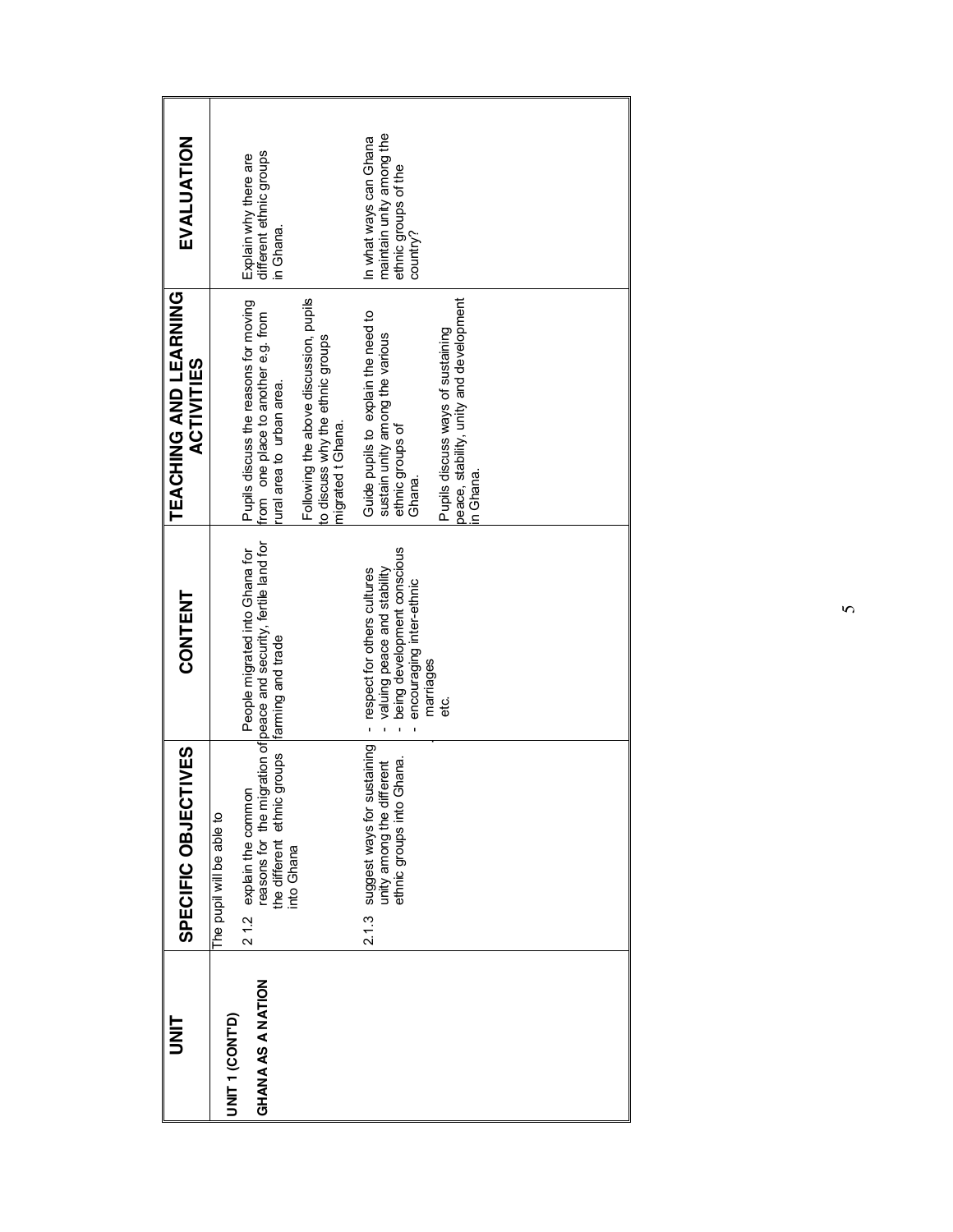| i<br>N                                                                                                                                                                                                       |       | SPECIFIC OBJECTIVES                                                                                              | CONTENT                                                                                                                                                                                                                                            | TEACHING AND LEARNING<br><b>ACTIVITIES</b>                                                                                          | EVALUATION                                                                                           |
|--------------------------------------------------------------------------------------------------------------------------------------------------------------------------------------------------------------|-------|------------------------------------------------------------------------------------------------------------------|----------------------------------------------------------------------------------------------------------------------------------------------------------------------------------------------------------------------------------------------------|-------------------------------------------------------------------------------------------------------------------------------------|------------------------------------------------------------------------------------------------------|
| UNIT <sub>2</sub>                                                                                                                                                                                            |       | The pupil will be able to:                                                                                       |                                                                                                                                                                                                                                                    |                                                                                                                                     |                                                                                                      |
| COLONIZATION AND<br>NATIONAL                                                                                                                                                                                 | 2.2.1 | explain the concept of<br>colonization                                                                           | administration of a people or a<br>Taking control of the                                                                                                                                                                                           | Guide/assist pupils to brainstorm for the<br>meaning of colonization                                                                | What is the meaning of<br>colonization                                                               |
| <b>DEVELOPMENT</b><br>The Problem                                                                                                                                                                            | 2.2.2 | effects of colonization<br>$\mathfrak{G}$<br>state the positiv<br>on Africa.                                     | Positive Effects of colonialism<br>country by another country<br>Education, infrastructure                                                                                                                                                         | Put pupils in groups to discuss the<br>positive effects of colonization in<br>Ghana.                                                | Pupils to investigate the<br>contribution of Philip<br>Project:                                      |
| education, Christianity and<br>Europeans brought formal<br>other infrastructural<br>The coming of the                                                                                                        |       |                                                                                                                  | development, plantation farming,<br>architecture development,<br>machines etc.                                                                                                                                                                     |                                                                                                                                     | Quarcoe, Thomas Birch<br>Freeman and John<br>Mensah Sarbah to<br>education                           |
| development. However<br>started Trans-Atlantic<br>Slave Trade and later<br>colonization. These<br>the Europeans also                                                                                         | 2.2.3 | effects of colonization<br>state the negative<br>on Africa.                                                      | Dependence on colonial masters<br>Taste for foreign goods<br>Loss of true identity<br>Negative Effects                                                                                                                                             | Put pupils in groups to discuss the<br>negative effects of colonization in<br>Ghana                                                 | of colonialism in Ghana<br>solutions.<br>Mention some effects<br>and suggest                         |
| mentality to the extent that<br>events pushed the African<br>even after independence<br>into a dependency                                                                                                    |       |                                                                                                                  | resources through Transatlantic<br>Distortion of cultures etc.<br>Reduction of our human<br>Slave Trade                                                                                                                                            |                                                                                                                                     | Describe how colonization<br>retards development in<br>Ghana.                                        |
| struggling to become self<br>dependency to pave way<br>or national development.<br>orientate our mentality<br>important for us to re-<br>reliant. It is therefore<br>the Ghanaian is still<br>from continual | 2.2.4 | retards progress in<br>colonization<br>explain how<br>Ghana.                                                     | expense of made in Ghana goods,<br>detriment of self reliance, lose our<br>depend on colonial masters to the<br>Colonization made us develop<br>destruction of our cultures etc.<br>taste for foreign goods at the<br>true identity as a result of | Class discussion on how colonial<br>mentality retards development in<br>Ghana                                                       | Write an essay on how to<br>correct negative attitudes<br>and values as a result of<br>colonization. |
|                                                                                                                                                                                                              | 2.2.5 | negative attitudes and<br>values as a result of<br>give suggestions on<br>Jmo<br>how to correct<br>colonization. | ideas without thinking through etc.<br>We should grow what we eat and<br>We should not accept foreign<br>eat what we grow.                                                                                                                         | Students brainstorm in groups to come<br>negative attitudes and values from<br>out with suggestions for correcting<br>colonization. |                                                                                                      |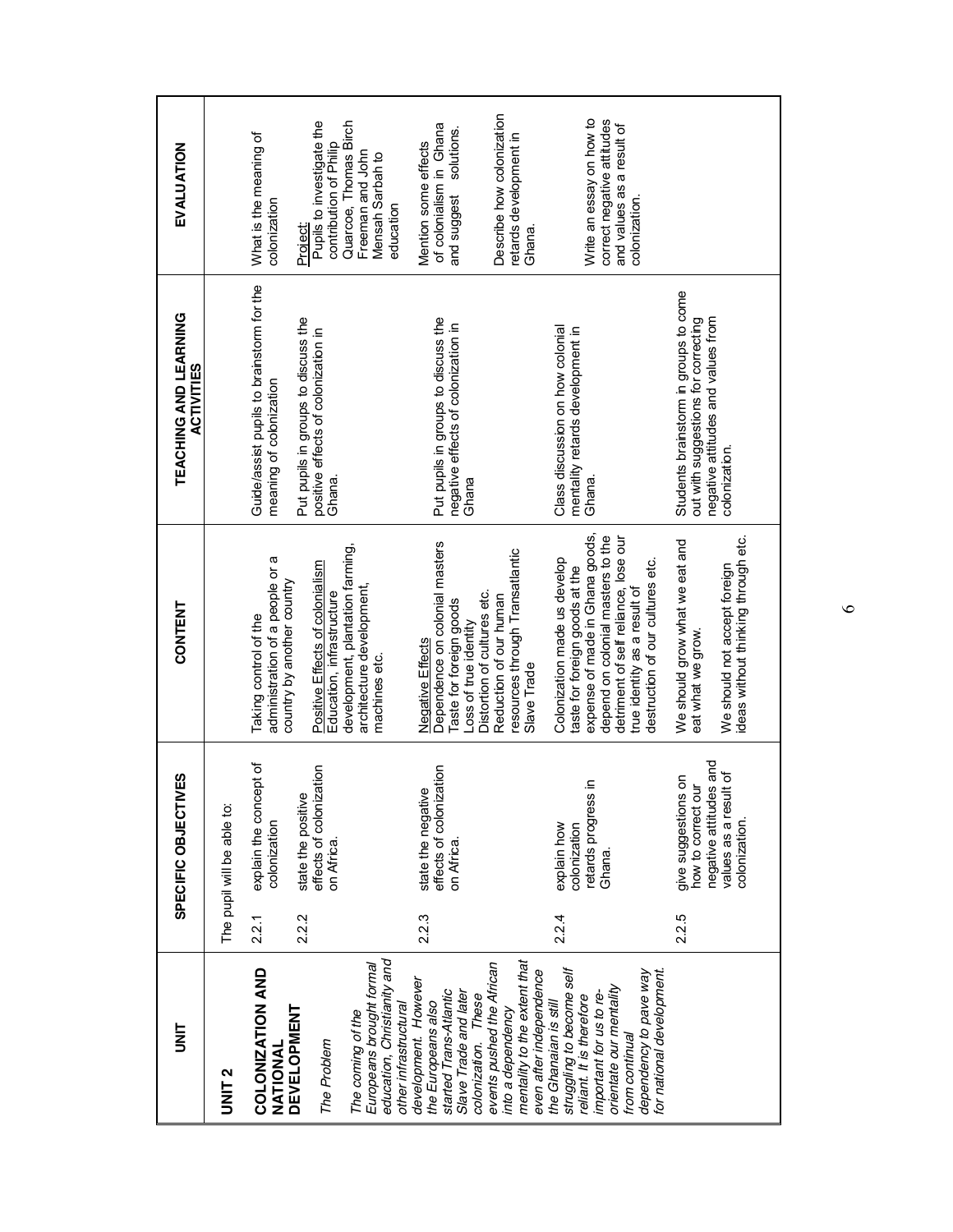| i<br>M                                                                                           | ECTIVES<br>SPECIFIC OBJ                                                                                                     | CONTENT                                                                                          | TEACHING AND LEARNING ACTIVITIES                                                        | EVALUATION                                     |
|--------------------------------------------------------------------------------------------------|-----------------------------------------------------------------------------------------------------------------------------|--------------------------------------------------------------------------------------------------|-----------------------------------------------------------------------------------------|------------------------------------------------|
| <b>ONITS</b>                                                                                     | The pupil will be able to                                                                                                   | The major events Include.                                                                        |                                                                                         |                                                |
| AND NATIONHOOD<br>INDEPENDENCE                                                                   | political events that took<br>the process of<br>describe the major<br>place in<br>$\overline{3}$<br>$\overline{\mathsf{N}}$ | I) The Bond of 1844; the reasons<br>II) Poll Tax Ordinance of 1852;<br>and events leading to It. | Assist pupils to discuss the causes of the<br>events listed In the content, and how the |                                                |
| The Problem                                                                                      | government in the Gold<br>establishing self                                                                                 | Sagranti War of 1874; causes<br>causes and effects.<br>≘                                         | events influenced the agitation for self-<br>government                                 |                                                |
| The earlier leaders of<br>this country went                                                      | Coast between 1800 and<br>1900.                                                                                             | The Yaa Asantewa War; causes<br>and effects<br>and effects.<br>$\hat{\ge}$                       |                                                                                         |                                                |
| through a lot of struggles<br>before the major push<br>initiated by the UGCC<br>for independence | the major<br>23.2 describe                                                                                                  | The major developmental and<br>political events include                                          | Pupils to discuss the role of each of the                                               | importance<br>Assess the                       |
| by Dr Kwame Nkrumah.<br>and later accelerated                                                    | political events that took<br>place from 1900 to 1957<br>developmental and                                                  | period. These were essentially<br>i) The events during the<br>Guggisberg                         | process of building the new nation of<br>events listed In the content in the<br>Ghana.  | events towards the<br>of each of the<br>listed |
| The founding leaders gave<br>common goal of self<br>this country the                             | eading to Independence                                                                                                      | developmental, but also included<br>some political events.                                       |                                                                                         | independence<br>attainment of                  |
| economic and social self-<br>government" which is<br>premised on political                       | 2.3.3 mention the founding                                                                                                  | Founding leaders were the men and<br>women who led                                               |                                                                                         |                                                |
| problem facing the nation is<br>reliance. The critical                                           | leaders and show how<br>they fought for                                                                                     | nationhood. The founding<br>us to independence and                                               | Pupils to list the founding leaders and<br>discuss                                      | <b>Project:</b>                                |
| how to achieve, economic<br>and social independence.                                             | independence                                                                                                                | leaders include Dr. J. B Danquah;<br>Dr. Kwame                                                   | the role they played towards<br>ndependence.                                            | write on the life of<br>Investigate and        |
|                                                                                                  | explain what<br>2.3.4                                                                                                       | Nkrumah, Obetsebi Lamptey, Akuffo<br>Addo, Ako                                                   |                                                                                         | two of the founding<br>leaders                 |
|                                                                                                  | independence means to<br>g.                                                                                                 | Adjei, William Ofori Atta (The Big<br>Six), George Grant,                                        |                                                                                         |                                                |
|                                                                                                  |                                                                                                                             | Komla Gbedemah, Kojo Botsio,                                                                     |                                                                                         |                                                |
|                                                                                                  |                                                                                                                             | Imoro Egala, Akua Asabea, Sophia<br>Hanna Cudioe,                                                |                                                                                         | What is economic                               |
|                                                                                                  |                                                                                                                             | Susanna Halm and Casely Hayford<br>Doku.                                                         | independence from various sources.<br>Pupils to search for the meaning of               | ndependence?                                   |
|                                                                                                  |                                                                                                                             | external and internal suppression.<br>Freedom from colonial rule,                                | Pupils to suggest ways by which the                                                     | Devise a plan by<br>nation can<br>which the    |
|                                                                                                  | ways by which<br>suggest<br>2.3.5                                                                                           | The source of the political                                                                      | country could maintain and build upon<br>our political system, economic                 | build upon the<br>maintain and                 |
|                                                                                                  | the country could build                                                                                                     | economic and social development                                                                  | development, social institutions and                                                    | principles of                                  |
|                                                                                                  | economic and social life<br>upon our political,                                                                             | common goal the founding leaders<br>of the country arises from the<br>left the country.          | values                                                                                  | the common goal                                |

 $\overline{ }$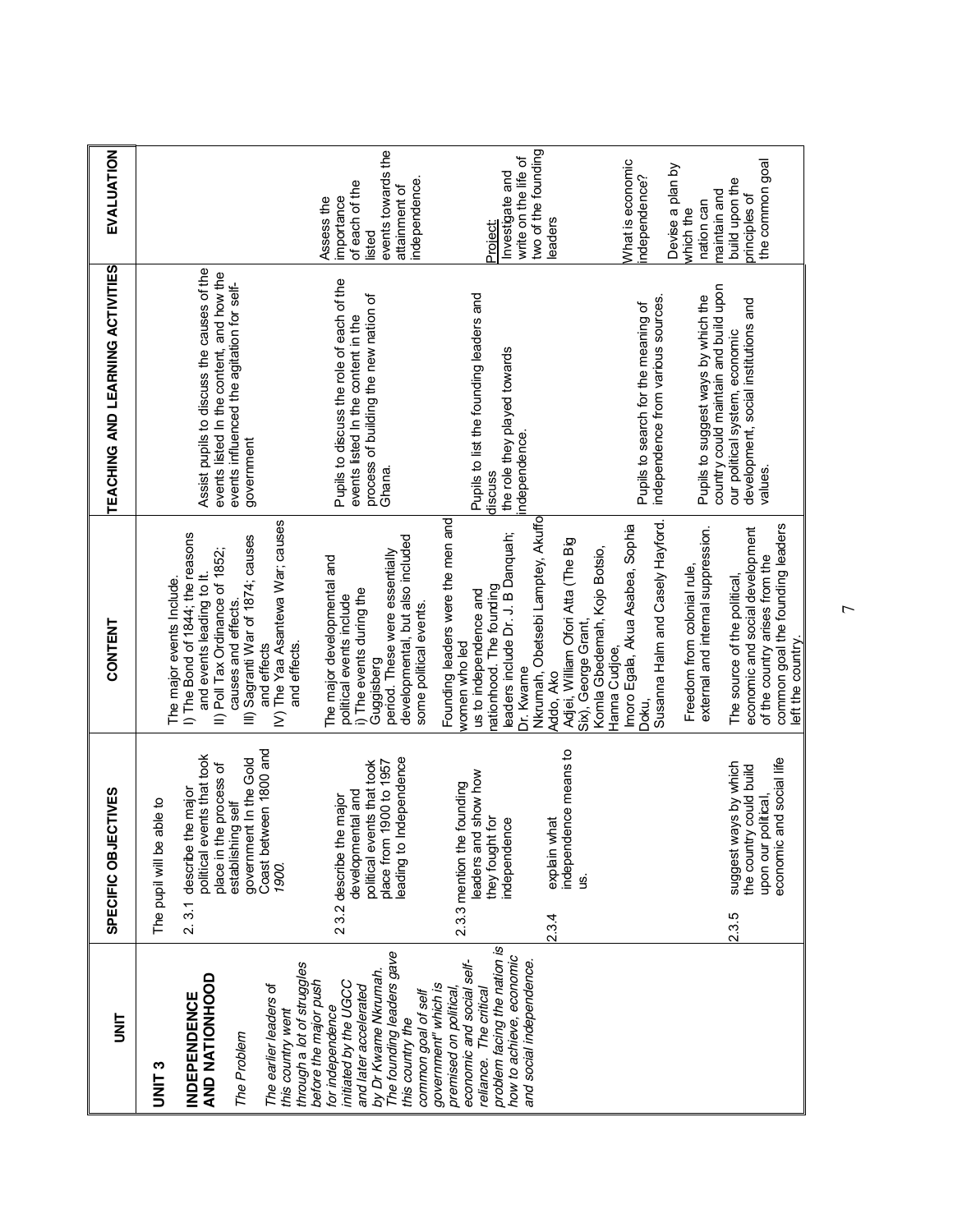| m<br>N                                                                                                                                                                                          |       | SPECIFIC OBJECTIVES                                                           | CONTENT                                                                                                                                                                                                                                                                                    | TEACHING AND LEARNING ACTIVITIES                                                                                                                                        | EVALUATION                                                                          |
|-------------------------------------------------------------------------------------------------------------------------------------------------------------------------------------------------|-------|-------------------------------------------------------------------------------|--------------------------------------------------------------------------------------------------------------------------------------------------------------------------------------------------------------------------------------------------------------------------------------------|-------------------------------------------------------------------------------------------------------------------------------------------------------------------------|-------------------------------------------------------------------------------------|
| <b>UNIT4</b>                                                                                                                                                                                    |       | The pupil will be able to:                                                    |                                                                                                                                                                                                                                                                                            |                                                                                                                                                                         |                                                                                     |
| CITIZENSHIP AND                                                                                                                                                                                 | 2.4.1 | explain the concept                                                           | Citizenship means membership of a country                                                                                                                                                                                                                                                  | Pupils discuss the meaning of citizenship                                                                                                                               | Identify the ways by which<br>citizenship in Ghana may                              |
| HUMAN RIGHTS<br>The Problem                                                                                                                                                                     |       | citizenship and how it is<br>acquired.                                        | person who has been accepted as a Ghanaian<br>The Ghana constitution defines a citizen as a<br>either by reason of birth, by adoption or by                                                                                                                                                |                                                                                                                                                                         | be acquired.                                                                        |
| responsibilities on citizens<br>responsibilities effectively,<br>of the country. To enable<br>citizens to carry out their<br>Independence and self-<br>government imposes<br>certain rights and | 2.4.2 | characteristics desired<br>of a citizen for nation<br>explain the<br>building | values and attitudes deemed necessary for nation<br>building. The values and attitudes include;<br>democratic living at home and in the work place;<br>Characteristics desired of citizens include the<br>respect for elders and for authority, hard and<br>registration (naturalization). | Pupils discuss the characteristics that are<br>considered necessary for nation building.                                                                                |                                                                                     |
| their human rights must<br>be guaranteed and<br>safeguarded.                                                                                                                                    |       |                                                                               | neighbourhood work, maintaining public property,<br>productive work attitude, voting during elections,<br>joining neighbourhood associations and doing<br>tolerating one another and participation in<br>community activities.                                                             |                                                                                                                                                                         |                                                                                     |
|                                                                                                                                                                                                 | 2.4.3 | identify the rights and<br>responsibilities of the<br>Ghanaian citizen        | Rights of the Ghanaian citizen as enshrined in the<br>1992 constitution of Ghana include:<br>ight to personal liberty<br>ight to life                                                                                                                                                      | rights and responsibilities and state at least<br>Pupils to discuss the relationship between<br>four rights and four responsibilities<br>enshrined in the constitution. | State and discuss some<br>rights of a Ghanaian<br>citizen and give<br>corresponding |
|                                                                                                                                                                                                 |       |                                                                               | ight to freedom from slavery and<br>reedom from discrimination<br>quality before the law<br>ight to work etc.<br>servitude                                                                                                                                                                 | responsibilities and ask pupils to group them<br>under "Rights" and "Responsibilities"<br>Teacher to mix up various rights and                                          | esponsibility.                                                                      |
|                                                                                                                                                                                                 |       |                                                                               | defending the 1992 constitution of Ghana<br>assisting the police during investigations,<br>protecting national property etc.<br>Our responsibilities include:<br>paying our taxes<br>etc.                                                                                                  |                                                                                                                                                                         |                                                                                     |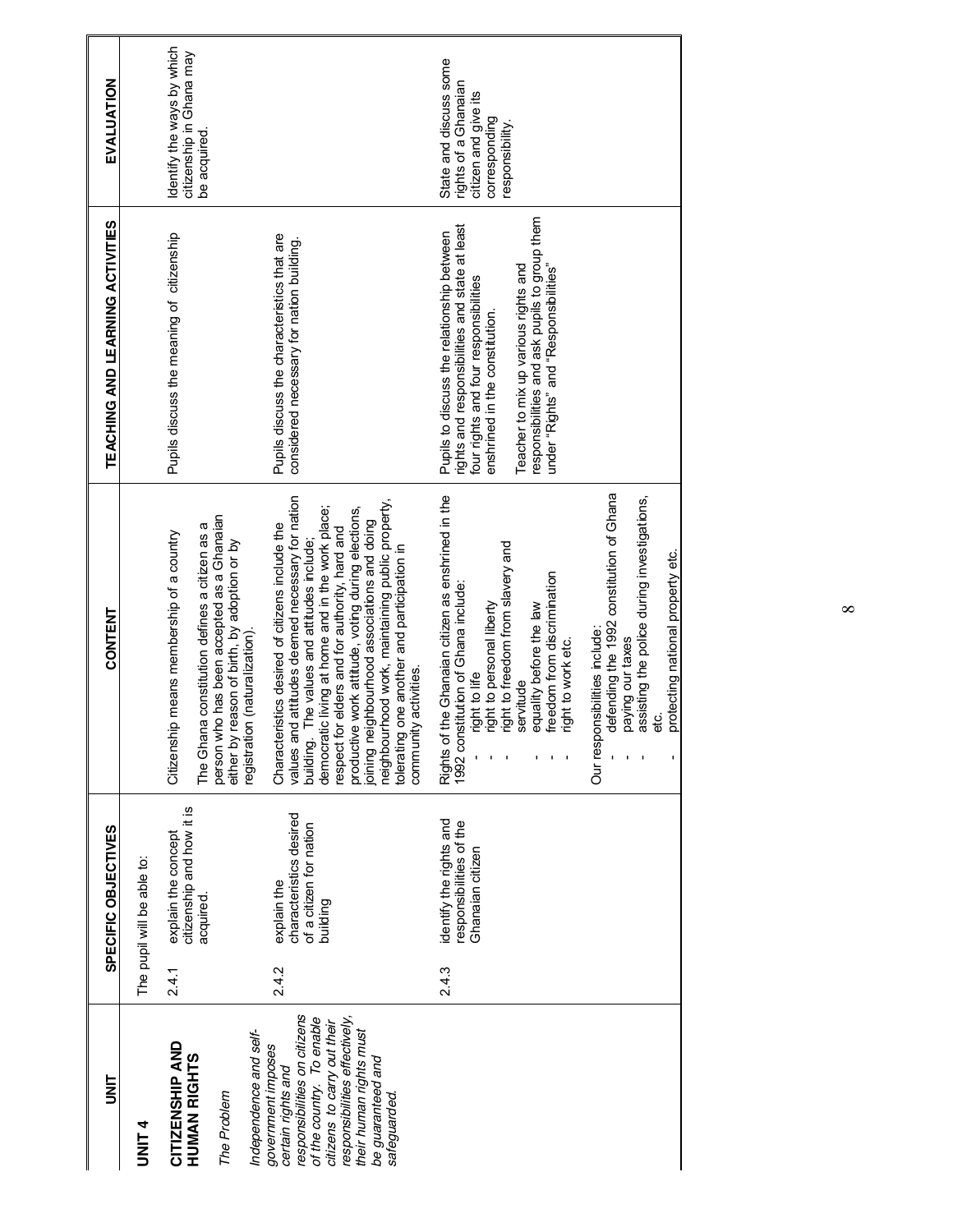| iki<br>S                                           |       | SPECIFIC OBJECTIVES                                                                                | CONTENT                                                                                                                                                                                                                                                                                                    | TEACHING AND LEARNING<br><b>ACTIVITIES</b>                                                                                                                                    | EVALUATION                                                                                           |
|----------------------------------------------------|-------|----------------------------------------------------------------------------------------------------|------------------------------------------------------------------------------------------------------------------------------------------------------------------------------------------------------------------------------------------------------------------------------------------------------------|-------------------------------------------------------------------------------------------------------------------------------------------------------------------------------|------------------------------------------------------------------------------------------------------|
| CITIZENSHIP AND<br>HUMAN RIGHTS<br>UNIT 4 (Cont'd) | 2.4.4 | abuse" and how such<br>explain "human rights<br>abuses occur.                                      | Human rights abuse is the infringement<br>discrimination social discrimination etc.<br>The abuses include; domestic slavery,<br>bullying, child abuse, child labour, sex<br>trade, all forms of discrimination e.g.<br>on the rights and freedom of the<br>religious discrimination gender<br>individual.  | Pupils to discuss the meaning of<br>"human rights abuses" and give<br>examples of abuses.                                                                                     | Select any three human rights<br>presentation for class<br>abuses and make a<br>discussion.          |
|                                                    | 2.4.5 | abuse" more than other<br>sectors of the Ghanaian<br>identify groups which<br>suffer "human rights | Such groups include: Women, children,<br>the physically challenged and mentally<br>handicapped and sometimes minority<br>groups in communities. Reasons why                                                                                                                                                | Pupils to cite groups that are easily<br>Pupils to give reasons why such<br>abused in parts of the country                                                                    | reports on abuses suffered by<br>Pupils in groups, to produce<br>children in the Ghanaian<br>society |
|                                                    |       | population                                                                                         | education, ignorance, poverty and lack of<br>such groups suffer abuses include low<br>political representation,                                                                                                                                                                                            | groups generally suffer more human<br>rights abuses than other groups of<br>the population                                                                                    | Pupils to describe the work of<br>one of the institutions listed in<br>the content.                  |
|                                                    | 2.4.6 | analyse ways by which<br>human rights abuses<br>can be prevented                                   | (CHRAJ), Amnesty International<br>Commission on Human Rights<br>Human rights abuses can be prevented<br>The role of institutions such as<br>The role of the Courts and the<br>Department of Social Welfare<br>and Administrative Justice<br>through the following:<br>Education.<br>≡<br>$\equiv$ $\equiv$ | prevention of human rights abuses<br>and show how they prevent such<br>Pupils discuss the work of the<br>organizations involved in the<br>various institutions and<br>abuses. | Write a letter to your teacher<br>describing a case of human<br>rights abuse in your<br>community.   |
|                                                    |       |                                                                                                    |                                                                                                                                                                                                                                                                                                            |                                                                                                                                                                               |                                                                                                      |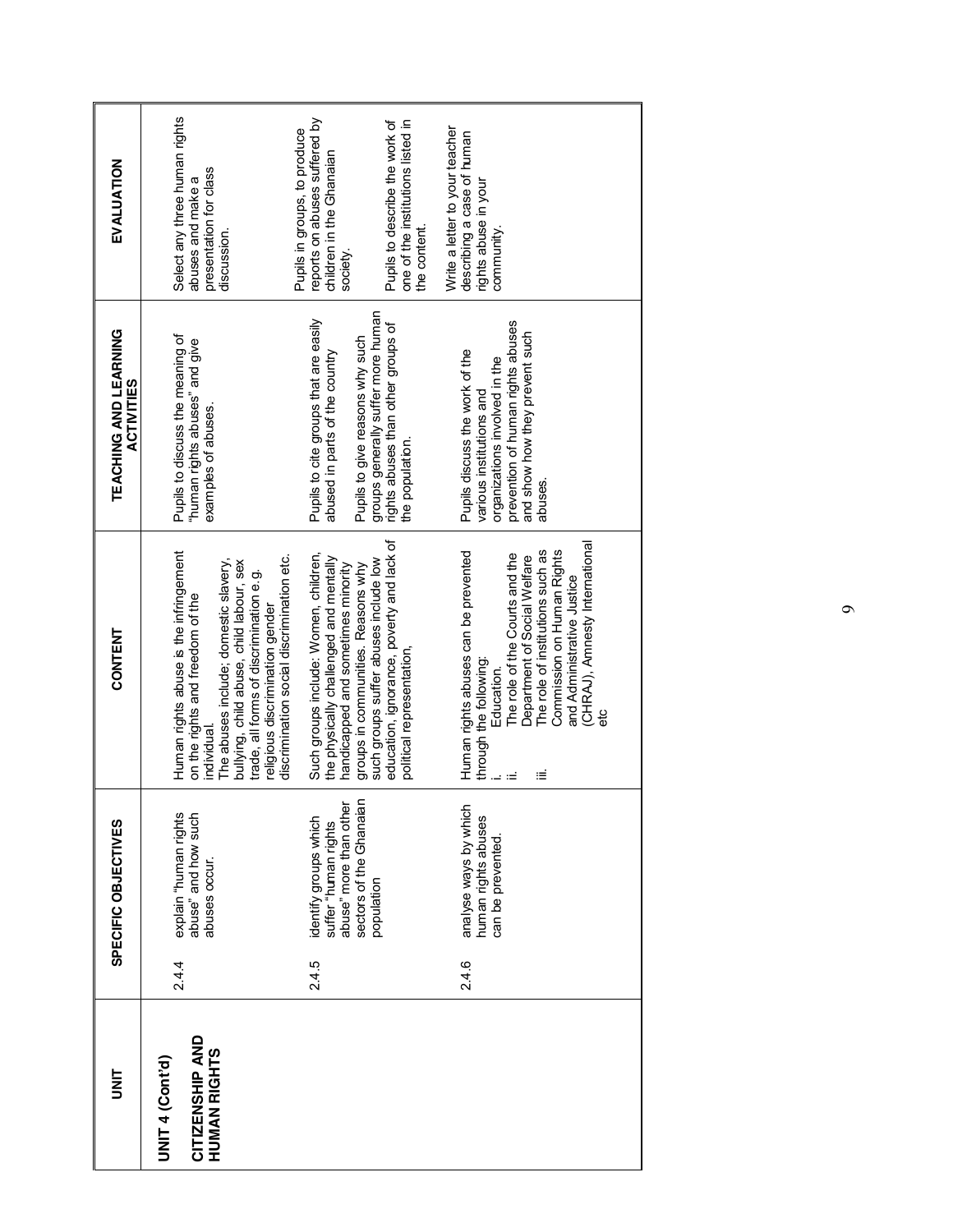JUNIOR HIGH1 **THUIT EOINDR** 

SECTION 3 **SECTION 3**

### SOCIAL AND ECONOMIC DEVELOPMENT **SOCIAL AND ECONOMIC DEVELOPMENT**

General Objectives: The pupil will General Objectives: The pupil will

1. be aware of the natural and human resource distribution of the country<br>2. be aware of the importance of the different levels of production in economic development 2. be aware of the importance of the different levels of production in economic development 1. be aware of the natural and human resource distribution of the country

| mar<br>S                                                                                                                                             | SPECIFIC OBJECTIVES                                                           | <b>CONTENT</b>                                                                                                                                               | TEACHING AND LEARNING                                                                                              | EVALUATION                                 |
|------------------------------------------------------------------------------------------------------------------------------------------------------|-------------------------------------------------------------------------------|--------------------------------------------------------------------------------------------------------------------------------------------------------------|--------------------------------------------------------------------------------------------------------------------|--------------------------------------------|
| T<br>L<br>N<br>N<br>N                                                                                                                                | The pupil will be able to:                                                    |                                                                                                                                                              |                                                                                                                    |                                            |
| THE USE OF LAND IN<br><b>OUR COMMUNITY</b>                                                                                                           | 2.3.1 explain the terms layout,<br>settlement, slum, and<br>natural disaster, | Layout is the arrangement of a site for<br>settlements.                                                                                                      | Pupils brainstorm for the meaning<br>of layout, settlement, slum and<br>natural disaster.                          | State four advantages of<br>a good layout. |
| The Problem                                                                                                                                          |                                                                               | A settlement is a place where people<br>reside.                                                                                                              | Pupils discuss how a good layout<br>of a settlement prevents the                                                   |                                            |
| result of this is that beauty<br>settlements are not built<br>In many parts of Ghana,<br>according to the layout<br>plan of the area. The            |                                                                               | where the buildings are not arranged in<br>A slum is an overcrowded settlement<br>any order, due to improper planning.<br>Slums are usually found in cities. | creation of slums.                                                                                                 |                                            |
| development of our towns<br>therefore easily develop<br>making it difficult for<br>authorities to supply<br>and villages. Slums<br>is ignored in the |                                                                               | Natural disaster can be described as any<br>e. g. floods, earthquake, outbreak of<br>misfortune that occurs from natural<br>phenomena<br>diseases            | disasters from the internet and<br>View situations of natural<br>books.                                            | State five uses of land.                   |
| esulted in the loss of life<br>and property in times of<br>utilities and services.<br>Such problems have<br>disaster.                                | in which land is used in the<br>2.3.2 describe the various ways<br>community  | Lands in our community is used for<br>ecreational fields<br>industries etc.<br>markets<br>houses<br>roads<br>farms                                           | conventional signs, to show what<br>Pupils draw a sketch of their<br>neighbourhood, using<br>the land is used for. |                                            |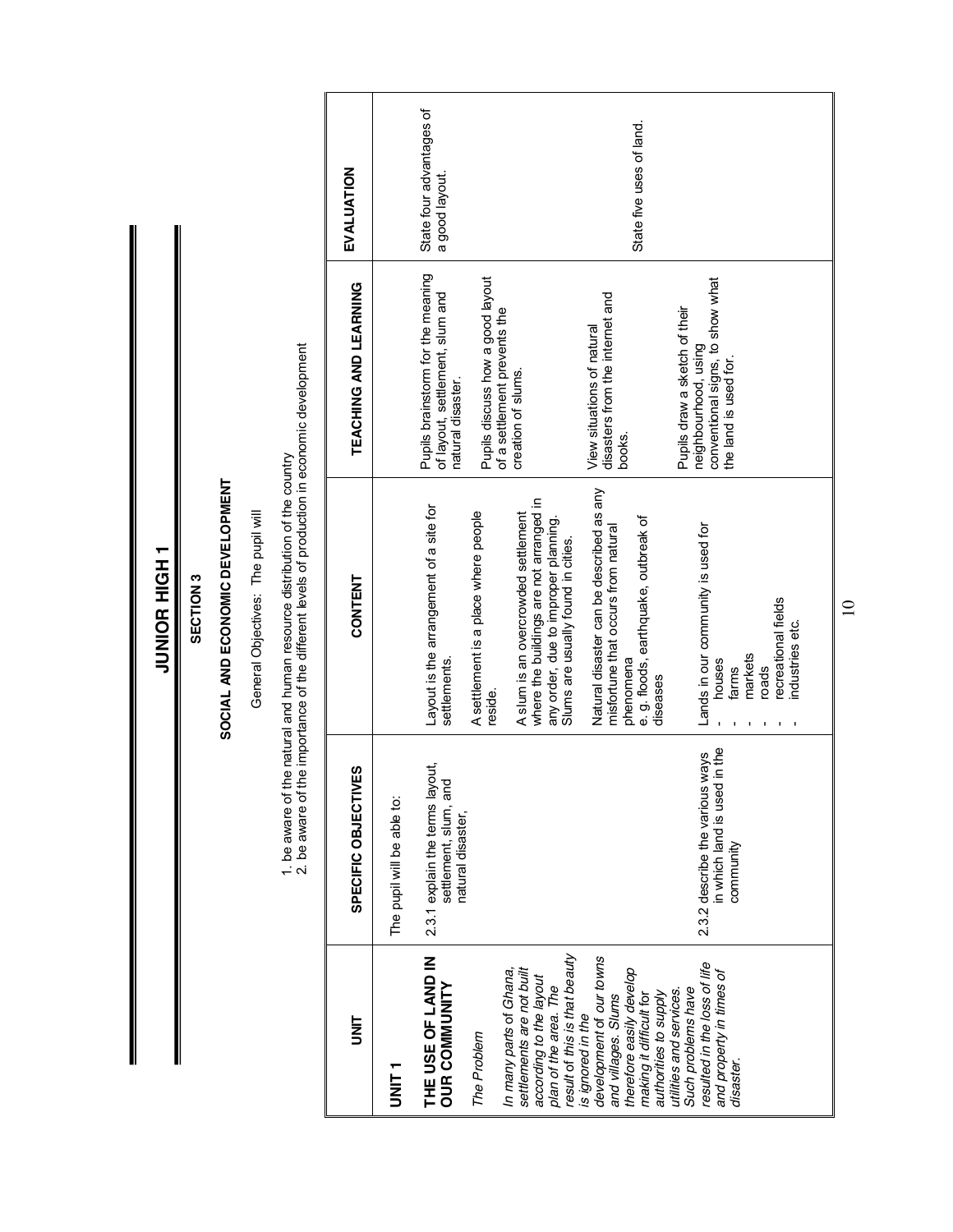| EVALUATION                                 |                            | neighbourhood/schools<br>Develop an improved<br>layout of your                                                                                                                                                                          | estate developers and<br>for ensuring that<br>Suggest ways                                                                                                                                                                                                  | layout that will improve<br>movement and supply<br>kiosk owners follow a<br>of utility services in<br>settlements                                                     |
|--------------------------------------------|----------------------------|-----------------------------------------------------------------------------------------------------------------------------------------------------------------------------------------------------------------------------------------|-------------------------------------------------------------------------------------------------------------------------------------------------------------------------------------------------------------------------------------------------------------|-----------------------------------------------------------------------------------------------------------------------------------------------------------------------|
| TEACHING AND LEARNING<br><b>ACTIVITIES</b> |                            | Teacher to take pupils on a field trip to<br>an area with proper layout and then to<br>an area with improper layout (Show<br>pictures if field trip is not possible)<br>See examples of layouts from the<br>internet and other sources. | to show pictures of well planned town<br>NOTE: Where it is not possible to get<br>a resource person as above, teacher<br>from the Town and Country Planning<br>Teacher to invite a resource person<br>Department to give a talk on how<br>layouts are made. | unauthorized structures and structures<br>Pupils debate on the issue of whether<br>to demolish or not to demolish<br>that stand in unapproved<br>areas of settlements |
| CONTENT                                    |                            | Importance of layout for a settlement<br>makes settlement beautiful etc.<br>makes it easy for supply of<br>ensures proper location of<br>makes movement within<br>utilities and services.<br>settlement easy<br>facilities              | A layout is based on how the land is<br>every portion of the land is suitable<br>for. The location of facilities in the<br>settlement is based on the layout<br>zoned. Zoning is identifying what<br>plan of the area.                                      |                                                                                                                                                                       |
| SPECIFIC OBJECTIVES                        | The pupil will be able to: | 2.3.3 explain why a good layout<br>decent<br>is necessary for a<br>settlement.                                                                                                                                                          | 2.3.4 describe how layouts for<br>made.<br>settlements are                                                                                                                                                                                                  | preventive action against<br>analyse the need for<br>badly laid out<br>settlements.<br>234                                                                            |
| in<br>S                                    | UNIT <sub>1</sub> (Cont'd) | THE USE OF LAND IN<br><b>OUR COMMUNITY</b>                                                                                                                                                                                              |                                                                                                                                                                                                                                                             |                                                                                                                                                                       |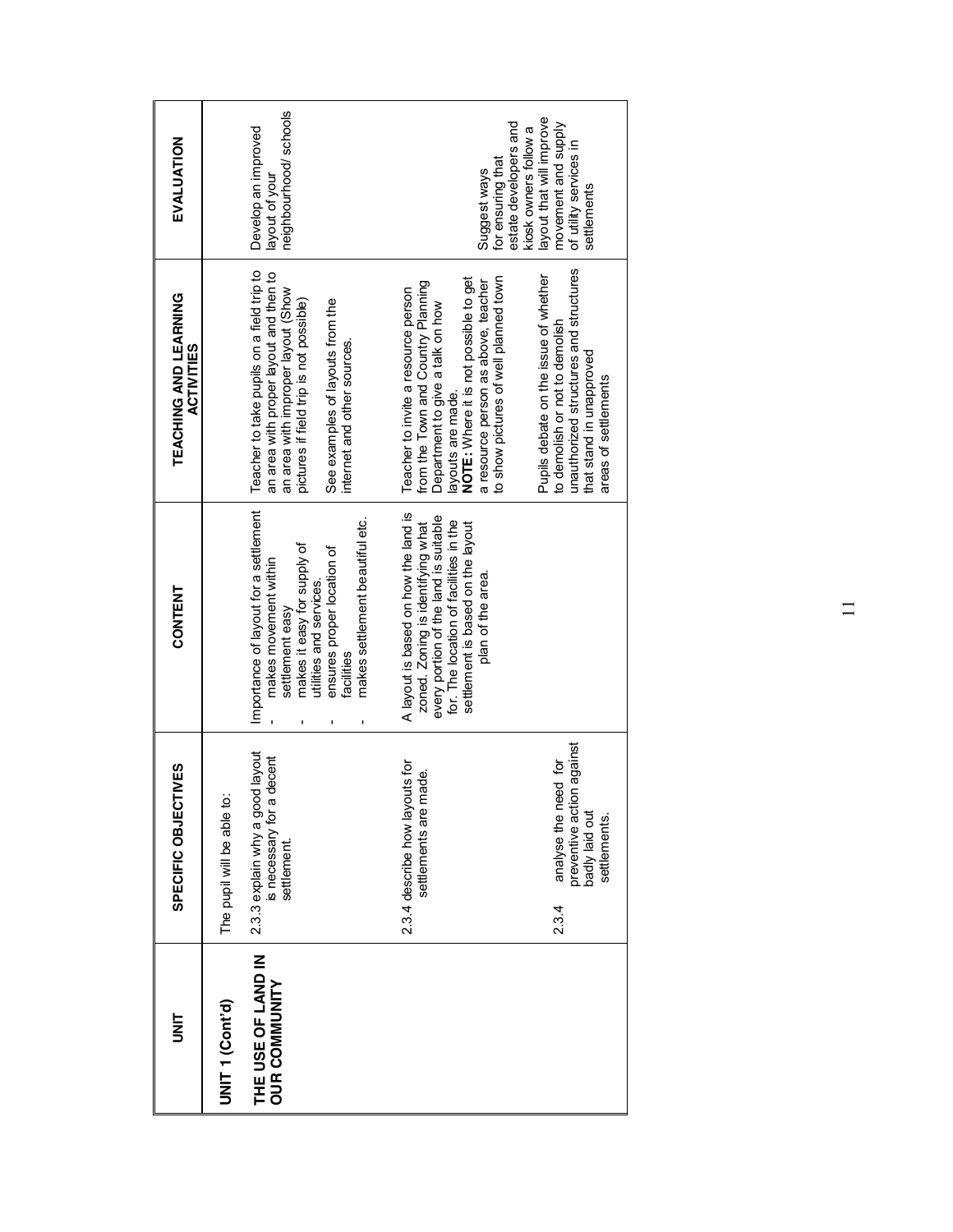| i<br>M                                       | SPECIFIC OBJECTIVES                                                                        | <b>CONTENT</b>                                                                              | TEACHING AND LEARNING<br><b>ACTIVITIES</b>                                                   | EVALUATION                                            |
|----------------------------------------------|--------------------------------------------------------------------------------------------|---------------------------------------------------------------------------------------------|----------------------------------------------------------------------------------------------|-------------------------------------------------------|
| <b>UNIT 2</b>                                | The pupil will be able to:                                                                 |                                                                                             |                                                                                              |                                                       |
|                                              | 3.1.1 identify the natural                                                                 | Ghana has a land area of 238,537                                                            | Pupils to mention some of the natural                                                        | ist some of the natural                               |
| <b>OUR NATURAL</b>                           | Ø<br>and show their location on<br>resources of the country                                | sq. km out of which about 1.8 million<br>hectares is covered by forest.                     | resources of the country and explain their<br>role in the country's development.             | resources of the country<br>and explain their role in |
| <b>RESOURCES</b><br>AND HUMAN                | map of Ghana.                                                                              | The country has:                                                                            |                                                                                              | the country's                                         |
|                                              |                                                                                            | minerals                                                                                    | Read about Ghana's natural resources in                                                      | development.                                          |
| The Problem                                  |                                                                                            | marine and coastal eco-systems<br>water bodies                                              | Ghana's website ghana.com.                                                                   |                                                       |
| Ghana is endowed                             |                                                                                            | attractive sceneries                                                                        |                                                                                              |                                                       |
| with abundant natural<br>esources that are   | explain why natural<br>3.1.2                                                               | The development of a country                                                                | Using examples of Ghana's resources,                                                         |                                                       |
| essential for                                | are essential for the<br>resources                                                         | depends among other things on the<br>quantity and quality of the available                  | resources are important for the development<br>assist pupils to give reasons why the natural |                                                       |
| Unfortunately, the<br>development.           | development of the country.                                                                | resources.                                                                                  | of the country.                                                                              |                                                       |
| human resource base                          |                                                                                            |                                                                                             |                                                                                              |                                                       |
| under-developed                              | the resources have not been<br>of the country is largely 3.1.3 give reasons to explain why | The inefficient exploitation and utilization<br>of the resources is due to low level of     | resources are being judiciously exploited<br>Guide pupils to discuss whether our             | What could be done<br>to put a country's              |
| There is a rural<br>population that          | efficiently exploited                                                                      | training, lack of skilled personnel, lack of<br>managerial skills, etc.                     | or not, and whether they are being<br>efficiently utilized or not                            | resources to good<br>use?                             |
| essentially has no                           |                                                                                            |                                                                                             |                                                                                              |                                                       |
| adequate training and<br>education necessary |                                                                                            |                                                                                             | Pupils discuss resources in<br>The community which                                           |                                                       |
| exploitation of our<br>for the efficient     |                                                                                            |                                                                                             | exploited or not<br>are either over                                                          |                                                       |
| esources.                                    |                                                                                            |                                                                                             | exploited and explain why                                                                    |                                                       |
|                                              | Φ<br>and trained human resourc<br>explain why an educated<br>3.14                          | It is the human resource which<br>identifies other resources and                            | Guide pupils to discuss the importance of<br>an educated human resource for the              | resources be used in a<br>How can our natural         |
|                                              | is the most important                                                                      | hamesses capital for the production                                                         | country.                                                                                     | sustainable way?                                      |
|                                              | esource of the country.                                                                    | of capital goods and services.                                                              |                                                                                              |                                                       |
|                                              | 3.1 5 explain how both human and                                                           | Efficient utilization of human<br>resources can occur by:                                   | Pupils to discuss how the human and natural                                                  | Examine how                                           |
|                                              | natural resources of the                                                                   | improving the quality of human<br>$\overline{a}$                                            | resources of the country can be used                                                         | education                                             |
|                                              | used for production of goods<br>country can be efficiently                                 | proper placement of human<br>resources<br>Ξ                                                 | efficiently                                                                                  | and training contribute<br>to the development of      |
|                                              | and services                                                                               | resources                                                                                   |                                                                                              | the human resource of                                 |
|                                              |                                                                                            | formulating effective policies for<br>supervision and motivation<br>Ξ<br>Σ                  |                                                                                              | the country                                           |
|                                              |                                                                                            | human resource utilization                                                                  |                                                                                              | Explain ways of                                       |
|                                              |                                                                                            | Ensuring safety on our roads<br>using appropriate technology<br>$\dot{ }$<br>$\overline{z}$ |                                                                                              | ensuring safety on our<br>roads.                      |
|                                              |                                                                                            |                                                                                             |                                                                                              |                                                       |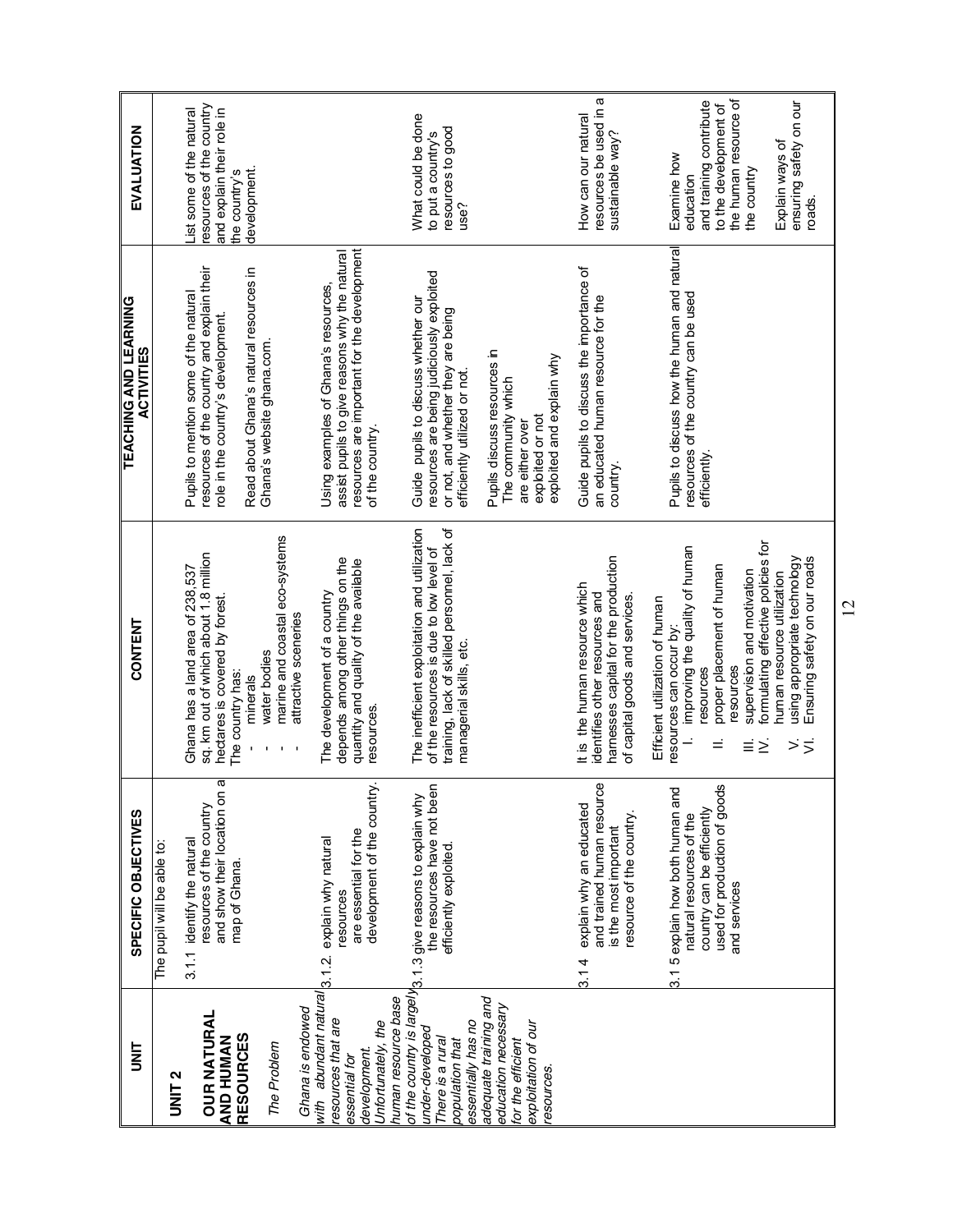| EVALUATION                                 |                           |                                                         | List kinds of vocations in your                                                   | locality.                                                                                                                                                                                                                                   | State some problems of primary<br>production in Ghana.                                                                                                                                     |                                                                        |                                                                                                     |  |
|--------------------------------------------|---------------------------|---------------------------------------------------------|-----------------------------------------------------------------------------------|---------------------------------------------------------------------------------------------------------------------------------------------------------------------------------------------------------------------------------------------|--------------------------------------------------------------------------------------------------------------------------------------------------------------------------------------------|------------------------------------------------------------------------|-----------------------------------------------------------------------------------------------------|--|
| TEACHING AND LEARNING<br><b>ACTIVITIES</b> |                           | Guide pupils to describe kinds of<br>primary production |                                                                                   | Guide pupils to discuss the contribution of the<br>primary industry to the economy of the<br>country.                                                                                                                                       | Pupils to discuss the problems faced by the<br>primary production industry in Ghana.                                                                                                       | Teacher leads pupils to discuss ways to<br>improve primary production  | countries are adding value to their primary<br>Use the internet to read about how other<br>products |  |
| CONTENT                                    |                           | Production is the process by which<br>things are made.  | Primary Production is the process<br>of producing or extracting raw<br>materials. | the following cocoa industry, timber<br>Ghana's primary industries Include<br>industry, fishing Industry, and the<br>employ over 65% of the working<br>The primary industries together<br>population. It generates much<br>mining industry. | production in Ghana include poor<br>Some of the problems of primary<br>road network and transportation,<br>foreign exchange for the country<br>marketing, storage and<br>preservation etc. | products by processing them.<br>We can add value to primary            |                                                                                                     |  |
| SPECIAL OBJECTIVES                         | The pupil will be able to | explain the meaning of<br>primary production<br>3.3.1   |                                                                                   | examine the contribution of<br>primary production to the<br>economy of Ghana<br>3.3.2                                                                                                                                                       | examine the problems of<br>primary production in<br>Ghana.<br>3.3.3                                                                                                                        | suggest ways to add value<br>to primary products in<br>Ghana.<br>3.3.4 |                                                                                                     |  |
| i<br>M                                     | <b>UNIT3</b>              | PRODUCTION<br><b>ANAHO Z</b>                            | Ghana depends<br>The Problem                                                      | inability to improve<br>production. This is<br>largely on primary<br>responsible for ou<br>one of the factors<br>standards of the<br>people of the<br>the living                                                                            | therefore a matter<br>production as the<br>Ghana to move<br>into secondary<br>of urgency for<br>country. It is<br>and tertiary                                                             | only viable way for<br>sustained<br>ensuring                           | development                                                                                         |  |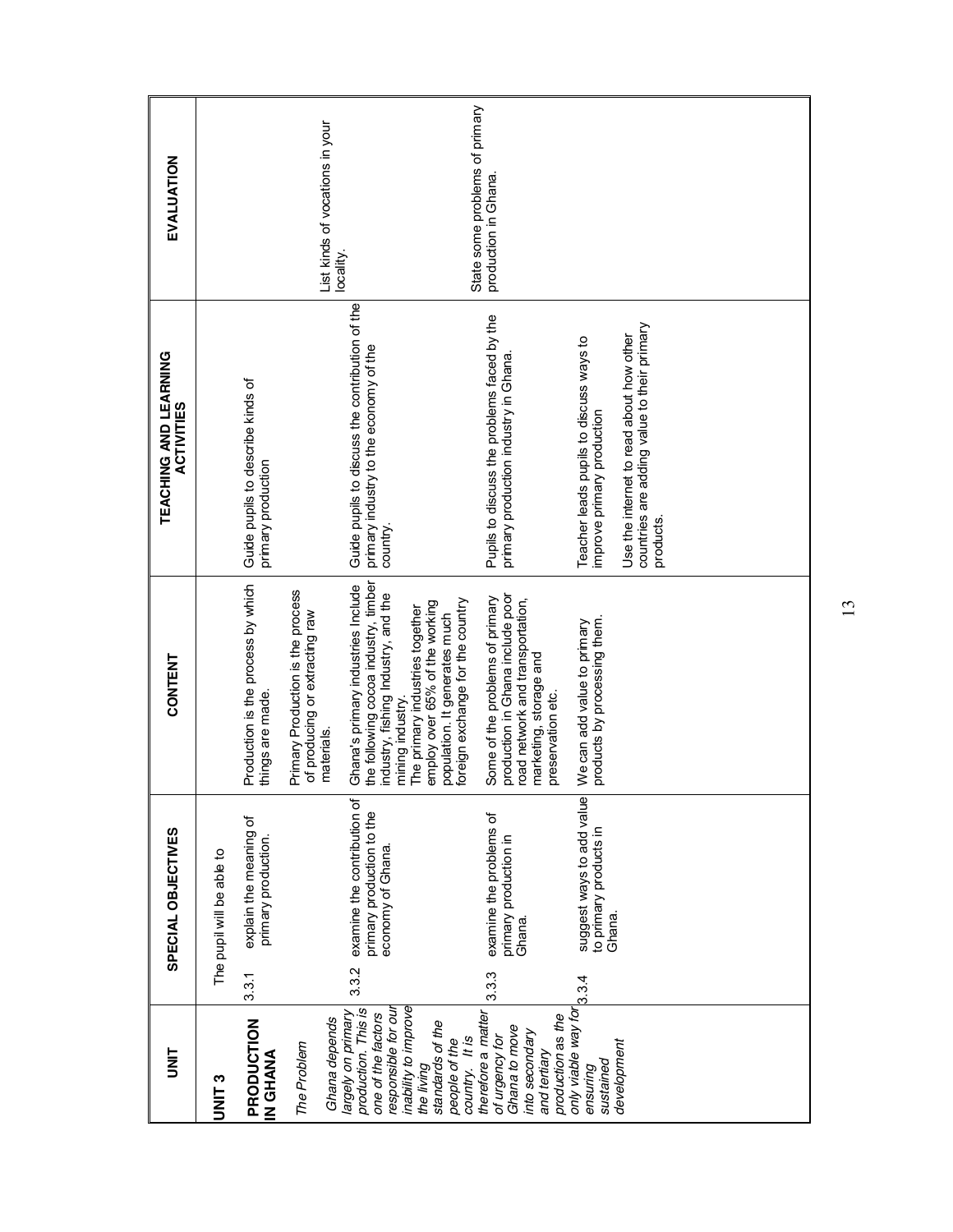| light                                                                                                                                                                                                              | SPECIFIC OBJECTIVES                                                                  | <b>CONTENT</b>                                                                                                                                                                                                                | TEACHING AND LEARNING<br><b>ACTIVITIES</b>                                                                                                      | EVALUATION                                                     |
|--------------------------------------------------------------------------------------------------------------------------------------------------------------------------------------------------------------------|--------------------------------------------------------------------------------------|-------------------------------------------------------------------------------------------------------------------------------------------------------------------------------------------------------------------------------|-------------------------------------------------------------------------------------------------------------------------------------------------|----------------------------------------------------------------|
| <b>ALINIL</b>                                                                                                                                                                                                      | The pupil will be able to:                                                           |                                                                                                                                                                                                                               |                                                                                                                                                 |                                                                |
| <b>YOUR FINANCES</b><br>MANAGING<br>The Problem                                                                                                                                                                    | 67<br>describe the proper way<br>of handling the currency<br>of the country<br>3.4.1 | must be handled properly. It is important<br>Currency is the property of the state and<br>can be done by not doing the following;<br>that we do not deface the money. This                                                    | ways of handling the nation's currency<br>Guide pupils to identify proper                                                                       | Mention ways by which<br>money can be properly<br>handled      |
| manner by writing on<br>Most Ghanaians for<br>been handling our<br>many years have<br>notes in a poor                                                                                                              |                                                                                      | Folding to destroy the money<br>Using any material to write on<br>Handling money when hands<br>Perforating holes in the coins,<br>are dirty or wet<br>the notes                                                               |                                                                                                                                                 |                                                                |
| them and crumpling<br>notes defaced and<br>These make the<br>them.                                                                                                                                                 | 3.4.2 develop the habit of<br>savings                                                | Extra cost is needed to print new<br>Problems arising from using defaced<br>Rejection of the notes<br>ن<br>م <del>ا</del><br>notes;<br>$\mathbf{L}$<br>$\overline{\phantom{a}}$                                               | Pupils to discuss problems that arise from<br>poor handling of money.                                                                           | List problems of poor<br>handling of money                     |
| shorten their life<br>span                                                                                                                                                                                         |                                                                                      | notes to replace defaced notes,<br>ci<br>To                                                                                                                                                                                   |                                                                                                                                                 | Mention ways of<br>savings.                                    |
| habit of savings Also<br>many Ghanaians do<br>A lot of people have<br>not show interest in<br>themselves in the<br>form of insurance.<br>not cultivated the<br>This brings about<br>securing their<br>property and | 3.4.3 identify avenues for<br>saving towards<br>future security                      | The habit of savings can be developed by<br>Save some money away in the following<br>forms;<br>desisting from unnecessary spending.<br>bank savings accounts<br>post office savings etc<br>credit unions<br>money box<br>nsns | Guide pupils to discuss the need to save<br>Guide pupils to discuss how to spend<br>money wisely.<br>money.                                     | which one can plan for<br>Mention three ways by<br>the future. |
| when accident occur<br>or they are no more<br>difficulty for people<br>in active service.                                                                                                                          |                                                                                      | Investments e.g. shares, bills etc.<br>Avenues for saving towards future<br>Insurance<br>Savings<br><b>SSNIT</b><br>security are;                                                                                             | Research on avenues for savings and<br>Invite a resource person to talk on<br>avenues for saving for the future<br>investment from the internet |                                                                |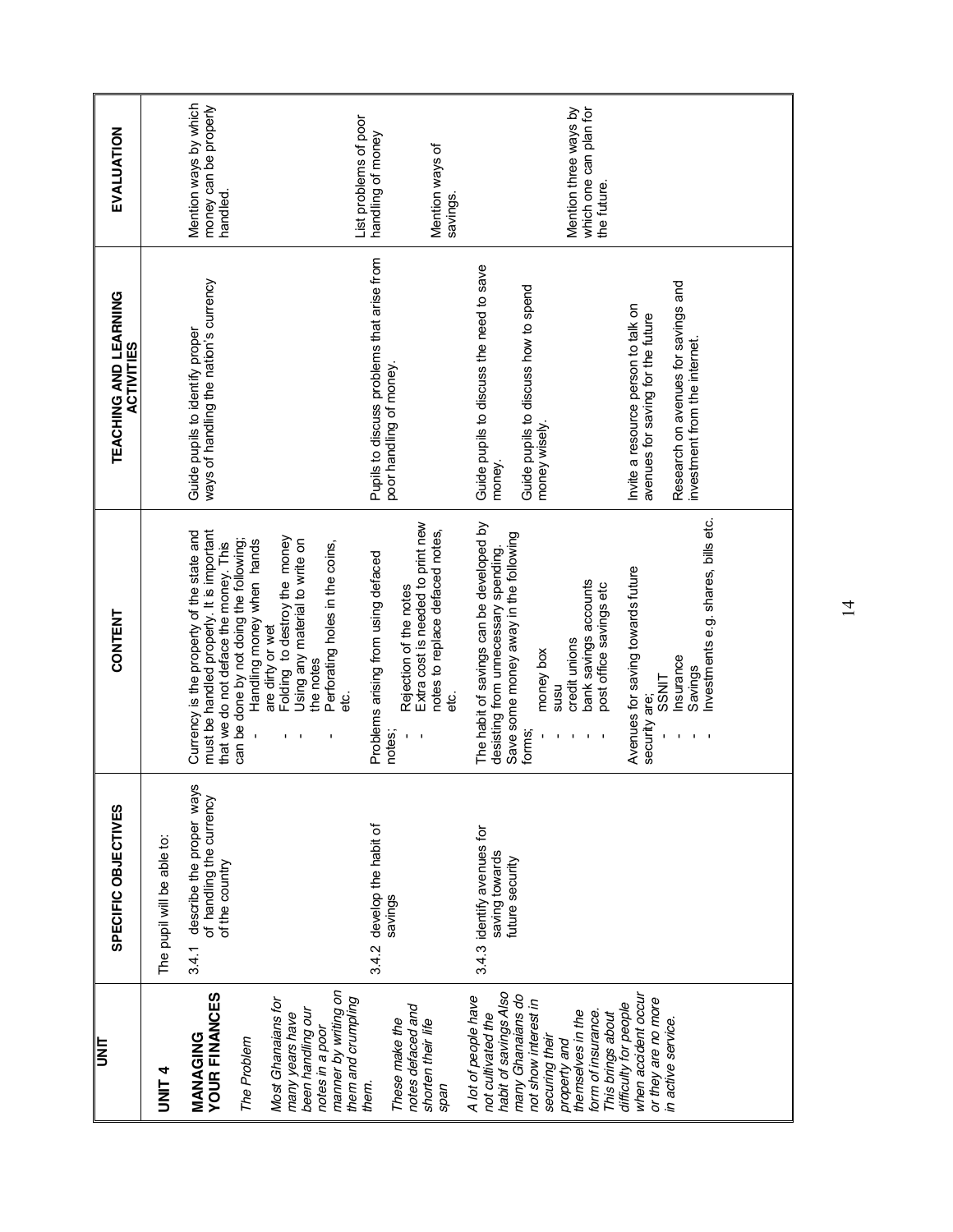|                                                               |                 | .<br>പ                                              | appreciate the impact of the geography of the country on social and economic development.<br>be aware of the effects of environmental degradation on social and economic development<br>effects of environmental degradation on social and economic development |                                                                                                   |                                                                      |
|---------------------------------------------------------------|-----------------|-----------------------------------------------------|-----------------------------------------------------------------------------------------------------------------------------------------------------------------------------------------------------------------------------------------------------------------|---------------------------------------------------------------------------------------------------|----------------------------------------------------------------------|
| JNT                                                           |                 | SPECIFIC OBJECTIVES                                 | CONTENT                                                                                                                                                                                                                                                         | TEACHING AND LEARNING ACTIVITIES                                                                  | EVALUATION                                                           |
| r<br>INI<br>S                                                 |                 | The pupil should be able                            |                                                                                                                                                                                                                                                                 |                                                                                                   | Explain the meaning of<br>culture                                    |
| <b>OUR CULTURE</b>                                            | 1.1.1<br>.<br>9 |                                                     | people. Some aspects of culture are<br>Culture refers to the way of life of a                                                                                                                                                                                   | Pupils from different ethnic groups to describe<br>aspects of the way of life of their societies, |                                                                      |
| The Problem                                                   |                 | explain the<br>meaning of<br>culture.               | language, art, dance, dressing etc.                                                                                                                                                                                                                             | especially in relation to building technology,<br>occupations, language, festivals, music etc.    |                                                                      |
| powers a nation<br>It is culture that<br>forward into         |                 |                                                     |                                                                                                                                                                                                                                                                 | given to see differences in cultures in the country<br>Pupils to compare the descriptions         |                                                                      |
| culture becomes<br>development. If                            |                 |                                                     |                                                                                                                                                                                                                                                                 |                                                                                                   |                                                                      |
| static a society<br>loses it's capacity                       | 1.1.2           | cause change in<br>identify the<br>factors that can | Factors that are responsible for cultural<br>change include;<br>- Education                                                                                                                                                                                     | Guide pupils to discuss some of the factors that<br>are responsible for change in culture.        | brought about change<br>the factors that have<br>Mention and explain |
| to advance. In this<br>wise any society<br>that desires       |                 | culture.                                            | Inventions<br>Trade                                                                                                                                                                                                                                             | Read about different cultures using the internet if<br>this is available.                         | in the life of Ghanaians                                             |
| development must<br>constantly re-                            |                 |                                                     | - Inter marriages<br>Traveling                                                                                                                                                                                                                                  |                                                                                                   |                                                                      |
| practices in order to<br>improve it's cultural<br>examine and | 1.1.3           | some societies<br>explain why                       | Culture is never static. Societies that<br>develop faster change their cultural                                                                                                                                                                                 | "cuttural assimilation" and give examples of<br>Assist pupils to explain the meaning of           | Explain why some<br>societies develop                                |
| make it dynamic.                                              |                 | develop faster<br>than others.                      | that can improve their societies. On<br>practices faster and adopt practices<br>the other hand, societies that are                                                                                                                                              | foreign cultural aspects that have been<br>assimilated by Ghanaians.                              | faster than others.                                                  |
|                                                               |                 |                                                     | unwilling to adopt new cultural<br>practices are often slow in                                                                                                                                                                                                  | developed countries with aspects of cultures of<br>Pupils to compare aspects of cultures of       |                                                                      |
|                                                               |                 |                                                     | development                                                                                                                                                                                                                                                     | collected from magazines and other sources<br>developing countries from information               |                                                                      |

JUNIOR HIGH 2 **JUNIOR HIGH 2**

#### SECTION 1 **SECTION 1**

#### THE ENVIRONMENT **THE ENVIRONMENT**

General Objectives: The pupil will General Objectives: The pupil will

1. recognize the influence of culture on development and the factors that cause cultural change. 1. recognize the influence of culture on development and the factors that cause cultural change.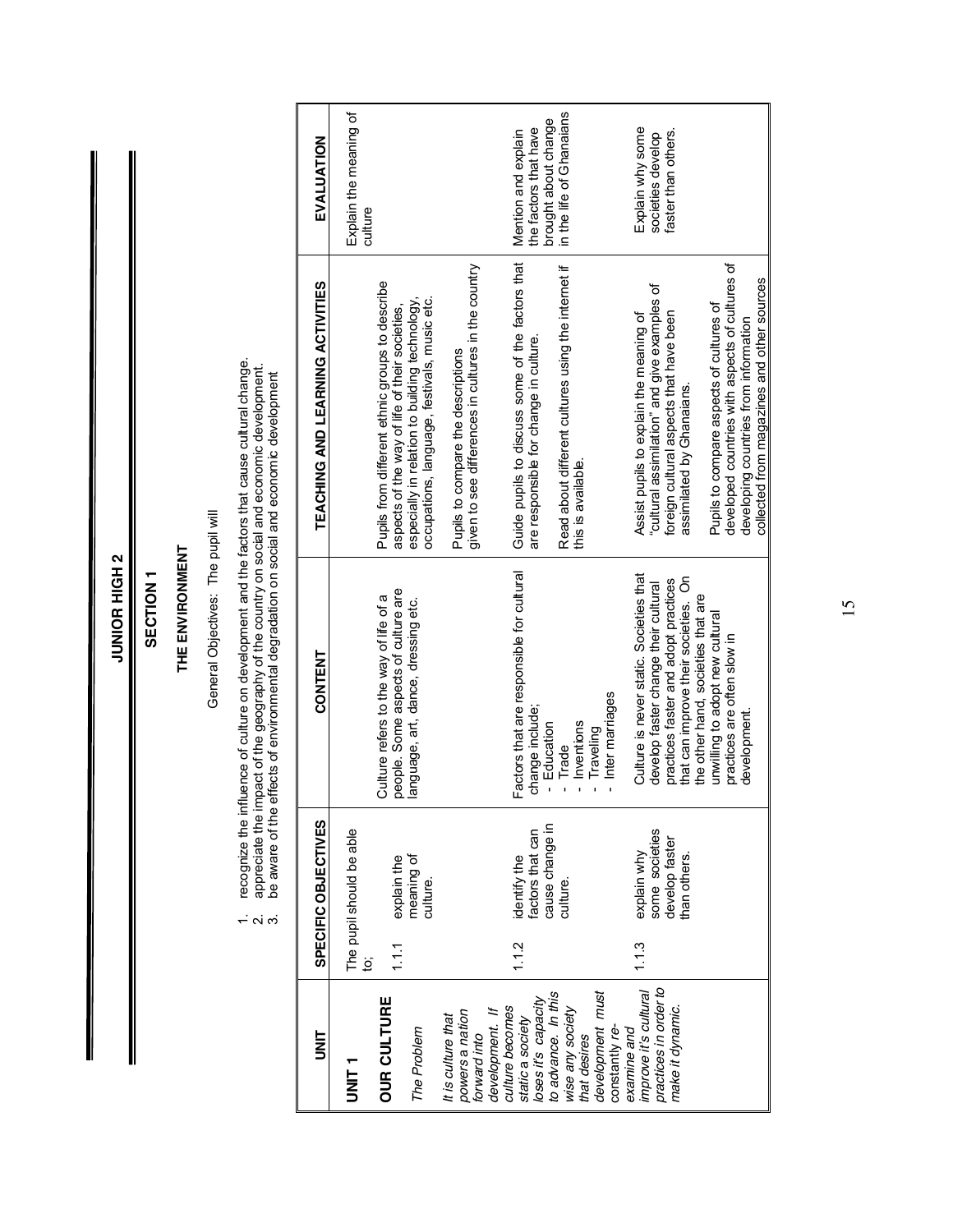| <b>UNIT</b>         | w<br>SPECIFIC OBJECTIVE                                                            | <b>CONTENT</b>                                                                                                                                                                                                                                                                                                                    | TEACHING AND LEARNING<br><b>ACTIVITIES</b>                                                                                                                                                                                                                                   | EVALUATION                                                                                                                                      |
|---------------------|------------------------------------------------------------------------------------|-----------------------------------------------------------------------------------------------------------------------------------------------------------------------------------------------------------------------------------------------------------------------------------------------------------------------------------|------------------------------------------------------------------------------------------------------------------------------------------------------------------------------------------------------------------------------------------------------------------------------|-------------------------------------------------------------------------------------------------------------------------------------------------|
| UNIT 1 (Cont'd)     | The pupil will be able to                                                          |                                                                                                                                                                                                                                                                                                                                   |                                                                                                                                                                                                                                                                              |                                                                                                                                                 |
| <b>OUR CUL TURE</b> | explain why a society<br>sometimes accepts or<br>resists change<br>1.1.4           | when change is imposed or sudden, the existing<br>culture is disrupted and because some changes<br>When change is gradual it is often acceptable<br>because societies would have assessed and<br>adopted aspects that suit their situation, but<br>are not in line with the people's own culture,<br>they will resist the change. | guide pupils to describe the ways in<br>which our way of life has changed<br>Let pupils now identify aspects of<br>culture in Ghana which have not<br>Through question and answer,<br>over the past few years.                                                               | sometimes resist<br>Explain why<br>societies<br>change.                                                                                         |
|                     | 1.1.5 explain "parallel cultures"<br>and their effects on life in<br>Ghana         | When two culturally different ways of doing the<br>could suffice, the two ways are referred to as<br>same things is adopted while only one way<br>"parallel cultures".                                                                                                                                                            | these aspects have not changed<br>changed and give reasons why<br>Discuss instances of parallel<br>cultures in Ghana.                                                                                                                                                        | parallel cultures in<br>examples of<br>Give three                                                                                               |
|                     |                                                                                    | A typical example of parallel culture is a couple<br>performing another Christian/Islamic marriage<br>performing traditional marriage rites and later                                                                                                                                                                             | Pupils to discuss the implications of<br>cultures noticed in their community<br>Pupils to give examples of parallel<br>and give reasons why they think<br>practicing parallel cultures with<br>reference to cost, convenience,<br>these are parallel cultures.<br>time, etc. | are not necessary.<br>parallel cultures<br>reasons why<br>Explain two<br>Ghana.                                                                 |
|                     | outmoded cultures and<br>superstition on society.<br>1.1.6. examine the effects of | Some of the outmoded cultural practices include<br>Superstitious beliefs are fears of the unknown<br>widowhood rites, 'Trokosi' and such customs<br>which cannot be proved e.g. belief in juju,<br>Female genital mutilation (FGM). Cruel<br>that violate the rights of the victims.<br>witchcraft and curses etc.                | and give examples of their effect on<br>customs and "superstitious beliefs"<br>Assist pupil to explain outmoded<br>society.                                                                                                                                                  | outmoded customs<br>reasons why these<br>customs should be<br>practised in the<br>Mention some<br>locality. Give<br>ð<br>abolished<br>modified, |
|                     |                                                                                    | Superstitions kill development initiative and can<br>hatred, discouragement, unscientific thinking,<br>The effects are; suspicions/mistrust, tension,<br>also prevent seeking appropriate solution to<br>unnecessary fear etc.<br>problems.                                                                                       |                                                                                                                                                                                                                                                                              |                                                                                                                                                 |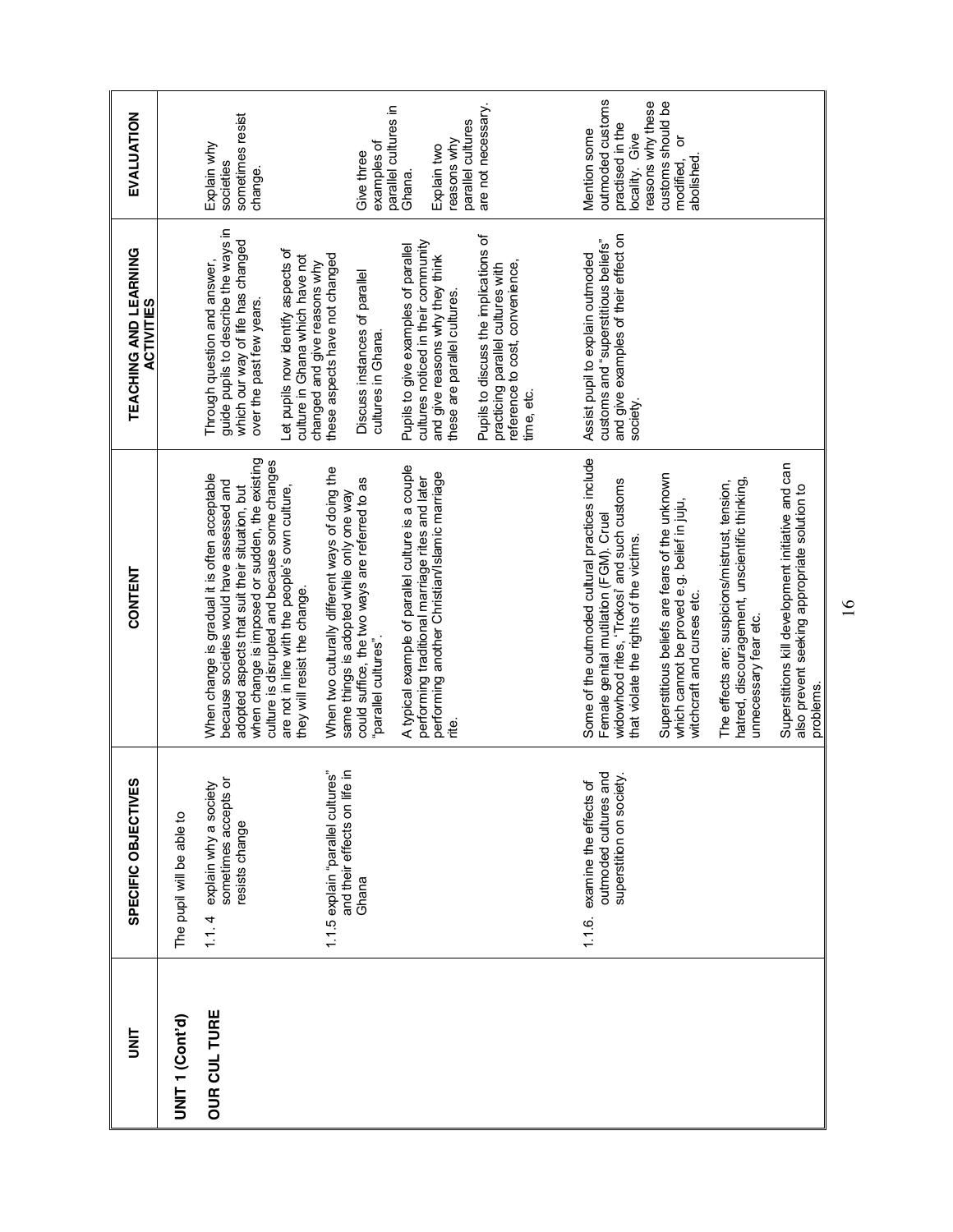| is<br>S                                                                                                  | SPECIFIC OBJECTIVES                                                              | <b>CONTENT</b>                                                                                                                                                                             | TEACHING AND LEARNING<br><b>ACTIVITIES</b>                                                                                                   | EVALUATION                                                                    |
|----------------------------------------------------------------------------------------------------------|----------------------------------------------------------------------------------|--------------------------------------------------------------------------------------------------------------------------------------------------------------------------------------------|----------------------------------------------------------------------------------------------------------------------------------------------|-------------------------------------------------------------------------------|
| UNIT <sub>2</sub>                                                                                        | The pupil will be able to                                                        |                                                                                                                                                                                            |                                                                                                                                              |                                                                               |
| ENVIRONMENT<br><b>MAPPING OUR</b><br>The Problem                                                         | 1.2.1 show directions using the<br>outstanding landmarks<br>cardinal points and  | The principal points of the compass are East.<br>objects which can be easily identified<br>Landmarks are important features or<br>West, North and South.                                   | Guide pupils to relate the cardinal points<br>with land marks (e.g. the chapel is in the<br>north etc.)                                      | Draw the compass and<br>Write an essay<br>show the major<br>cardinal points.  |
| People find it difficult<br>their way around<br>because of<br>finding                                    |                                                                                  | Outstanding landmarks include chapel, mosque,<br>physical features, etc. "Bearing" is the direction<br>tall buildings, parks, Post Office, outstanding<br>in the locality                  | Pupils take turns to direct their friends from directing their friends<br>the school to their homes using cardinal<br>points and land marks. | from the school to the<br>market.                                             |
| inadequate knowledge of<br>cardinal points,                                                              |                                                                                  | or position in relation to a fixed point measured<br>in degrees.                                                                                                                           |                                                                                                                                              |                                                                               |
| and symbols. Knowledge<br>of the cardinal points is<br>therefore necessary for<br>andmarks<br>all of us. | explain the scale of a map.<br>1.2.2                                             | Scale: It is the relationship between<br>a distance measured between two<br>points on the map and the actual<br>distance on the ground.                                                    | and represent these distances on paper<br>measurements of objects on the ground<br>Through demonstrations let pupils take<br>using a scale,  | Draw a map of your.<br>classroom to scale,                                    |
|                                                                                                          | 1.2.3 differentiate between a<br>sketch' and a 'map'                             | A sketch is a roughly drawn map<br>usually not to scale.                                                                                                                                   | Pupils in groups, to take measurements of                                                                                                    |                                                                               |
|                                                                                                          |                                                                                  | earth's surface or part of it drawn to scale.<br>A map is a representation of the                                                                                                          | different distances on the school compound<br>and represent the distances taken on<br>paper, using different scales.                         |                                                                               |
|                                                                                                          | neighbourhood indicating<br>draw a sketch of the<br>the major landmarks<br>1.2.4 | Landmarks are represented on maps<br>by using conventional signs which<br>Blue for water bodies, etc.<br>are universal symbols. e, g,<br>for Hospital<br>for Chapel<br>for Farm,<br>Έ<br>工 | locality and represent these features on<br>Pupils go out of the classroom and<br>identify specific landmarks in their<br>a sketch.          |                                                                               |
|                                                                                                          | draw a map of the school<br>compound to scale<br>1.2.5                           | should be appropriate (i. e, related to<br>Ø<br>Maps should always have a title,<br>scale and a key, The scale used<br>the size of the paper).                                             | their findings and convert their records<br>school compound using tapes, record<br>Pupils in groups, to measure the<br>into maps.            | compound, showing<br>playing field, the<br>Draw the map<br>of the school<br>؋ |
|                                                                                                          |                                                                                  |                                                                                                                                                                                            |                                                                                                                                              | block, the urinal etc,<br>school                                              |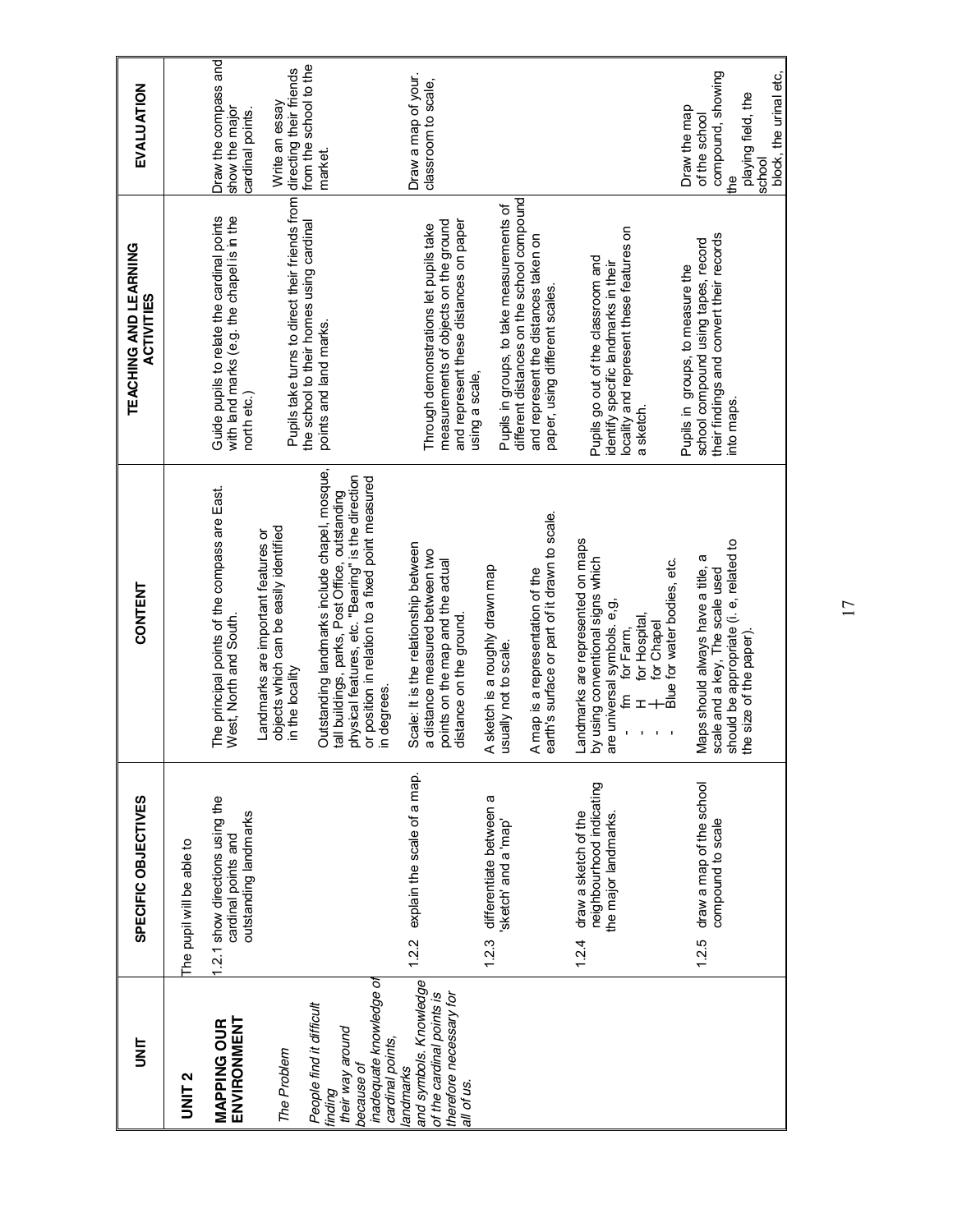| i<br>M                                                                                                                                          | SPECIFIC OBJECTIVES                                                                                                    | <b>CONTENT</b>                                                                                                                                                                                                                                                   | <b>LEARNING ACTIVITIES</b><br><b>TEACHING AND</b>                                                                                                            | EVALUATION                                                             |
|-------------------------------------------------------------------------------------------------------------------------------------------------|------------------------------------------------------------------------------------------------------------------------|------------------------------------------------------------------------------------------------------------------------------------------------------------------------------------------------------------------------------------------------------------------|--------------------------------------------------------------------------------------------------------------------------------------------------------------|------------------------------------------------------------------------|
| UNIT <sub>3</sub>                                                                                                                               | The pupil will be able to:                                                                                             |                                                                                                                                                                                                                                                                  |                                                                                                                                                              |                                                                        |
| <b>GHANA-MY COUNTRY</b>                                                                                                                         | national unity in Ghana.<br>.3.1 state the symbols of                                                                  | The symbols of national unity include The<br>National Pledge, Anthem, Flag, State<br>Sceptre etc.                                                                                                                                                                | Pupils sing The National Anthem, recite<br>The National Pledge and describe the<br>other symbols of national unity. Check<br>national symbols from ghana.com | Draw the Ghana flag and<br>explain it.                                 |
| Many Ghanaians tend to<br>solate themselves from<br>The Problem                                                                                 | .3.2 examine ways of fostering<br>defending the integrity of<br>national unity and<br>the nation.                      | being patriotic, tolerant, respecting others<br>Ways to foster national unity include<br>culture etc.                                                                                                                                                            | Pupils in groups discuss ways to foster<br>national unity and defend the nation's<br>integrity.                                                              | Write an essay on how<br>you can help to foster<br>national unity.     |
| ssues of national concern. A<br>country is and means to the<br>air knowledge of what the<br>individual will rekindle the<br>sense of belonging. |                                                                                                                        | Ways of defending the integrity of the<br>nation include responding to national<br>assignment, reporting saboteurs etc.                                                                                                                                          |                                                                                                                                                              | <b>Project:</b>                                                        |
|                                                                                                                                                 | on the map of West Africa in<br>.3.3 show the position of Ghana<br>relation to latitudes and                           | Ghana lies between latitudes 11 °N<br>and $5^\circ$ S.                                                                                                                                                                                                           | Pupils to locate Ghana on the map of<br>that share the same boundaries with<br>West Africa and show the countries                                            | Africa showing Ghana with<br>Make the map of West<br>papier mâché/clay |
|                                                                                                                                                 | longitudes                                                                                                             | The Western extent reaches longitude<br>5°W and the Eastern extent reaches<br>longitude 1°E.                                                                                                                                                                     | showing the major longitudes and<br>Pupils to draw the map of Ghana<br>Ghana.                                                                                |                                                                        |
|                                                                                                                                                 |                                                                                                                        | The Greenwich Meridian (Longitude<br>0°) passes through Tema                                                                                                                                                                                                     | latitudes                                                                                                                                                    | Draw the political map of<br>Ghana.                                    |
|                                                                                                                                                 | regions, their capitals and<br>some important towns<br>show on the map of<br>Ghana, the ten<br>administrative<br>1.3.4 | Coast, Volta:-Ho, Ashanti:-Kumasi, Bono-<br>Regions of Ghana and their capitals are;<br>Wa, Western: Sekondi-takoradi, Eastern:<br>Upper East:-Bolgatanga, Upper West:-<br>Greater Accra:-Accra, Central:-Cape<br>Ahafo:-Sunyani, Northern:-Tamale,<br>Koforidua | show the ten administrative regions<br>towns may be inserted on the map)<br>and their capitals. (Other important<br>Pupils to draw the map of Ghana,         |                                                                        |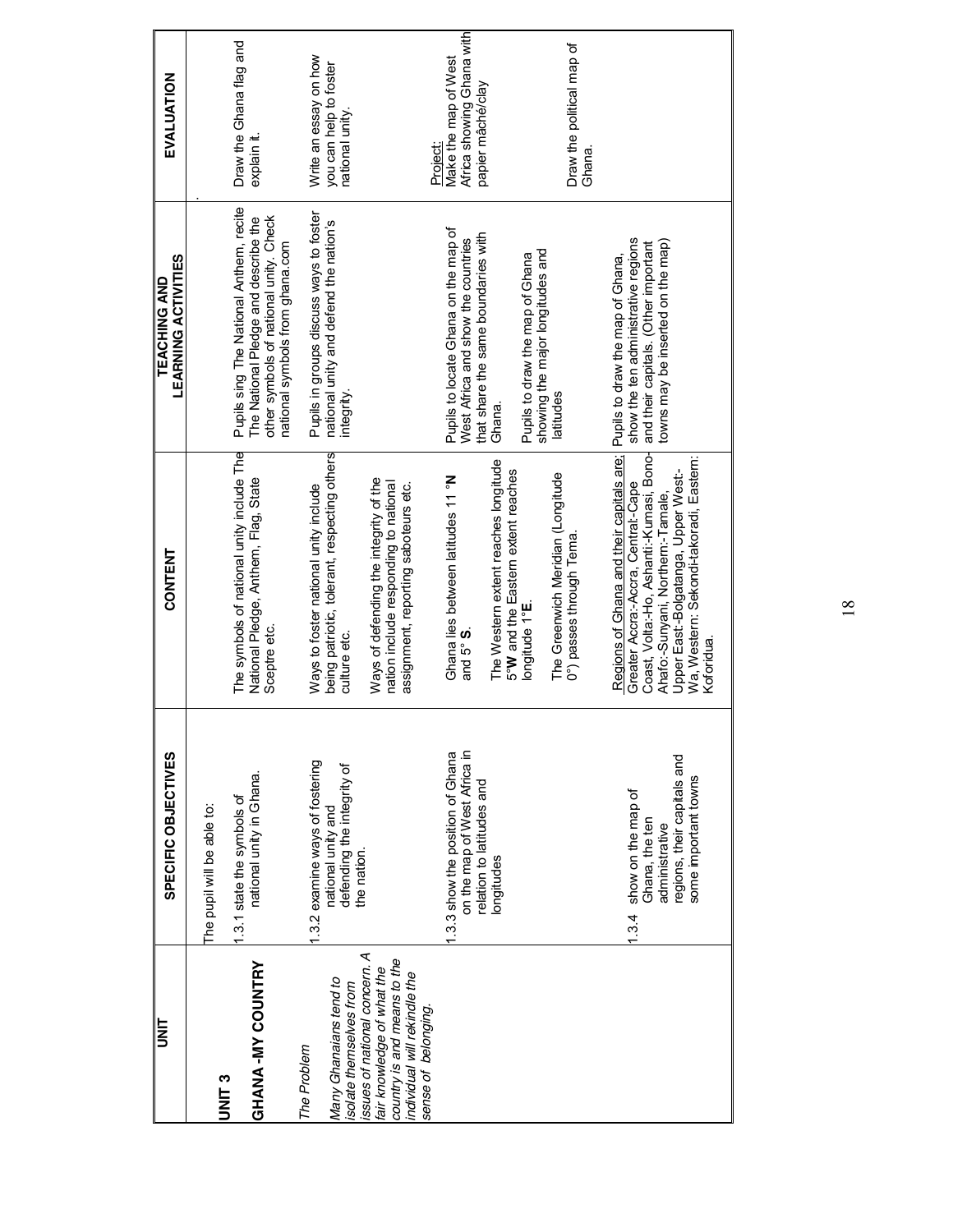| t<br>M                                            | SPECIFIC OBJECTIVES                                                                                            | CONTENT                                                                                                                                                                                                                     | <b>LEARNING ACTIVITIES</b><br><b>TEACHING AND</b>                                                                                           | EVALUATION                                                                         |
|---------------------------------------------------|----------------------------------------------------------------------------------------------------------------|-----------------------------------------------------------------------------------------------------------------------------------------------------------------------------------------------------------------------------|---------------------------------------------------------------------------------------------------------------------------------------------|------------------------------------------------------------------------------------|
| UNIT 3 (Cont'd)<br>GHANA-MY                       | describe the main relief<br>and drainage features<br>on a sketch map of<br>The pupil will be able to.<br>1.3.5 | Relief features show the highlands and<br>lowlands of an area                                                                                                                                                               | Pupils to discuss the benefits Ghana<br>can derive from relief and drainage<br>features.                                                    | Draw the map of Ghana<br>and insert the important<br>relief features,              |
| Relief and Drainage<br><b>COUNTRY</b><br>Features | Ghana.                                                                                                         | scarp; Mampong scarp; Gambaga<br>Akwapim-Togo range; Kwawu<br>scarp, etc.<br>Highlands                                                                                                                                      | Bosomtwe) and a man-made lake like<br>(Draw attention to the difference<br>between a natural lake (Lake<br>the Volta lake).                 |                                                                                    |
|                                                   |                                                                                                                | Lowlands<br>The Volta basin, Volta basin, Coastal Plains<br>bodies that exist in an area e.g River Pra<br>The drainage features show the water                                                                              | Guide pupils to discuss and explain the<br>importance of mountains and valleys in<br>the country                                            | benefits of relief features.<br>State and explain the                              |
| <b>Mineral Deposits</b>                           | explain the importance of<br>development of Ghana<br>mineral deposits to the<br>socio-economic<br>$1.3.6$ .    | sponsorship e.g. education, sports etc<br>Importance of mineral deposits in Ghana<br>provision of social amenities<br>source of foreign exchange<br>source of employment                                                    | economic and social contribution of the<br>Guide pupils in groups to discuss the<br>mining industry in Ghana.                               | Examine the economic<br>a major mining town in<br>and social position of<br>Ghana. |
| Seasons and Vegetation                            | and type of vegetation<br>describe the seasons<br>in Ghana<br>1.3.7                                            | The Wet season: March - July, and<br>September-October i.e. minor raining<br>The Dry season Nov. - Feb.<br>There are two seasons in Ghana.<br>season)                                                                       | each season and state the period when<br>types of seasons in Ghana, describe<br>Pupils to state the names of the two<br>each season occurs. |                                                                                    |
|                                                   |                                                                                                                | Vegetation types; Equatorial forest, Semi-<br>Main rainfall patterns: south-western<br>equatorial, dry equatorial, wet semi-<br>deciduous forest, Guinea savannah,<br>equatorial, tropical equatorial<br>Mangrove<br>swamp. | Pupils in groups discuss the effects of the<br>economic and social life in Ghana.<br>seasons on the type of vegetation,                     |                                                                                    |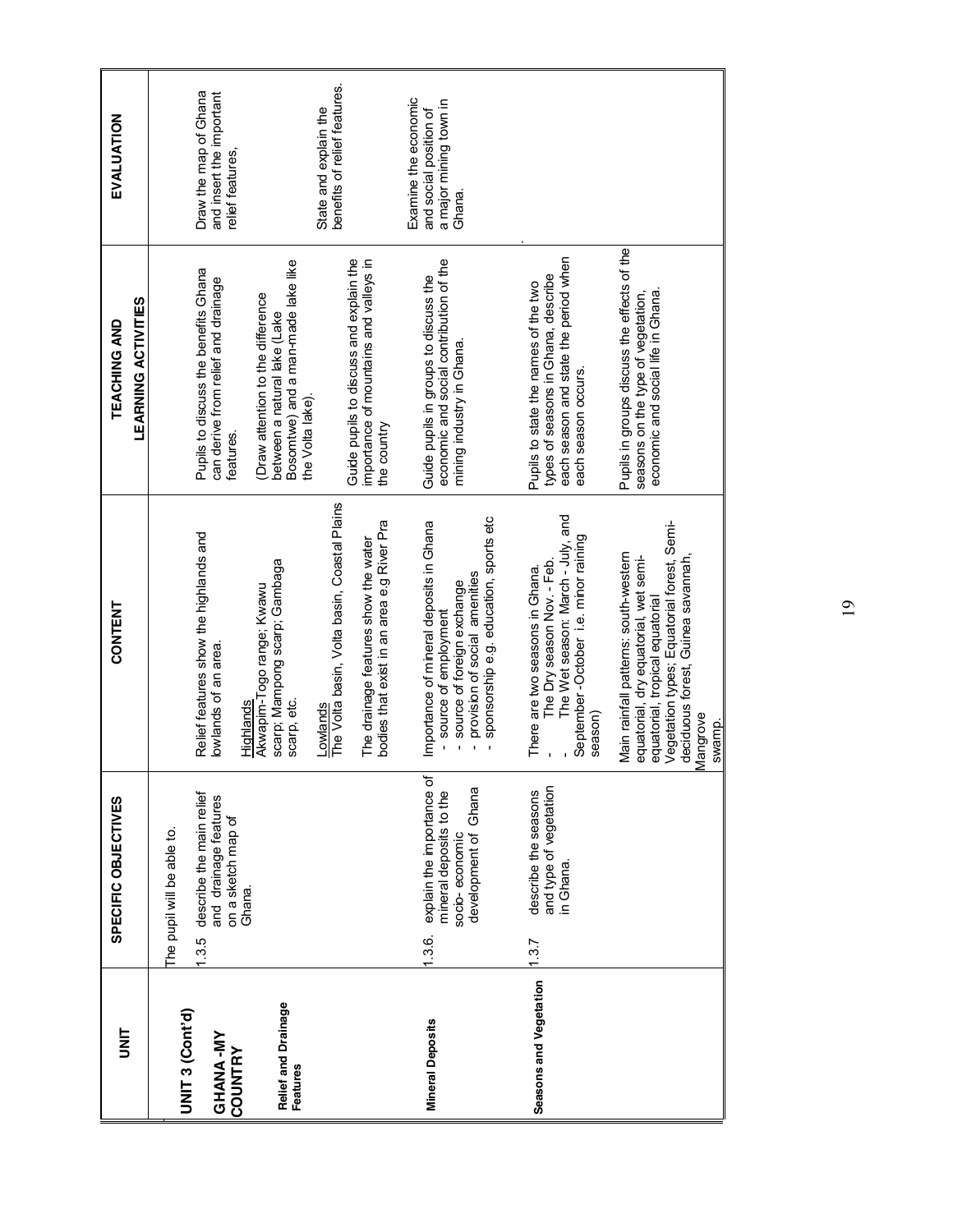JUNIOR HIGH 2 **JUNIOR HIGH 2**

#### SECTION 2 **SECTION 2**

### GOVERNANCE, POLITICS AND STABILITY **GOVERNANCE, POLITICS AND STABILITY**

### General Objectives: The pupil will **General Objectives:** The pupil will

recognize the structure of government in Ghana and the functions of the various arms of government<br>appreciate how law and order is maintained<br>recording and order is maintained and concerted with other countries and organiz 1. recognize the structure of government in Ghana and the functions of the various arms of government

2. appreciate how law and order is maintained  $\vec{r}$  of  $\vec{r}$ 

|                                                                                                                                                                          | recognize the various ways in<br>ო.<br>ო                                                       | which Ghana co-operates with other countries and organizations                                                                                                                                                                                                                         |                                                                                                                                                                                                            |                                                                                    |
|--------------------------------------------------------------------------------------------------------------------------------------------------------------------------|------------------------------------------------------------------------------------------------|----------------------------------------------------------------------------------------------------------------------------------------------------------------------------------------------------------------------------------------------------------------------------------------|------------------------------------------------------------------------------------------------------------------------------------------------------------------------------------------------------------|------------------------------------------------------------------------------------|
| mm<br>S                                                                                                                                                                  | SPECIFIC OBJECTIVES                                                                            | CONTENT                                                                                                                                                                                                                                                                                | TEACHING AND LEARNING<br><b>ACTIVITIES</b>                                                                                                                                                                 | EVALUATION                                                                         |
| i<br>M                                                                                                                                                                   | The pupil will be able to:                                                                     |                                                                                                                                                                                                                                                                                        |                                                                                                                                                                                                            |                                                                                    |
| OUR CONSTITUTION<br>The Problem                                                                                                                                          | ৳<br>meaning<br>explain the<br>constitution<br>2.1.1                                           | a country. A constitution may be written<br>Ghana or<br>A constitution is a set of rules for governing<br>e.g. the 1992 constitution of<br>unwritten (as in Braitain).                                                                                                                 | the<br>ğ<br>brainstom<br>constitution.<br>meaning of<br><b>Pupils</b>                                                                                                                                      |                                                                                    |
| highest law of the land.<br>The constitution is the<br>It is the constitution<br>that spells out the<br>rights and                                                       | 2.1.2 identify the three<br>of government<br>main organs                                       | The three main organs of government are<br>the Legislature, the Judiciary and the<br>Executive                                                                                                                                                                                         | duties of the three organs of<br>Guide pupils to discuss the<br>government in Ghana                                                                                                                        |                                                                                    |
| how the country should<br>outlines the concept of<br>powers. It is therefore<br>responsibilities of the<br>individual as well as<br>the separation of<br>be governed. It | explain the concept of<br>Separation of Powers<br>2.1.3                                        | means that the three organs of government<br>(Legislature, Judiciary and the Executive)<br>Separation of Powers; it is a concept that<br>are expected to work independently of<br>each other.                                                                                          | Teachers discuss the concept of<br>concept of separation of powers<br>Assist pupils to discuss the                                                                                                         | Discuss the advantages<br>Separation of Powers in<br>and disadvantages of<br>Ghana |
| himself/herself with the<br>in the interest of each<br>citizen to acquaint                                                                                               |                                                                                                | with the concept of Checks and Balances<br>Separation of powers however operates                                                                                                                                                                                                       | checks and balances with pupils.                                                                                                                                                                           | Discuss the importance of<br>the freedoms and                                      |
| provision of the<br>constitution                                                                                                                                         | obligations under the<br>explain his/her rights,<br>1992 constitution<br>freedoms and<br>2.1.4 | responsibilities of the individual under the<br>A right is a benefit an individual is entitled<br>enjoys under the constitution without any<br>Freedoms are the benefits the individual<br>Obligations are the duties and<br>to under the constitution.<br>Constitution.<br>Hindrance. | Guide pupils to state some of the<br>Invite a resource person to help<br>rights and obligation under the<br>appropriate values should be<br>in this lesson and the<br>constitutions.<br>enphasised<br>NOTE | individual under the 1992<br>constitution of Ghana<br>obligations of the           |
|                                                                                                                                                                          |                                                                                                |                                                                                                                                                                                                                                                                                        |                                                                                                                                                                                                            |                                                                                    |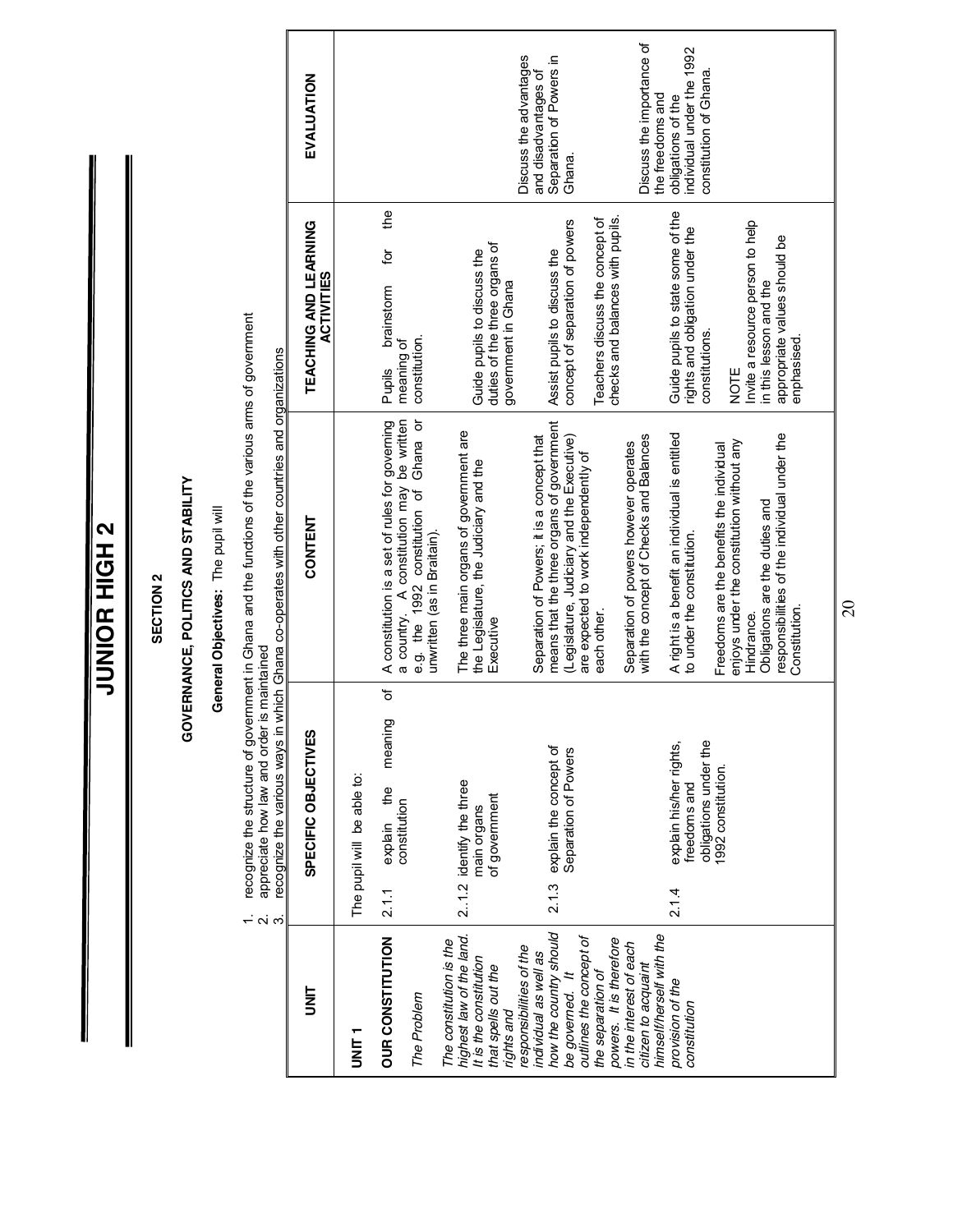| 들<br>3                                                                                                                                                                                                                                                      |          | SPECIFIC OBJECTIVES                                                                | <b>CONTENT</b>                                                                                                                                                                                                                                                                                                                                                              | TEACHING AND LEARNING<br><b>ACTIVITIES</b>                                                                                                                                | EVALUATION                                                                                                                          |
|-------------------------------------------------------------------------------------------------------------------------------------------------------------------------------------------------------------------------------------------------------------|----------|------------------------------------------------------------------------------------|-----------------------------------------------------------------------------------------------------------------------------------------------------------------------------------------------------------------------------------------------------------------------------------------------------------------------------------------------------------------------------|---------------------------------------------------------------------------------------------------------------------------------------------------------------------------|-------------------------------------------------------------------------------------------------------------------------------------|
| UNIT <sub>2</sub>                                                                                                                                                                                                                                           |          | The pupil will be able to:                                                         |                                                                                                                                                                                                                                                                                                                                                                             |                                                                                                                                                                           |                                                                                                                                     |
| LAW AND ORDER IN OUR<br>COMMUNITY<br>The Problem                                                                                                                                                                                                            |          | 2.2.1. explain the terms 'law'<br>and order                                        | enforced by authority, legislation or custom of a<br>Law is the rules of conduct established and<br>given community, state or other group                                                                                                                                                                                                                                   | Guide pupils to brainstorm for the<br>"abuo, pue 'wel, jo buiueau                                                                                                         |                                                                                                                                     |
| as the Courts and the Police<br>establishes institutions such<br>to maintain and enforce law<br>Law and order is important<br>and order. In spite of the<br>for the success of every<br>community. A society<br>institutions there is<br>existence of these | 2.2.2.   | order is needed in the<br>explain why law and<br>community                         | is in effect needed to promote stability and good<br>doing things in the community. Law and order<br>Law and order is needed to promote peace by<br>Order is a situation in which people obey the<br>controlling and regulating behaviour, and by<br>ensuring that people follow proper ways for<br>law and follow the accepted rule of social<br>governance.<br>behaviour. | order is needed in any society or<br>Pupils to discuss why law and<br>community?                                                                                          | Give reasons why law and<br>order is needed at home,<br>school and in the<br>community?                                             |
| increasing rate of crime and<br>up efforts to stem the rising<br>therefore the need to step<br>tide of lawlessness in our<br>indiscipline. There is<br>country.                                                                                             | 2.2.3    | examine how law and<br>order is maintained in<br>the home, school and<br>community | Law and order is maintained in the home,<br>school and community through<br>obedience / compliance<br>- moral uprightness<br>- enforcing the law,                                                                                                                                                                                                                           | order is maintained in the school,<br>Invite a resource person (police,<br>Pupils to discuss how law and<br>home and community.                                           | Pupils debate on the topic<br>The best way to maintain<br>law and order is through<br>Suggest ways by which<br>corporal punishment. |
|                                                                                                                                                                                                                                                             | $2.24$ . | describe the                                                                       | must be in the interest of the people<br>fear of sanctions<br>respect                                                                                                                                                                                                                                                                                                       | Pupils to discuss the<br>lawyer, etc)                                                                                                                                     | Describe characteristics of<br>the individual can help<br>reduce lawlessness in<br>society                                          |
|                                                                                                                                                                                                                                                             |          | characteristics of a<br>good law.                                                  | should be publicized and made known<br>should be capable of being enforced.<br>must apply to everybody equally<br>must be reasonable<br>to the people.<br>$\begin{array}{ll}\n\text{A good law} \\ \vdots \\ \text{in.} \\ \text{in.} \\ \text{in.} \\ \text{in.} \\ \text{in.} \\ \text{in.} \\ \text{in.} \\ \text{in.} \\ \end{array}$<br>$\mathbf{r}$                   | rules at home or school and state<br>Pupils to describe some of the<br>described as good or not and<br>characteristics of a good law.<br>whether the rules can be<br>why. | a good law                                                                                                                          |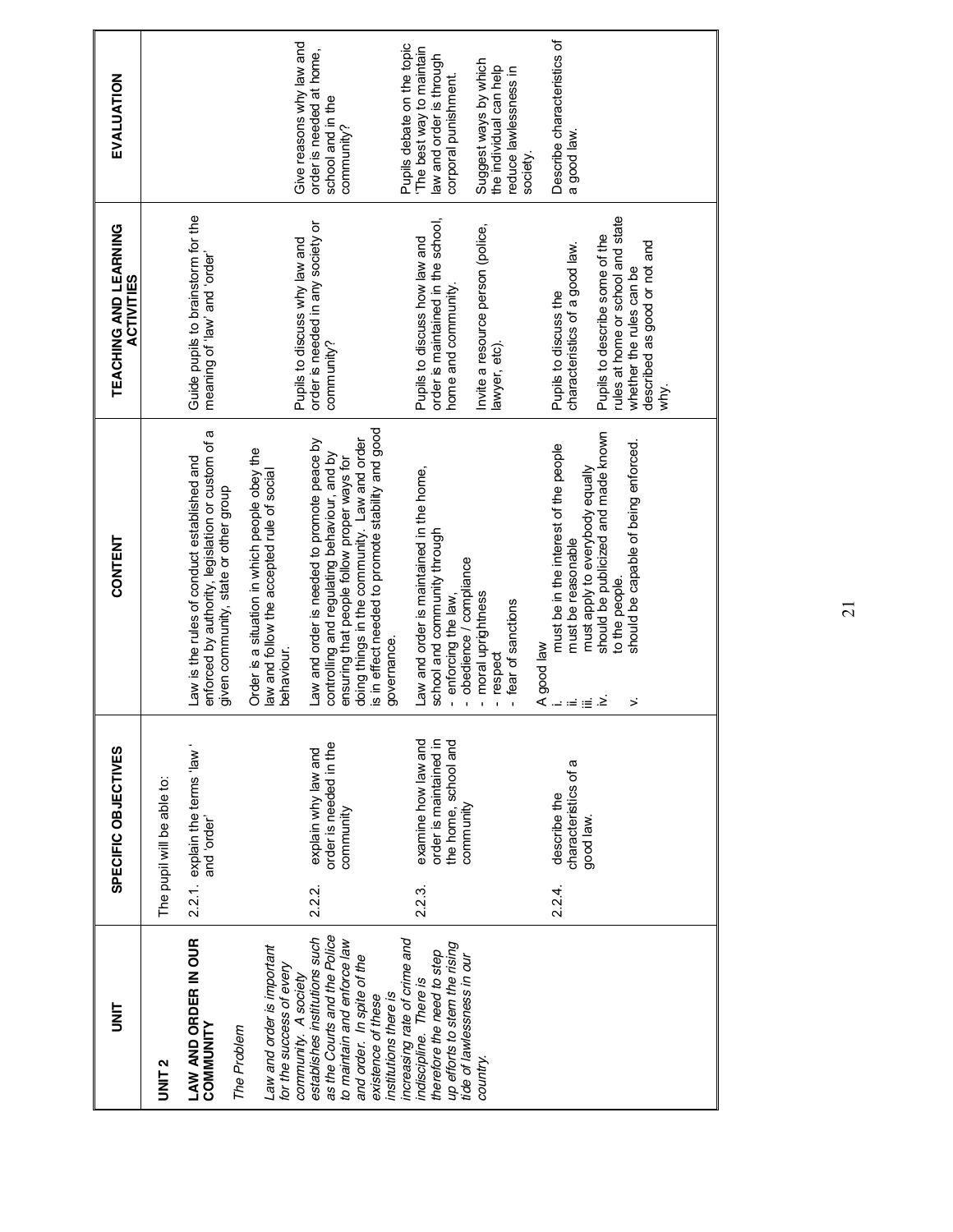| i<br>N                                                                                                                                                                | SPECIFIC OBJECTIVES                                                                           | <b>CONTENT</b>                                                                                                                                                                                           | TEACHING AND LEARNING ACTIVITIES                                                 | EVALUATION                                                |
|-----------------------------------------------------------------------------------------------------------------------------------------------------------------------|-----------------------------------------------------------------------------------------------|----------------------------------------------------------------------------------------------------------------------------------------------------------------------------------------------------------|----------------------------------------------------------------------------------|-----------------------------------------------------------|
| UNIT <sub>3</sub>                                                                                                                                                     | The pupil will be able to:                                                                    |                                                                                                                                                                                                          |                                                                                  |                                                           |
| MANAGING AND<br>PREVENTING                                                                                                                                            | conflict', 'conflict prevention'<br>and 'conflict management'<br>2.3.1 explain the meaning of | individuals or groups which affects peace<br>Conflict is a disagreement among<br>and stability in the community.                                                                                         | Teacher leads pupils to brainstorm for the<br>meaning of:<br>conflict            | - conflict prevention<br>Explain the terms:<br>- conflict |
| For years, conflicts<br>The Problem<br>CONFLICT                                                                                                                       |                                                                                               | conflict and encouraging people to work<br>out their differences to avoid clashes.<br>Conflict Prevention<br>The process of identifying signals of                                                       | Read from the internet or library.<br>conflict management<br>conflict prevention | - conflict management                                     |
| these conflicts but many<br>been made to resolve<br>have affected life and<br>Many attempts have<br>still persist. These<br>property in Ghana.                        |                                                                                               | Refers to the use of various initiatives<br>during periods of conflict to facilitate<br>and mechanisms to reduce tension<br>Conflict Management<br>resolution.                                           |                                                                                  |                                                           |
| individuals, families and<br>It is important therefore<br>to develop better ways<br>conflicts are affecting<br>the development of<br>of preventing and<br>the nation. | conflicts in the community<br>2.3.2 identify the sources of                                   | Conflicts in the community can emanate<br>Unacceptable way of choosing<br>Location/sitting a public facility<br>Ownership of land or property<br>from the following sources;<br>eaders                   | Guide pupils to role-play and discuss how<br>conflicts emerge in the community   | State sources of conflict in<br>the community.            |
| managing such<br>situations.                                                                                                                                          |                                                                                               | Infringing on the rights of a section<br>ntolerance e.g. ethnic, religious,<br>Looking down on other minority<br>Negative attitude towards other<br>of the people<br>Stereotyping<br>Suspicion<br>groups |                                                                                  |                                                           |
|                                                                                                                                                                       |                                                                                               | people e.g. derogatory remarks, etc                                                                                                                                                                      |                                                                                  |                                                           |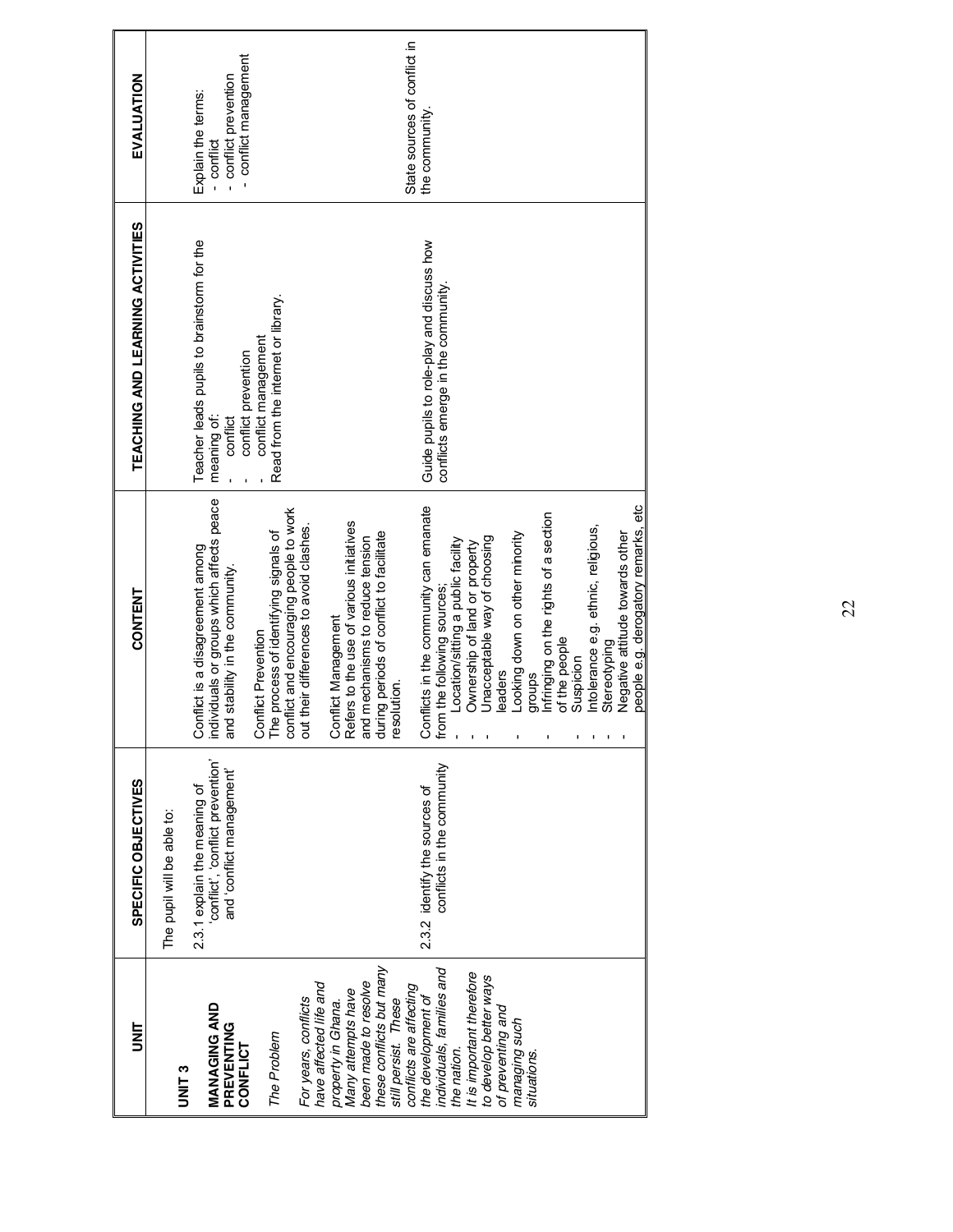| i<br>N                                                           |       | SPECIFIC OBJECTIVES                                                                 | CONTENT                                                                                                                                                               | TEACHING AND LEARNING ACTIVITIES                                                                | EVALUATION                                                                       |
|------------------------------------------------------------------|-------|-------------------------------------------------------------------------------------|-----------------------------------------------------------------------------------------------------------------------------------------------------------------------|-------------------------------------------------------------------------------------------------|----------------------------------------------------------------------------------|
| <b>MANAGING AND</b><br>UNIT 3 (Cont'd)<br>PREVENTING<br>CONFLICT | 23.3  | explain the effects of<br>conflict on the<br>community                              | it affects social and economic life e.g.<br>Conflict affects life and property.<br>production may cease, etc.<br>life and property are lost<br>it creates insecurity  | Organize group discussion on effects of<br>conflicts in the community                           | Write on the effects of<br>conflicts.                                            |
|                                                                  | 2.3.4 | describe attitudes and<br>prevent conflict in the<br>values needed to<br>community. | Individuals and groups need positive<br>respect for one another<br>attitudes and values like:<br>faimess etc.<br>forgiveness<br>tolerance<br>honesty<br>trust<br>love | Guide class to discuss various attitudes<br>needed for conflict prevention in the<br>community. | conflicts in the community.<br>values needed to prevent<br>Explain attitudes and |
|                                                                  |       | 2.3.5 suggest ways to manage<br>conflict situations in the<br>community.            | Conflicts can be managed in ways such<br>law enforcement<br>arbitration etc.<br>reconciliation<br>negotiation<br>æ,                                                   | Invite a resource person to assist pupils<br>discuss ways of managing conflict                  | Explain ways of managing<br>conflict in the community.                           |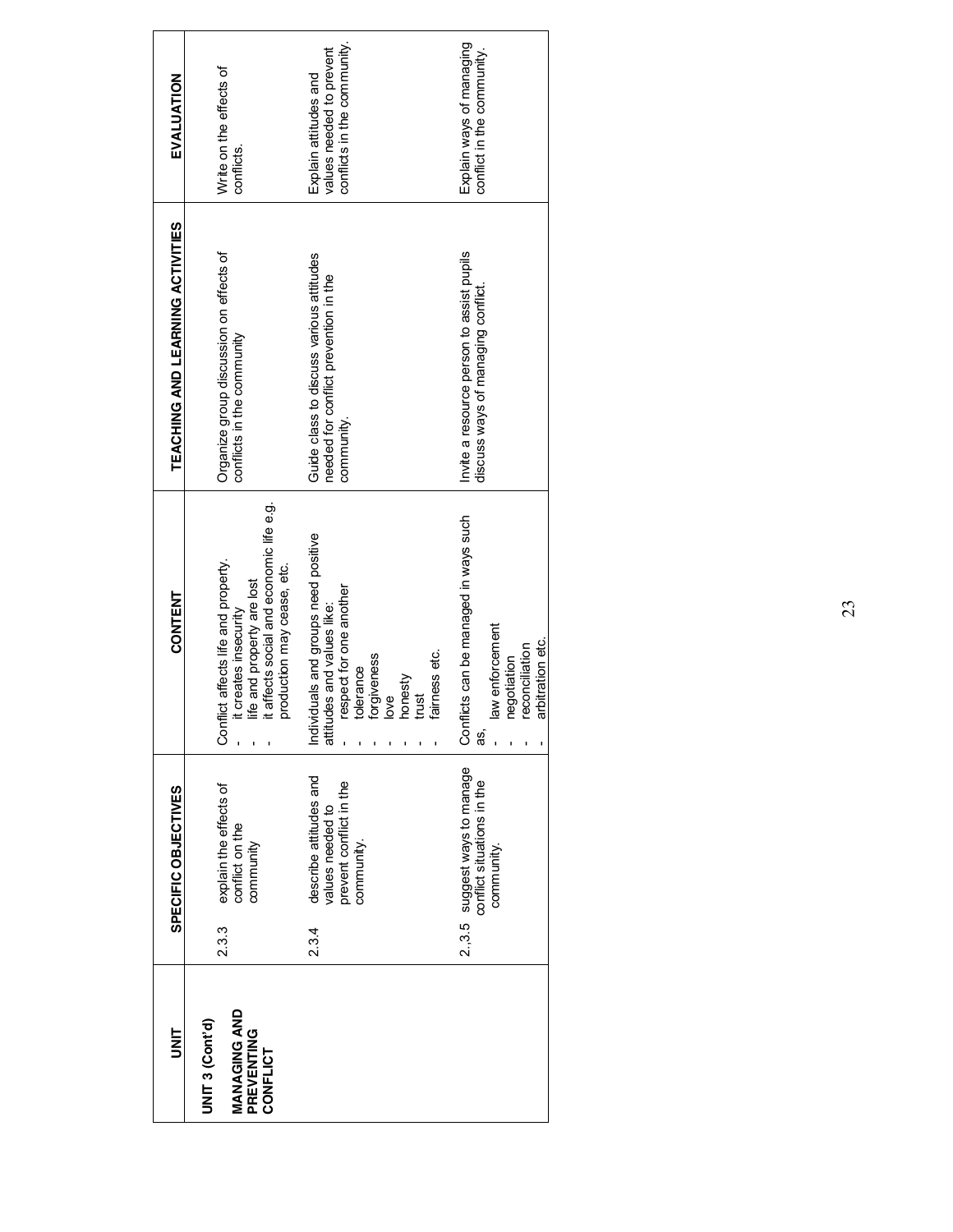| is<br>S                                                                                                                                                                                                                                                                                                                                                                                         |        | SPECIFIC OBJECTIVES                                                                           | CONTENT                                                                                                                                                                                                                                                                                                                                                                                                                                                                                        | TEACHING AND LEARNING<br><b>ACTIVITIES</b>                                                                                                                                                                                                  | EVALUATION                                                                                     |
|-------------------------------------------------------------------------------------------------------------------------------------------------------------------------------------------------------------------------------------------------------------------------------------------------------------------------------------------------------------------------------------------------|--------|-----------------------------------------------------------------------------------------------|------------------------------------------------------------------------------------------------------------------------------------------------------------------------------------------------------------------------------------------------------------------------------------------------------------------------------------------------------------------------------------------------------------------------------------------------------------------------------------------------|---------------------------------------------------------------------------------------------------------------------------------------------------------------------------------------------------------------------------------------------|------------------------------------------------------------------------------------------------|
| UNIT <sub>4</sub>                                                                                                                                                                                                                                                                                                                                                                               |        | The pupil will be able to:                                                                    |                                                                                                                                                                                                                                                                                                                                                                                                                                                                                                |                                                                                                                                                                                                                                             |                                                                                                |
| <b>COOPERATION WITH</b><br><b>OTHER NATIONS</b><br>The Problem<br>GHANA'S                                                                                                                                                                                                                                                                                                                       | 2.4.1  | Ghana co-operates with<br>state ways by which<br>international bodies.<br>other countries and | politically, economically and culturally, and<br>NEPAD, the United Nations (UN), and the<br>by being a member of organizations such<br>Ghana co-operates with other countries<br>as the African Union (AU), ECOWAS,                                                                                                                                                                                                                                                                            | with other countries and international<br>pupils on how Ghana co-operates<br>Invite resource persons to talk to<br>organizations.                                                                                                           | between political, cultural<br>Explain the differences<br>and economic co-<br>operation.       |
| The interest of the country<br>friendship among nations.<br>$\ddot{ }$<br>operative arrangements.<br>strengthens the bond of<br>Co-operation with other<br>must always come first.<br>Ghana should however<br>before entering into co-<br>nations of the world is<br>growth of the country.<br>most important for the<br>carefully consider the<br>terms of co-operation<br>social and economic | 2.4.2  | necessary for Ghana to<br>co-operate with other<br>explain why it is<br>countries.            | difficulty (Peace Corps, Voluntary<br>of Refugee Centres e.g. Budumbura (C/R)<br>benefit from their knowledge and<br>be part of the global fight against<br>Service Overseas, Development<br>UN Peace Keeping Force, Establishment<br>commonwealth, etc. Examples of cases<br>where Ghana has offered co-operation:<br>Ghana needs to co-operate with other<br>help especially in times of<br>maintain friendly relations<br>Partners etc.)<br>countries in order to:<br>and Klikor (V/R) etc. | Through question and answer, guide<br>pupils to state the importance of<br>cooperation<br>importance of the international<br>Assist pupils to discuss the<br>organizations                                                                  | State the types of help<br>Ghana has given or<br>received from other<br>countries.             |
|                                                                                                                                                                                                                                                                                                                                                                                                 | 2.4.3. | δĝ<br>for accepting aid, help or<br>identify a set of basic ru<br>co-operation.               | will not lead to any negative effects on the<br>i. examine co-operation agreements very<br>hunger, disease, human rights<br>ii. investigate whether the co-operation<br>abuses, poverty, terrorism etc.<br>promote cultural solidarity<br>well to make sure there is fairness.<br>individual or on the country etc.                                                                                                                                                                            | maximum benefits from co-operation<br>Pupils discuss ways of deriving<br>agreements                                                                                                                                                         | Write an essay on what to<br>consider before entering<br>Mention sources of<br>into agreements |
|                                                                                                                                                                                                                                                                                                                                                                                                 | 2.4.4  | show interest in foreign<br>matters                                                           | their MPs, etc. advising government on<br>express their views through the press,<br>how to handle specific foreign issues.<br>Citizens can help Ghana co-operate<br>interest in foreign matters. They can<br>better with other countries by taking                                                                                                                                                                                                                                             | Use newspaper cuttings or readers<br>decision-making in foreign matters.<br>Pupils brainstorm on what they as<br>letters to illustrate how individuals<br>can participate in shaping foreign<br>individuals can do to influence<br>policy). | information on foreign<br>matters.                                                             |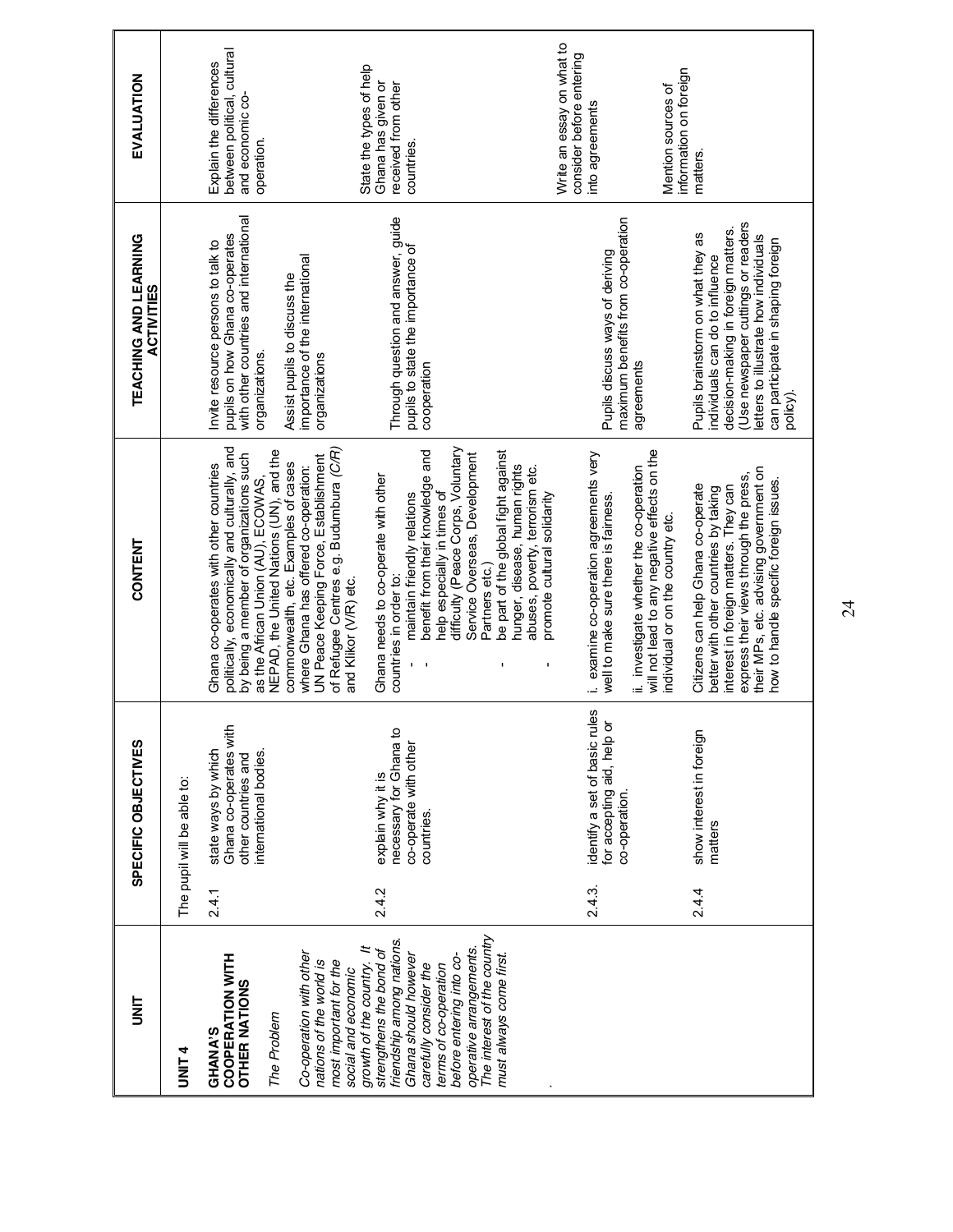**JUNIOR HIGH 2 JUNIOR HIGH 2**

#### SECTION 3 **SECTION 3**

# **SOCIAL AND ECONOMIC DEVELOPMENT**

SOCIAL AND ECONOMIC DEVELOPMENT<br>General objectives: The pupil will: **General objectives:** The pupil will:

- 1. realize the social and economic potential of tourism in the country
- realize the social and economic potential of tourism in the country<br>recognize the relationship between education and one's ability for increased production<br>recognize the contribution of enterprises to national development 2. recognize the relationship between education and one's ability for increased production  $\vec{r}$   $\vec{\alpha}$   $\vec{\alpha}$ 
	- 3. recognize the contribution of enterprises to national development

| The pupil will be able to<br>TOURISM, LEISURE AND<br>T<br>NHT<br>D                                                                                                                                                                                                                    | SPECIFIC OBJECTIVES                                           | CONTENT                                                                                                                                                                                                                                                                                                                  | TEACHING AND LEARNING<br><b>ACTIVITIES</b>                                                                                                                                                                                                                                | EV ALUA TION                                                               |
|---------------------------------------------------------------------------------------------------------------------------------------------------------------------------------------------------------------------------------------------------------------------------------------|---------------------------------------------------------------|--------------------------------------------------------------------------------------------------------------------------------------------------------------------------------------------------------------------------------------------------------------------------------------------------------------------------|---------------------------------------------------------------------------------------------------------------------------------------------------------------------------------------------------------------------------------------------------------------------------|----------------------------------------------------------------------------|
| 3.1.1 explain the terms<br>Ghana abounds in places<br><b>DEVELOPMENT</b><br>The Problem                                                                                                                                                                                               | tourism and leisure                                           | to see and enjoy facilities and sceneries<br>Tourism - an activity involving travelling<br>Explanation of terms:<br>in other places.                                                                                                                                                                                     | Pupils brainstorm to explain tourism and<br>Plan a class visit to some selected local<br>leisure. Also read form the internet and<br>libraries.                                                                                                                           | Explain the differences ir<br>meaning of the terms<br>tourism and leisure. |
| 3.1.2 name some attractive<br>vality<br>of beautiful and attractive<br>adequately developed for<br>Besides most Ghanaians<br>are so pre-occupied with<br>sceneries. Unfortunately<br>most of these places of<br>their efforts to survive<br>beauty have not been<br>tourist purposes. | places or sceneries in the                                    | Leisure - taking time off normal duty for<br>nountains, rock formations, vegetation,<br>orts and castles, the Gambaga Scarp,<br>man-made things e.g. beautiful set of<br>he Kwahu Scarp, Boti falls, Vii falls,<br>ocal sceneries include natural and<br>ouildings, rivers, lakes, lagoons,<br>relaxation, games or rest | sceneries, for them to observe and make notes<br>on their beauty, peculiarities and importance.<br>sceneries in the locality. Visit ghana.com.<br>Pupils to name and describe some of the<br>information on some of the sceneries<br>Teacher to find pictures and<br>NOTE | and state where they<br>sceneries in Ghana<br>can be found.<br>Mention     |
| 3.13<br>and therefore do not take<br>the value of these places<br>that they devote no time<br>Ghanaians do not see<br>Consequently most<br>for rest and leisure.<br>advantage of them.                                                                                                | people go on tour to<br>give reasons why<br>different places. | Mount Afadjato, Paga Crocodile Pond, the<br>Volta Estuary, Cataracts, the Big Tree at<br>To acquire new artefacts from foreign<br>Oda (E/R), Lake Bosomtwi, etc.<br>or enjoyment and relaxation<br>To see and learn new things.<br>places etc.                                                                           | people travel to different places and the<br>Guide pupils to discuss reasons why<br>listed in content for class to see and<br>benefits they obtain.<br>discuss.                                                                                                           | we can derive from some<br>Suggest the benefits<br>of our sceneries        |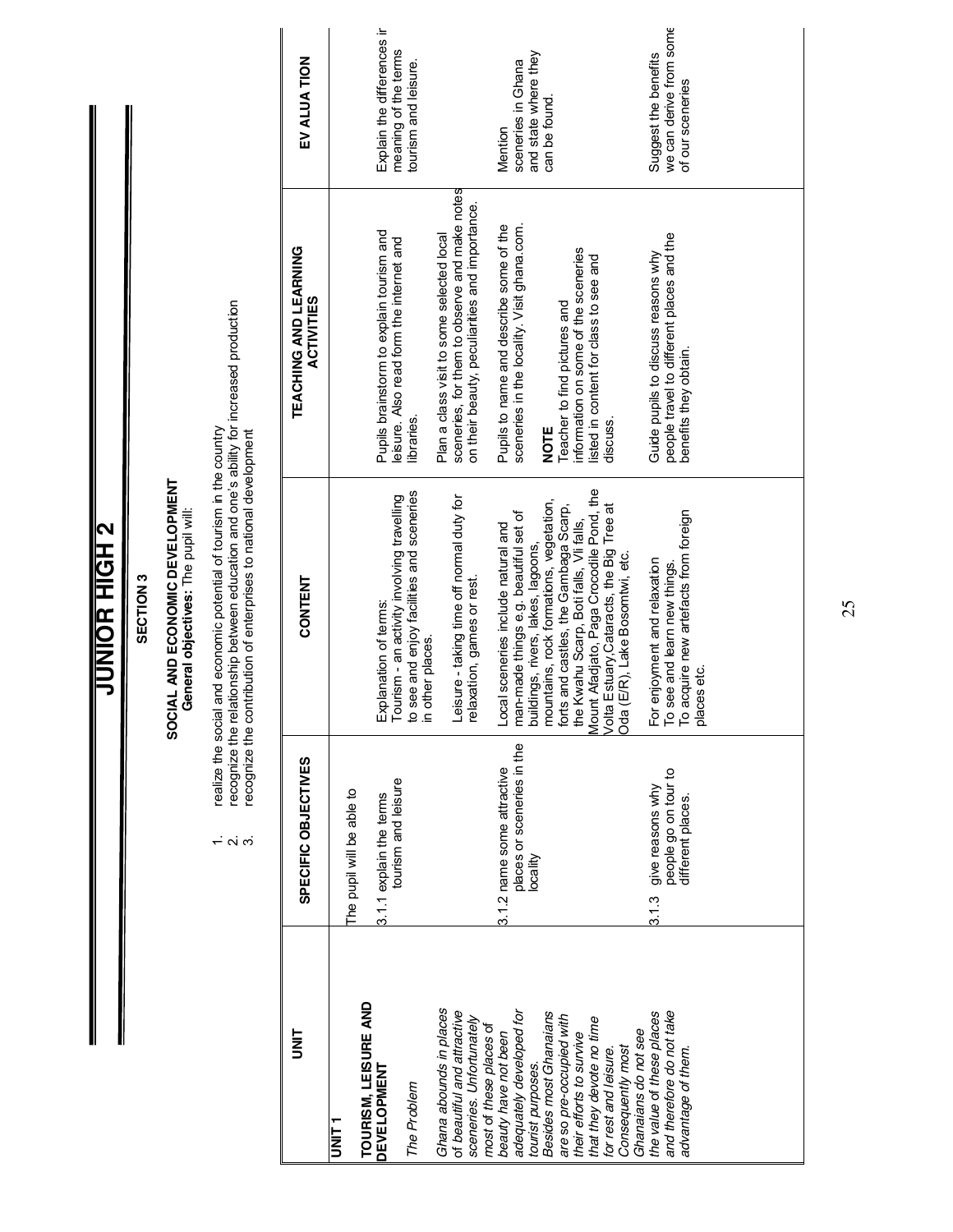|                      | SPECIFIC OBJECTIVES                                                                                        | CONTENT                                                                                                                              | TEACHING AND LEARNING<br><b>ACTIVITIES</b>                                                                                                                 | EVALUATION                                                                                                      |
|----------------------|------------------------------------------------------------------------------------------------------------|--------------------------------------------------------------------------------------------------------------------------------------|------------------------------------------------------------------------------------------------------------------------------------------------------------|-----------------------------------------------------------------------------------------------------------------|
|                      | The pupil will be able to:                                                                                 |                                                                                                                                      |                                                                                                                                                            |                                                                                                                 |
| TOURISM. LEISURE AND | different sceneries in<br>promoting people's<br>interest in visiting<br>suggest ways for<br>Ghana.<br>3.14 | To promote tourism, tourist sites must be<br>beautified and kept clean<br>tour guides well trained.<br>maintained well<br>advertised | Guide pupils to discuss ways and means<br>of getting people interested in visiting<br>different places and sceneries for<br>relaxation and knowledge.      | Write an essay on ways to<br>get people interested in<br>Group presentations<br>tourism                         |
|                      |                                                                                                            | hotels, restaurants, etc<br>security ensured,<br>available                                                                           | Pupils in groups, to develop a plan for<br>a tour to a selected tourist site and<br>present in class.                                                      |                                                                                                                 |
|                      |                                                                                                            |                                                                                                                                      | Consider the importance of hotels,<br>restaurants and entertainment for<br>promoting tourism<br>NOTE                                                       |                                                                                                                 |
|                      | the<br>importance of tourism to<br>describe the economic,<br>nation's development.<br>3.1.5                | Tourism encourages the<br>Economic importance of tourism:<br>Tourism is a big foreign<br>earner for the country.<br>exchange         | tourism to the country and present their<br>report on the economic importance of<br>Pupils in groups, to discuss and write<br>report for class discussion. | country's development will<br>Without tourism the<br>suffer a great deal.<br>ndividual essay:<br><b>Discuss</b> |
|                      |                                                                                                            | infrastructure of the country.<br>It provides employment etc.<br>improvement of the                                                  | Guide pupils to explore tourist sites using<br>the internet                                                                                                | Write on the economic<br>importance of tourism                                                                  |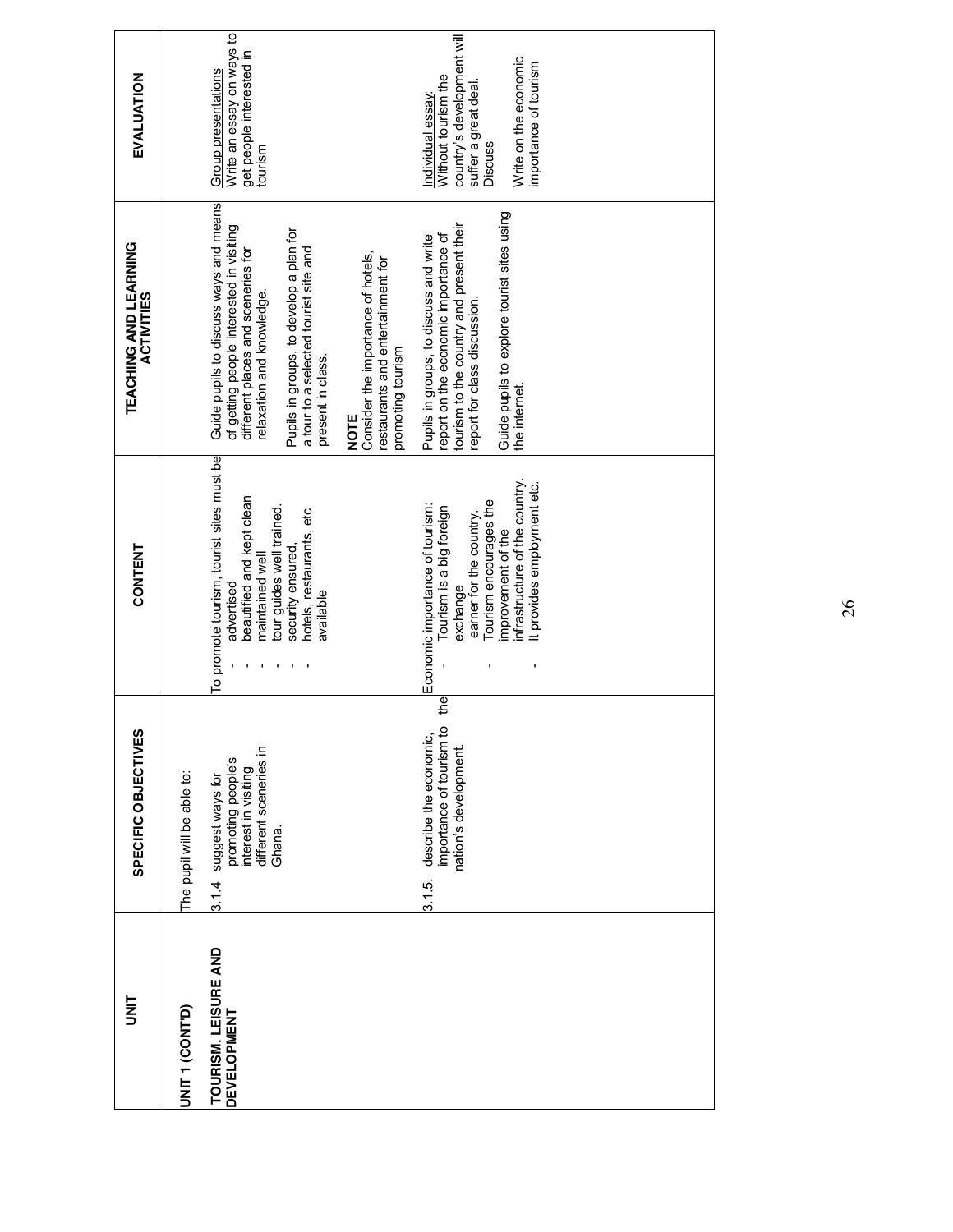| EVALUATION                                 |                            | differences between<br>What is meant by<br>education and<br>What are the<br>productivity?<br>training?                                                                                                                                                                                                                                                                                                                                                                                                                                         | improve production in<br>Suggest ways to<br>Ghana.                                                                                                                                                                                                                                                  | of modern technology<br>used in work places<br>Give examples                                                                                                                  |
|--------------------------------------------|----------------------------|------------------------------------------------------------------------------------------------------------------------------------------------------------------------------------------------------------------------------------------------------------------------------------------------------------------------------------------------------------------------------------------------------------------------------------------------------------------------------------------------------------------------------------------------|-----------------------------------------------------------------------------------------------------------------------------------------------------------------------------------------------------------------------------------------------------------------------------------------------------|-------------------------------------------------------------------------------------------------------------------------------------------------------------------------------|
| TEACHING AND LEARNING<br><b>ACTIVITIES</b> |                            | between education, training and<br>Assist pupils to discuss the<br>productivity<br>differences                                                                                                                                                                                                                                                                                                                                                                                                                                                 | Pupils to identify and discuss the<br>factors that lead to increased<br>production.                                                                                                                                                                                                                 | advantages of using technology for<br>Guide pupils to discuss the<br>work                                                                                                     |
| <b>CONTENT</b>                             |                            | learning geared towards assisting<br>that will help him/her to improve<br>knowledge, skills and attitudes<br>ii. Training is a form of education,<br>particular vocation or profession.<br>time, produces more goods or<br>when a person, within a given<br>Productivity is said to be high<br>Iii. Productivity simply means<br>acquisition of expertise in a<br>the individual to acquire<br>i. Education is a process of<br>except that training is more<br>specific and geared toward<br>output per man-hour.<br>his/her life.<br>services | I. Education (Professional training) and<br>Some factors that improve productivity<br>iii. Use of appropriate tools and<br>Planning and target setting<br>iv. Use of modern technology<br>continuous in-service training<br>vi. Effective work ethic<br>v. Supervision<br>equipment<br>include<br>ë | -able to do work that is dangerous<br>-able to do complicated work<br>-work more efficiently than<br>Advantages of technology<br>-speeds up work<br>for humans etc.<br>humans |
| SPECIFIC OBJECTIVES                        | The pupil will be able to: | 3.2.1 explain the meaning of<br>education, training and<br>productivity.                                                                                                                                                                                                                                                                                                                                                                                                                                                                       | describe some of the<br>factors that improve<br>productivity<br>3.22                                                                                                                                                                                                                                | ď<br>3.2.3 outline the advantages<br>technology in work                                                                                                                       |
| i<br>N                                     | UNIT <sub>2</sub>          | knowledge and skills which are<br>development. This is because,<br>not of the quality that will help<br>education tends to provide<br>Ghanaians. The result is<br>Unfortunately in Ghana<br>for training are not very<br>the country's speedy<br>accessible, to many<br>appropriate skills to<br><b>EDUCATION AND</b><br>produce its needs<br>PRODUCTIVITY<br>A country needs<br>The Problem<br>opportunities<br>efficiently:                                                                                                                  | that we have people doing<br>jobs for which they are ill-<br>prepared, thus making<br>productivity low.                                                                                                                                                                                             |                                                                                                                                                                               |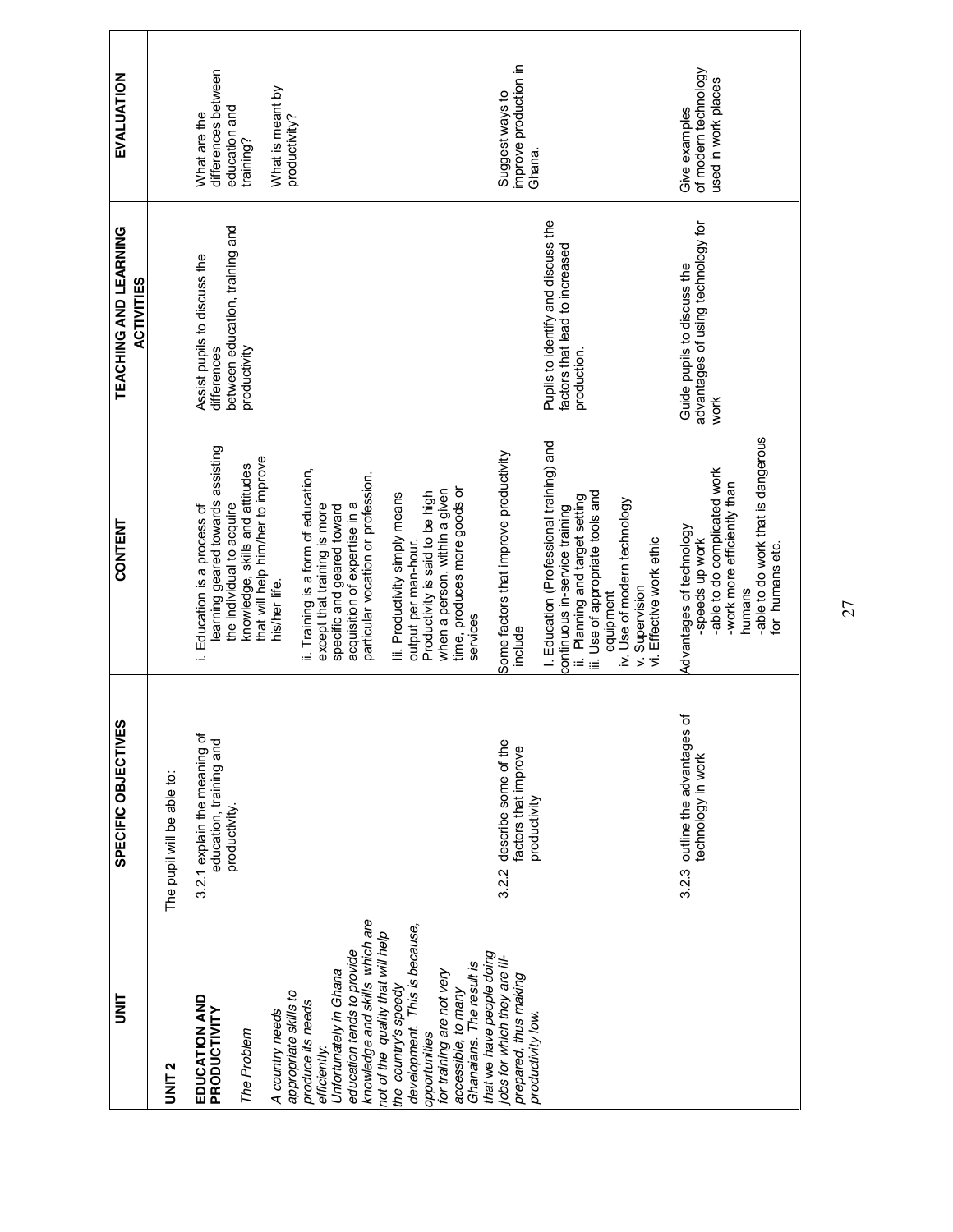| EVALUATION                                 | Suggest areas of work<br>where technology is<br>needed and how it<br>could be applied                                                                                                                                                             | Pupils use the internet to<br>find out why some<br>countries are more<br>developed.                                         |
|--------------------------------------------|---------------------------------------------------------------------------------------------------------------------------------------------------------------------------------------------------------------------------------------------------|-----------------------------------------------------------------------------------------------------------------------------|
| TEACHING AND LEARNING<br><b>ACTIVITIES</b> | and present a report for class discussion.<br>technology has helped to improve output<br>Read on technologies in agriculture<br>Pupils in groups, to select two of the<br>areas listed in content, discuss how<br>from the internet if available. | Assist pupils to discuss various ways for<br>improving productivity in the work place<br>(See workplaces listed in content) |
| <b>CONTENT</b>                             | - transport and communication<br>- manufacturing industry<br>Areas to consider:<br>- agriculture<br>- education<br>- health                                                                                                                       | productivity in the following workplaces:<br>shops etc<br>factories<br>farms<br>Improving                                   |
| SPECIFIC OBJECTIVES                        | suggest some areas of work<br>for which technology is vitally<br>The pupil will be able to:<br>needed<br>3.2.4                                                                                                                                    | suggest ways for improving<br>productivity in workplaces in<br>Ghana.<br>3.2.5                                              |
| ling                                       | PRODUCTIVITY<br>EDUCATION<br>UNIT 2<br>(CONTD)<br><b>AND</b>                                                                                                                                                                                      |                                                                                                                             |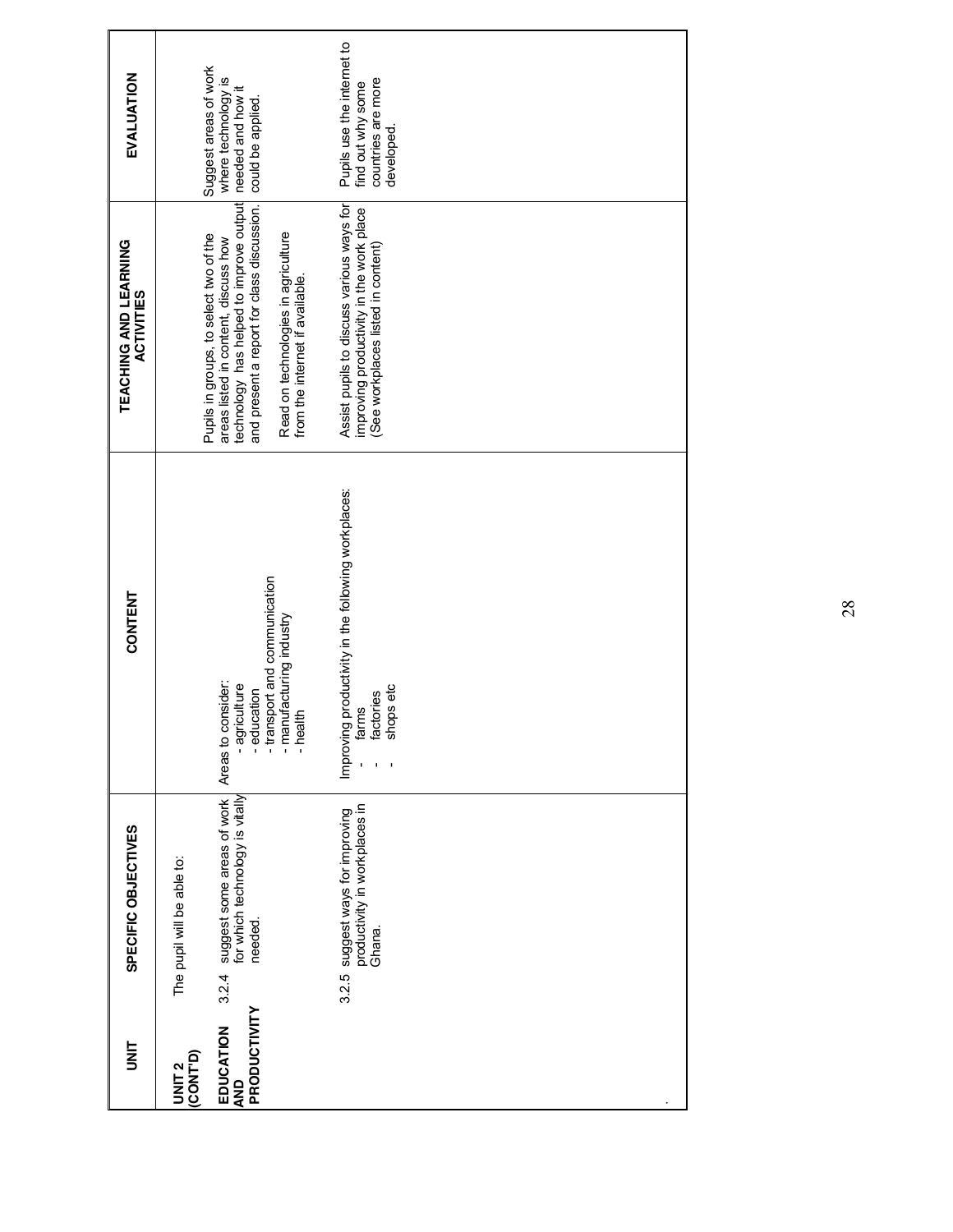| i<br>N                                                                                                                                                                                                                                                                                                                                                                                                   | SPECIFIC OBJECTIVES                                                                                                                               | <b>CONTENT</b>                                                                                                                                                                                                                                                                                                                                                                                                                                                                                                                                                                               | <b>LEARNING ACTIVITIES</b><br><b>TEACHING AND</b>                                                                                                                                                                                                                                                                                                                                                                                                                                                                                                        | EVALUATION                                                                                                                                                                                                                                                                                                |
|----------------------------------------------------------------------------------------------------------------------------------------------------------------------------------------------------------------------------------------------------------------------------------------------------------------------------------------------------------------------------------------------------------|---------------------------------------------------------------------------------------------------------------------------------------------------|----------------------------------------------------------------------------------------------------------------------------------------------------------------------------------------------------------------------------------------------------------------------------------------------------------------------------------------------------------------------------------------------------------------------------------------------------------------------------------------------------------------------------------------------------------------------------------------------|----------------------------------------------------------------------------------------------------------------------------------------------------------------------------------------------------------------------------------------------------------------------------------------------------------------------------------------------------------------------------------------------------------------------------------------------------------------------------------------------------------------------------------------------------------|-----------------------------------------------------------------------------------------------------------------------------------------------------------------------------------------------------------------------------------------------------------------------------------------------------------|
| ndependence, the state had<br>interprises that were vital for<br>fivestiture in the late 1990s.<br>pusiness the major force for<br>businesses were not run<br>he country. State owned<br>production in the country.<br>shifted to making private<br><b>ENTERPRENEURSHIP</b><br>rery well leading to their<br>The emphasis now has<br>o established some<br>At the time of<br>The Problem<br><b>UNIT3</b> | enterprise giving examples of<br>enterprises, their advantages<br>3.3.1 explain the meaning of<br>The pupil will be able to:<br>and disadvantages | State owned enterprises are enterprises set up by the<br>Enterprises are either owned privately or by the state.<br>An enterprise is a business unit that is established to<br>Ghana Water Company etc. Private enterprises are<br>joint-stock companies (limited liability companies)<br>State. Examples are Electricity Company of Ghana,<br>render a service or produce goods for consumers.<br>different types of enterprises in Ghana.<br>enterprises established by private individuals<br>- sole proprietorship<br>include;<br>co-operatives<br>partnerships<br>There are<br>Examples | enterprises in Ghana (as in the content)<br>three-four advantages of each type and<br>Help pupils to understand how each of<br>meaning of enterprise. Assist pupils to<br>three/four disadvantages of each type.<br>Guide pupils to discuss the types of<br>Guide pupils to state the differences<br>the four types of business is set up;<br>enterprises and private enterprise.<br>discuss and compare state owned<br>Guide pupils to brainstorm for the<br>disadvantages of each of them.<br>and show the advantages and<br>between the two.<br>NOTE: | to set up and explain why<br>enterprises you will want<br>Examine the difference<br>enterprises and private<br>public sector business.<br>between state owned<br>Pupils to express their<br>views on why private<br>owned enterprises.<br>Discuss any of the<br>more effective than<br>sector business is |
|                                                                                                                                                                                                                                                                                                                                                                                                          | give reasons why the State<br>owns some businesses.<br>3.3.2                                                                                      | businesses which are vital for the people of this country<br>The state needs to establish and control those<br>e.g. electricity, water, etc.                                                                                                                                                                                                                                                                                                                                                                                                                                                 | Assist pupils to discuss why the state<br>those businesses were established<br>businesses and give reasons why<br>Pupils to state examples of<br>owns some businesses.                                                                                                                                                                                                                                                                                                                                                                                   | advantages of both<br>Pupils to state the<br>private and state<br>enterprises                                                                                                                                                                                                                             |
|                                                                                                                                                                                                                                                                                                                                                                                                          | suggest the role that the<br>promoting private sector<br>state should play in<br>business.<br>3.3.3                                               | The role of the state in promoting enterprises is to<br>create an enabling environment for enterprise e.g.<br>Organize training courses for private<br>enterprises in overseas countries<br>Sponsor trade missions overseas<br>through the Ghana embassies.<br>Advertise the products of private<br>Provide appropriate legal policy<br>Guarantee financial support for<br>Provide infrastructure<br>private business<br>environment<br>business<br>$\mathbf{I}$                                                                                                                             | kinds of support that the state should<br>in the locality can be invited to give a<br>give to ensure continuous growth of<br>private business in Ghana. (Groups<br>NOTE: A businessman or woman<br>to present their reports for class<br>Pupils In groups to suggest the<br>talk on this objective<br>discussion)                                                                                                                                                                                                                                        | Express their views on<br>effective than public<br>why private sector<br>business is more<br>sector business                                                                                                                                                                                              |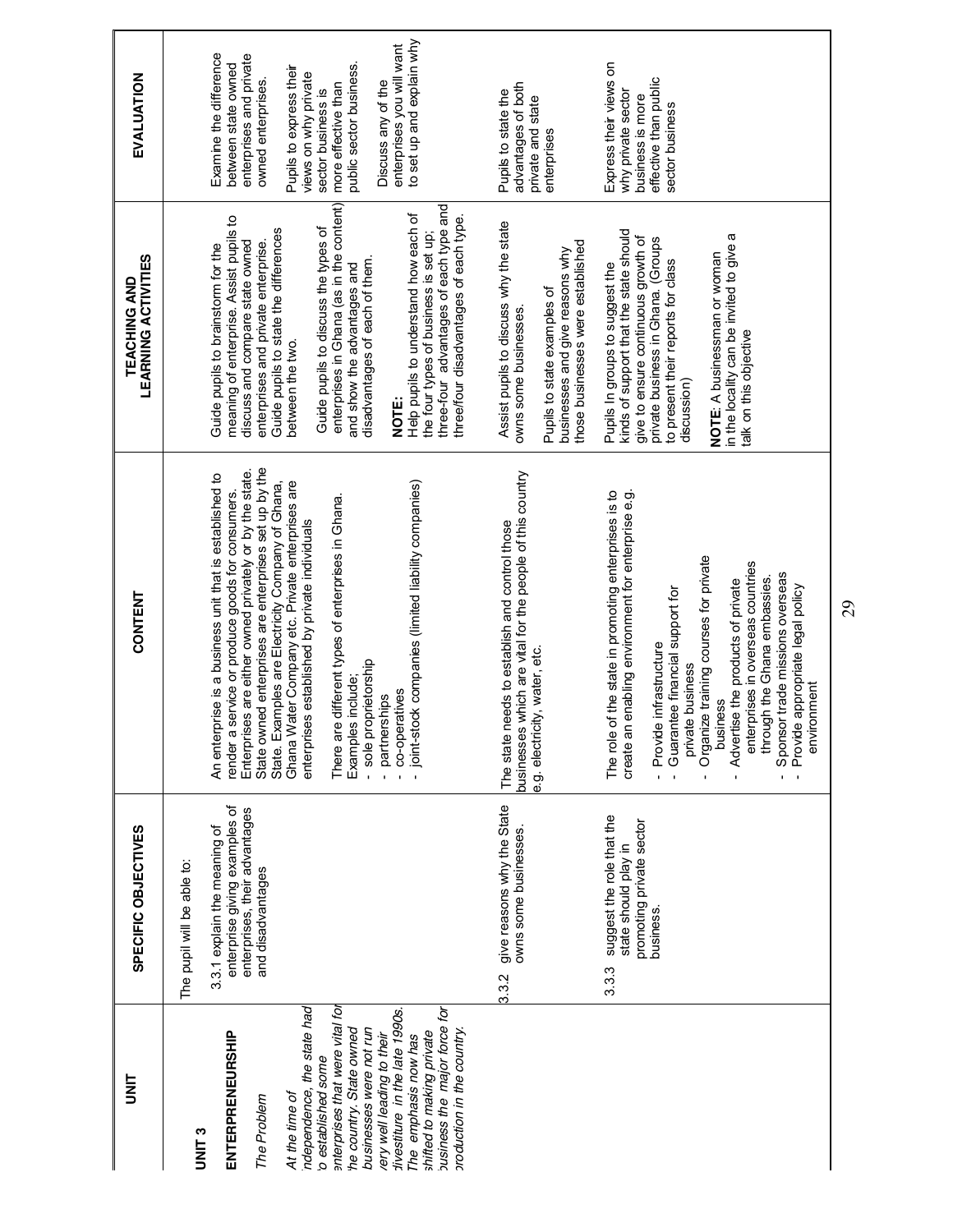| EVALUATION                                 | Pupils to suggest survival<br>strategies that private<br>enterprises can adopt to<br>ensure growth.                                                                                                                                            |
|--------------------------------------------|------------------------------------------------------------------------------------------------------------------------------------------------------------------------------------------------------------------------------------------------|
| <b>LEARNING ACTIVITIES</b><br>TEACHING AND | should do to ensure their continuous<br>NOTE: A businessman in the locality<br>may be invited to talk to the class<br>Pupils in groups, to suggest the<br>kinds of things private business<br>survival                                         |
| <b>CONTENT</b>                             | Produce quality goods<br>Sell at reasonable prices<br>Keep proper records<br>Fulfill their tax obligations<br>Contribute to social programmes of their<br>To ensure survival, private enterprises should;<br>community and of the country etc. |
| SPECIFIC OBJECTIVES                        | business should play to ensure<br>3.3.4 suggest the role private<br>continuous survival<br>The pupil will be able to:                                                                                                                          |
| <b>UNIT</b>                                | ENTERPRENEURSHIP<br><b>UNIT 2 (Cont'd)</b>                                                                                                                                                                                                     |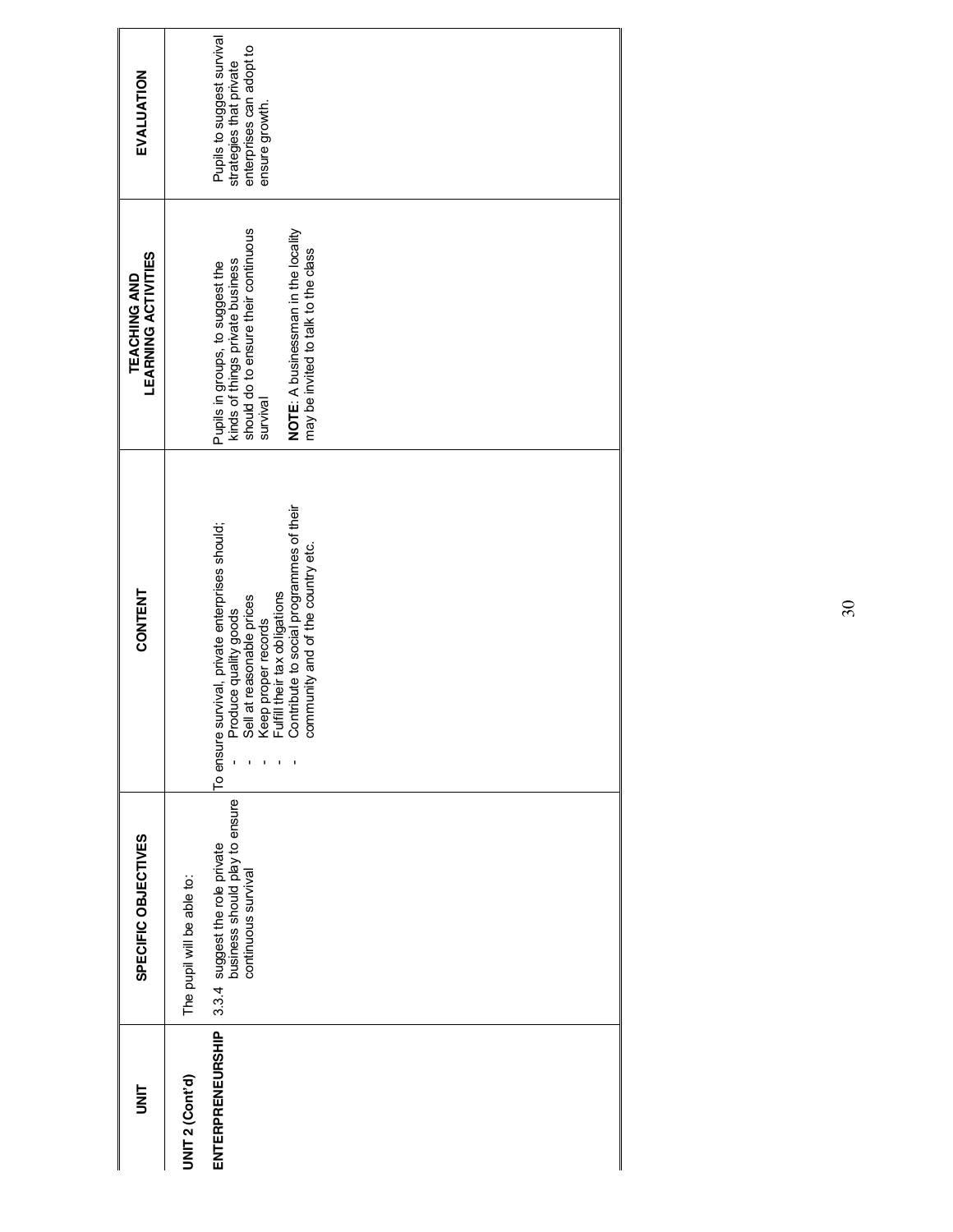|                                                                                                                                  |       |                                               | SECTION <sub>1</sub>                                                                                                       |                                                                                                                                                                                             |                                                 |
|----------------------------------------------------------------------------------------------------------------------------------|-------|-----------------------------------------------|----------------------------------------------------------------------------------------------------------------------------|---------------------------------------------------------------------------------------------------------------------------------------------------------------------------------------------|-------------------------------------------------|
|                                                                                                                                  |       |                                               | THE ENVIRONMENT                                                                                                            |                                                                                                                                                                                             |                                                 |
|                                                                                                                                  |       |                                               | General Objectives: The pupil wll                                                                                          |                                                                                                                                                                                             |                                                 |
|                                                                                                                                  |       | $\frac{1}{2}$ $\alpha$ $\alpha$               | recognize the effects of rapid population growth on social and economic development<br>be aware of the social              | appreciate the significance of some natural features and their importance in the economic development of Ghana<br>and economic problems created by rural-urban drift and possible solutions |                                                 |
| <b>UNIT</b>                                                                                                                      |       | SPECIFIC OBJECTIVES                           | CONTENT                                                                                                                    | TEACHING AND LEARNING ACTIVITIES                                                                                                                                                            | EVALUATION                                      |
| I<br>INF<br>I                                                                                                                    |       | The pupil will be able to:                    |                                                                                                                            |                                                                                                                                                                                             |                                                 |
| FEATURES OF THE<br>SIGNIFICANCE OF<br>SOME NATURAL<br>EARTH                                                                      | 1.1.1 | describe the solar<br>system.                 | the moon, stars, comets and satellites.<br>and the other planets. It also includes<br>The solar system consists of the sun | relationships between the sun, planets, moon<br>solar system, guide pupils to examine the<br>Using an atlas with illustration of the<br>etc. in the solar system                            | Explain how day and night<br>occur              |
| The Problem                                                                                                                      |       |                                               | and night; and revolution round the<br>its axis producing day<br>The earth has two movements:<br>Rotation on               |                                                                                                                                                                                             |                                                 |
| phenomena including<br>Knowledge of natural                                                                                      |       |                                               | sun producing the seasons.                                                                                                 |                                                                                                                                                                                             |                                                 |
| structures of the earth,<br>the solar system, the                                                                                | 1.1.2 | structures of the earth<br>identify the major | Volcanic land forms<br>Major structures:                                                                                   | Use pictures / photographs to assist pupils<br>Identify the following;                                                                                                                      | What is the significance of<br>relief features? |
| and the divisions into<br>which the world is<br>categorized is                                                                   |       |                                               | Rift valleys<br>Mountains<br>Plateaux                                                                                      | -mountains, plateau,<br>-volcanic land forms<br>and rift valleys.                                                                                                                           |                                                 |
| world, how it works and<br>how it influences our<br>understanding the<br>essential for                                           |       |                                               |                                                                                                                            | Pupils to use the internet to assist in the study of<br>land forms and volcanic eruptions where<br>possible.                                                                                |                                                 |
| of essential knowledge,<br>world nor the demands<br>lives. Without this type<br>one cannot appreciate<br>the gift of the natural | 1.1.3 | describe the types of<br>rainfall             | Relief rainfall (Orographic rainfall)<br>Convectional rainfall<br>Types of rainfall:<br>infall.<br>Cyclonic rai            | Guide pupils to discuss the differences<br>among the three types of rainfall                                                                                                                | Illustrate the three types of<br>rainfall.      |
| our own benefit and the<br>on us to conserve it for<br>benefit of mankind.                                                       |       |                                               |                                                                                                                            |                                                                                                                                                                                             |                                                 |

**JUNIOR HIGH 3 6 HUIH EOIND** 

31

 $\mathbf{l}$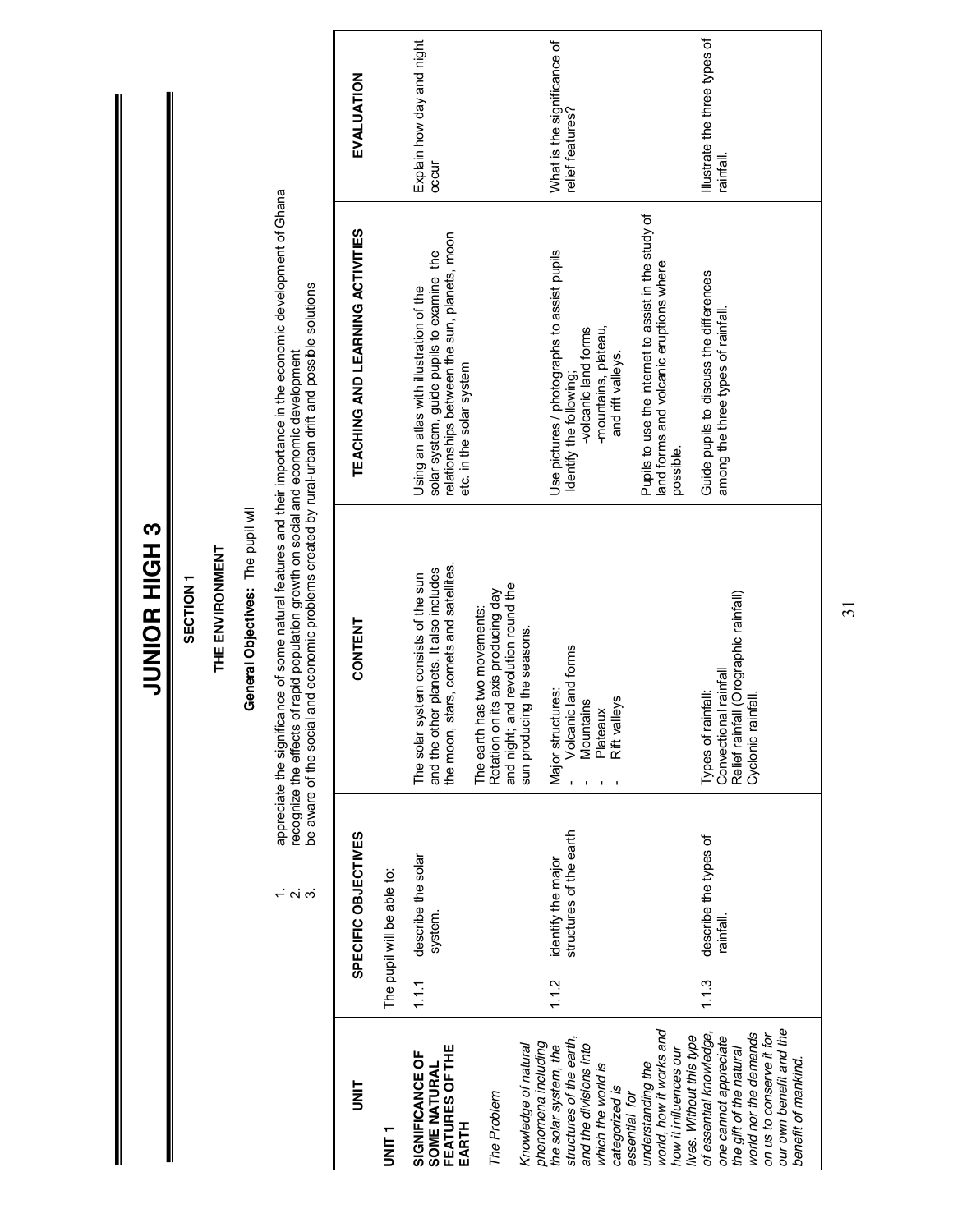| l<br>NT                                                     | SPECIFIC OBJECTIVES                                                                              | CONTENT                                                                                                                                                                                                                                                                                                                                                 | <b>TEACHING AND LEARNING</b><br><b>ACTIVITIES</b>                                                                                                               | EVALUATION                                               |
|-------------------------------------------------------------|--------------------------------------------------------------------------------------------------|---------------------------------------------------------------------------------------------------------------------------------------------------------------------------------------------------------------------------------------------------------------------------------------------------------------------------------------------------------|-----------------------------------------------------------------------------------------------------------------------------------------------------------------|----------------------------------------------------------|
| UNIT <sub>1</sub> (Cont'd)                                  | The pupil will be able to:                                                                       |                                                                                                                                                                                                                                                                                                                                                         |                                                                                                                                                                 |                                                          |
| FEATURES OF THE<br>SIGNIFICANCE OF<br>SOME NATURAL<br>EARTH | geographical divisions<br>into which the world is<br>identify the various<br>categorized<br>1.14 | The Northern Hernisphere and Southern Hernisphere.<br>- North Pole 90° N<br>- South Pole 90° S<br>- Arctic Circle 661/2° N<br>- Tropic of Cancer 231/2° N<br>- Equator 0°<br>The division of the world into two by<br>the equator<br>- Tropic of Capricorn 231/2° S<br>- Antarctic Circle 661/2° S<br>International Date Line follows<br>Longitude 180° | the various geographical divisions of the<br>Using a globe, assist pupils to identify<br>world following items in the content.                                  | Explain the importance of<br>the International Dateline. |
|                                                             | continents and oceans<br>identify and locate the<br>of the world<br>1.1.5                        | Antarctic ocean<br>Atlantic ocean<br>Pacific ocean<br>Arctic ocean<br>Indian ocean<br>Oceans<br>icas<br>Continents<br>The Ameri<br>Australia<br>Europe<br>Africa<br>Asia                                                                                                                                                                                | Using the globe or atlas, pupils identify<br>Pupils use templates to draw the world<br>and show the continents and oceans.<br>and locate continents and oceans. | On a world map show<br>the major oceans.                 |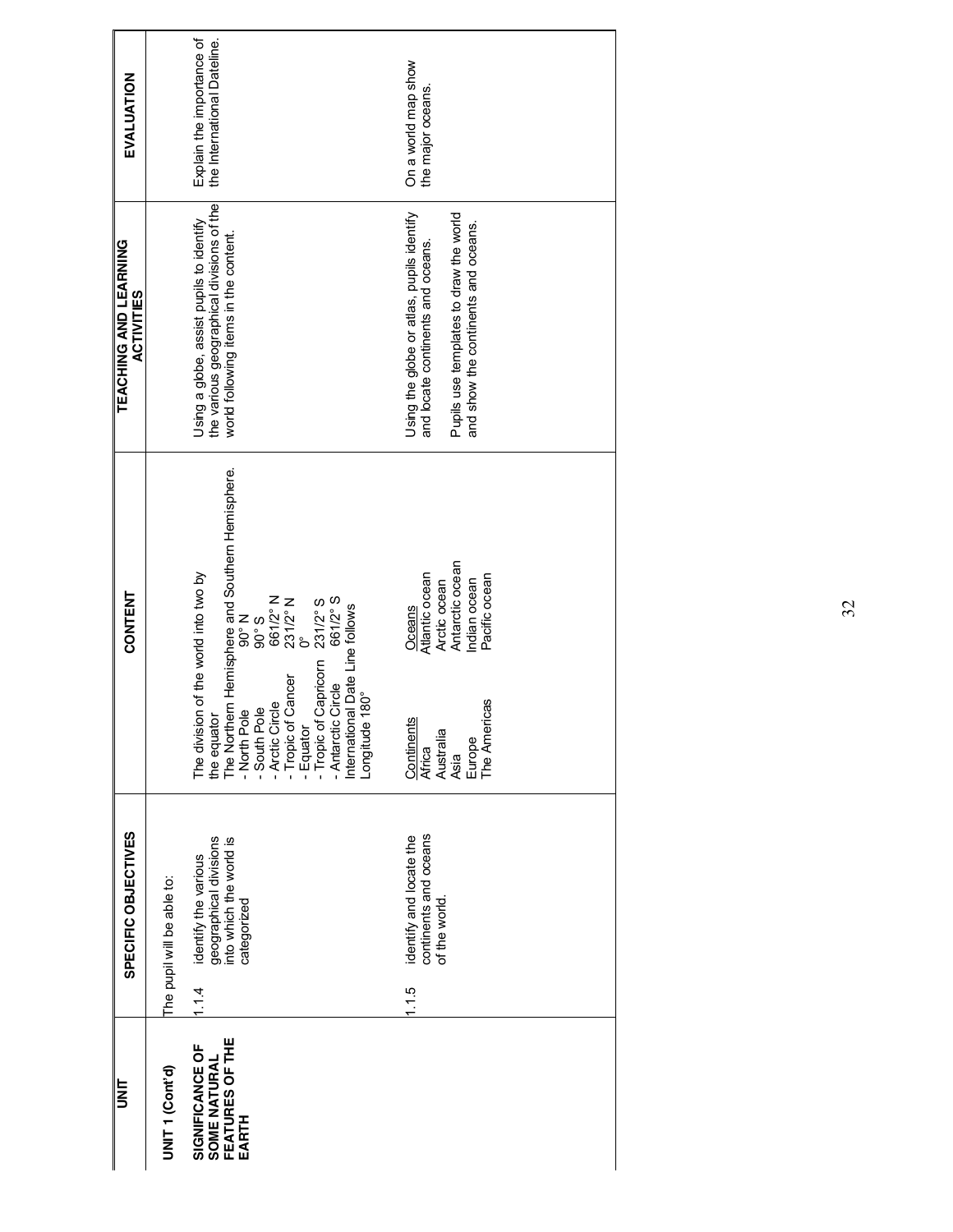| is<br>S                                                                                                                                                             | SPECIFIC OBJECTIVES                                                                                                 | <b>CONTENT</b>                                                                                                                                                                                                                                                                                                                                                                                                                                                                    | <b>LEARNING ACTIVITIES</b><br>TEACHING AND                                                                                                                                                                                                                                                                                                                                                                                                                                                                | EV ALUA TION                                                                                    |
|---------------------------------------------------------------------------------------------------------------------------------------------------------------------|---------------------------------------------------------------------------------------------------------------------|-----------------------------------------------------------------------------------------------------------------------------------------------------------------------------------------------------------------------------------------------------------------------------------------------------------------------------------------------------------------------------------------------------------------------------------------------------------------------------------|-----------------------------------------------------------------------------------------------------------------------------------------------------------------------------------------------------------------------------------------------------------------------------------------------------------------------------------------------------------------------------------------------------------------------------------------------------------------------------------------------------------|-------------------------------------------------------------------------------------------------|
| UNIT <sub>2</sub>                                                                                                                                                   | The pupil will be able to                                                                                           |                                                                                                                                                                                                                                                                                                                                                                                                                                                                                   |                                                                                                                                                                                                                                                                                                                                                                                                                                                                                                           |                                                                                                 |
| DEVELOPMENT IN<br>GROWTH AND<br>POPULATION<br>GHANA                                                                                                                 | 1.2.1 explain the term population                                                                                   | people living in a specific geographic<br>Population refers to the number of<br>area at a specific time.                                                                                                                                                                                                                                                                                                                                                                          | Let pupils brainstorm to explain the<br>meaning of population.                                                                                                                                                                                                                                                                                                                                                                                                                                            |                                                                                                 |
| The Problem                                                                                                                                                         | examine the structure of the<br>Ghanaian population.<br>1.2.2                                                       | population of Ghana in 1997 was about<br>18 million. In the year 2000, the<br>Population size: The estimated<br>population was 18.4 million.                                                                                                                                                                                                                                                                                                                                      | ages of members of their families and<br>illustrate the results on a bar graph.<br>Pupils in groups to investigate the                                                                                                                                                                                                                                                                                                                                                                                    | structure of Ghana's<br>Describe the age<br>population.                                         |
| population growth is high.<br>This does not correspond<br>and thus leads to a lot of<br>with economic growth<br>In Ghana the rate of<br>socio-economic<br>problems. | on the family, the community<br>population growth in Ghana<br>1.2.3 analyze the effects of rapid<br>and the nation. | Disintegration of the family as a unit<br>Pressure on existing facilities etc.<br>High dependency burden on the<br>Poor maternal and child health<br>family, community and nation<br>Effects of rapid population growth                                                                                                                                                                                                                                                           | Let pupils use the Future's Wheel to<br>illustrate the effects of rapid<br>population growth                                                                                                                                                                                                                                                                                                                                                                                                              | What are some of the<br>population growth in<br>effects of rapid<br>Ghana?                      |
|                                                                                                                                                                     | population growth could be<br>social problems and rapid<br>suggest ways in which<br>minimized<br>1.2.4              | Population Policy, e.g. Family Planning<br>economic empowerment of women.<br>encourage girls education etc.<br>implementation of the National<br>Ways for reducing growth rate:<br>increasing gender equality                                                                                                                                                                                                                                                                     | dentify ways by which high population<br>discuss possible solutions to the<br>Pupils in groups, to identify and<br>growth rate can be reduced<br>high population growth.                                                                                                                                                                                                                                                                                                                                  | high population growth<br>Suggest solutions to<br>in Ghana.                                     |
|                                                                                                                                                                     | explain the term "rural-urban<br>drift" and its associated<br>problems<br>1.2.5                                     | Rural-urban drift is the movement of people<br>rural areas to the urban areas. The is also<br>Problems created in the rural areas due to<br>Problems created in the urban areas<br>due to drift from rural areas include:<br>- increased incidence of broken<br>lack of parental control and<br>drift from rural areas include:<br>- increase in crime wave etc.<br>supervision of children<br>pressure on facilities<br>- unemployment<br>rural-rural<br>homes.<br>drift<br>trom | Let pupils in groups explain the meaning<br>of "rural-urban" drift and "rural-rural"<br>Each group to make a presentation for<br>Let pupils form two groups; one group<br>Guide pupils in groups to discuss the<br>group to discuss problems created in<br>to discuss problems created in rural<br>urban areas due to movement from<br>areas due to movement from rural<br>areas to urban areas; the second<br>rural areas into urban areas.<br>causes of rural-urban drift<br>class discussion.<br>dift. | drift and suggest possible<br>problems of rural-urban<br>State causes and<br>solutions to them. |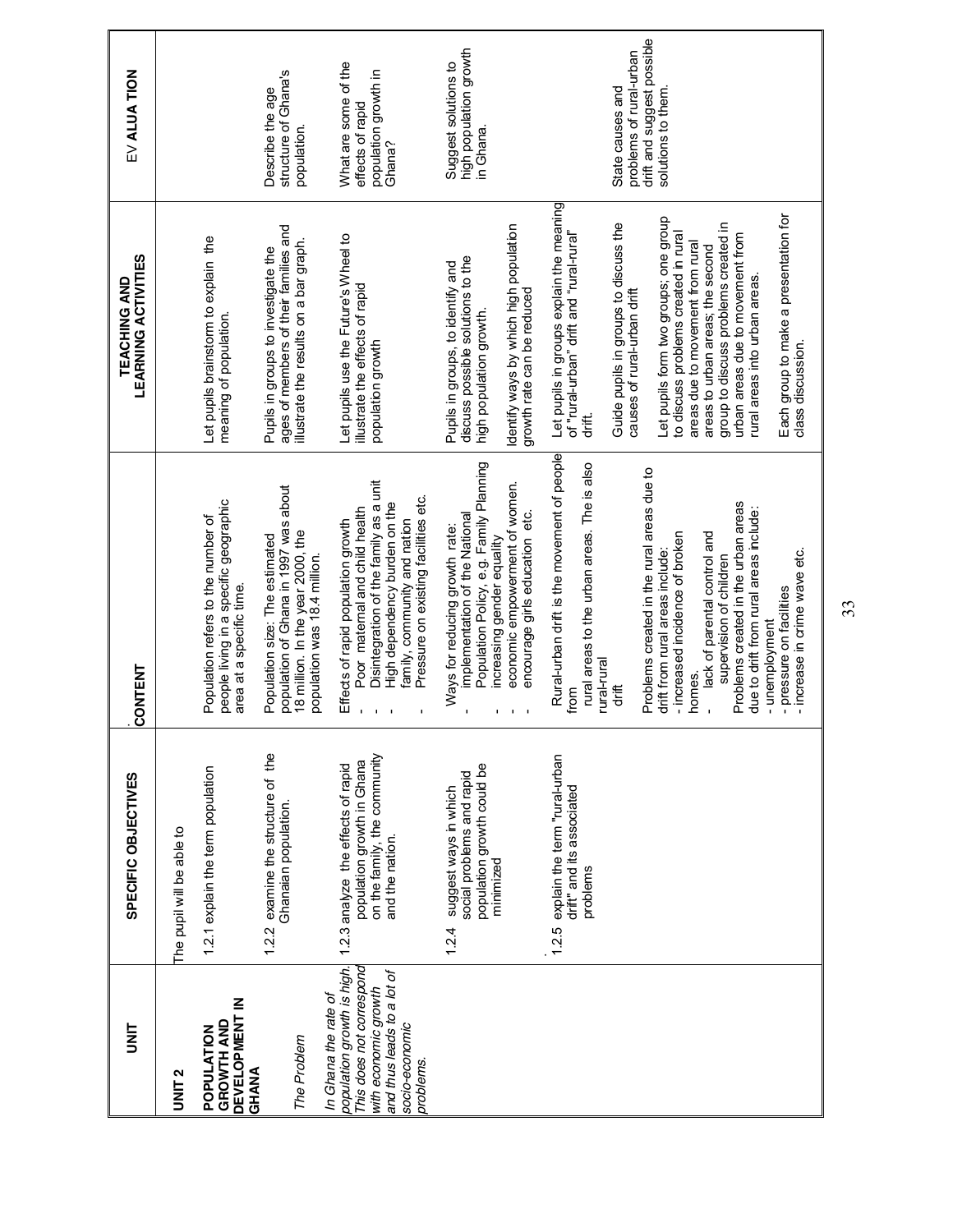|                 |                  |                                   |                                                                                                                                                                                                                              | EVALUATION                                 |                           | State the three arms of<br>Government at the<br>national level and                                               | describe their functions                       | List the number of regions<br>In the country, tell the | total number of districts in<br>the country, and the                         | number of districts in each<br>region of the country.     |                                                                                                                                                    |                                                                                  | administrative structure of<br>the district assembly.<br>Describe the                                                                                                                                                        |
|-----------------|------------------|-----------------------------------|------------------------------------------------------------------------------------------------------------------------------------------------------------------------------------------------------------------------------|--------------------------------------------|---------------------------|------------------------------------------------------------------------------------------------------------------|------------------------------------------------|--------------------------------------------------------|------------------------------------------------------------------------------|-----------------------------------------------------------|----------------------------------------------------------------------------------------------------------------------------------------------------|----------------------------------------------------------------------------------|------------------------------------------------------------------------------------------------------------------------------------------------------------------------------------------------------------------------------|
|                 |                  |                                   |                                                                                                                                                                                                                              | TEACHING AND LEARNING<br><b>ACTIVITIES</b> |                           | Invite resource persons to talk to the<br>class on government at the national,<br>regional and district levels.  |                                                |                                                        |                                                                              |                                                           |                                                                                                                                                    |                                                                                  | Pupils to discuss how the District<br>elected etc. and how the district<br>members of the assembly are<br>Assembly is formed i.e. how<br>assembly works                                                                      |
| JUNIOR<br>HIGH3 | <b>SECTION 2</b> | OVERNANCE, POLITICS AND STABILITY | recognize how government operates at the national and district levels<br>be aware of the importance of self-reliance in national development<br>General Objectives: The pupil will<br>promoting political stability in Ghana | CONTENT                                    |                           | The structure of government at the national<br>Executive (The President, the Cabinet, the<br>evel comprises the: | Legislature (Parliament)<br>Civil Service etc) | Judiciary (the Courts)                                 | Regional Minister and the Regional Co-<br>At the regional level there is the | coordinating Council.                                     | Modern government structure at the District<br>level: District Chief Executive, District<br>Area Committee, Unit Committee.<br>Assembly and        | Chief and elders, clan heads, family heads.<br>Traditional government structure: | of the District Assembly, Work of the District<br>work for the district. The Traditional Council<br>How the District Assembly is formed. Work<br>Chief Executive. The Local Council and its<br>and its work for the district |
|                 |                  | ပ                                 | recognize ways for<br><u>ณ์</u> ต่                                                                                                                                                                                           | SPECIFIC OBJECTIVES                        | The pupil will be able to | government at the national<br>regional and district levels.<br>2.11 describe the structure of                    |                                                |                                                        |                                                                              |                                                           |                                                                                                                                                    |                                                                                  | describe how the District<br>of developing the district,<br>Assembly does its work<br>Council also assists in<br>development of the<br>and how the Local<br>district<br>2.1.2                                                |
|                 |                  |                                   |                                                                                                                                                                                                                              | t<br>M                                     | <b>TINIT</b>              | <b>GOVERNMENT AND</b><br>SOCIETY                                                                                 | The Problem                                    | There are two main levels<br>of government in Ghana,   | level and at the district level<br>government at the national                | with the regions serving as<br>co-coordinating links. The | focus of development. Most<br>are young, and do not have<br>District level serves as the<br>of the District Assemblies<br>the resources and cannot | cope with the expectations<br>Nevertheless, for effective<br>of the people.      | operation and management<br>political organization and<br>of life in the country, it is<br>important that citizens<br>became aware of the<br>administration of the<br>Country                                                |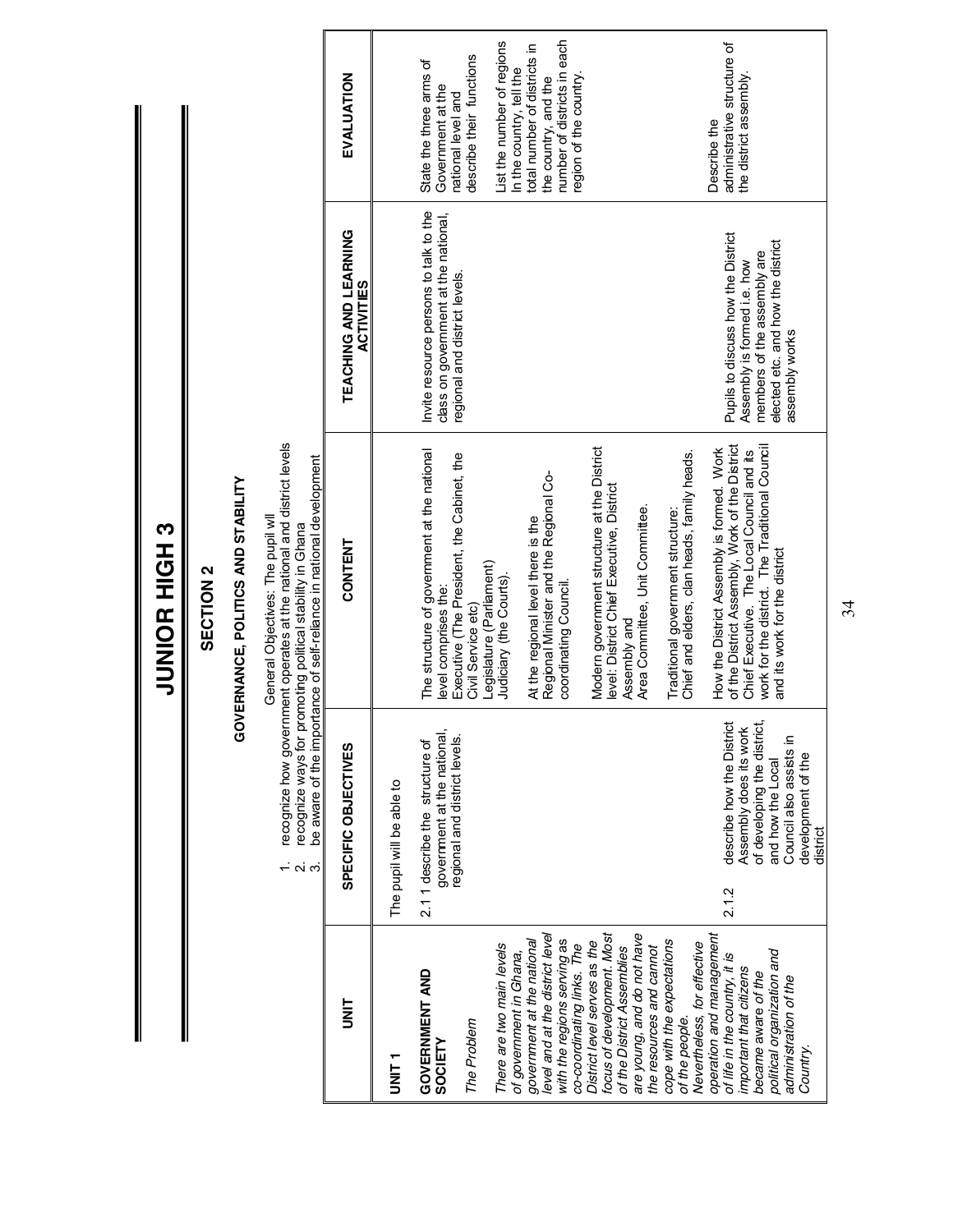| m<br>N                                                         | SPECIFIC OBJECTIVES                                                                                           | <b>CONTENT</b>                                                                                                                                                                                                   | TEACHING AND LEARNING<br><b>ACTIVITIES</b>                                                                                                                                  | EVALUATION                                                                                                             |
|----------------------------------------------------------------|---------------------------------------------------------------------------------------------------------------|------------------------------------------------------------------------------------------------------------------------------------------------------------------------------------------------------------------|-----------------------------------------------------------------------------------------------------------------------------------------------------------------------------|------------------------------------------------------------------------------------------------------------------------|
| <b>GOVERNMENT AND</b><br>UNIT <sub>1</sub> (Cont'd)<br>SOCIETY | how they can be solved.<br>problems facing the<br>district Assemblies and<br>identify some of the<br>2.1.3    | Inability to generate enough funds for<br>Some of the problems facing the district<br>assemblies are as follows:<br>development<br>≔                                                                             | Pupils to identify some of the problems<br>means of solving the problems District<br>Assist pupils to discuss ways and<br>the District Assemblies face.<br>Assemblies face. | Ghana face and suggest<br>how they can be solved<br>problems which most<br>district assemblies in<br>Name at least two |
|                                                                |                                                                                                               | Inadequate trained staff for the work of<br>Inability to develop clear plans for the<br>development of the districts etc.<br>the districts.<br>$\geq$<br>≡                                                       |                                                                                                                                                                             |                                                                                                                        |
|                                                                | 2.1.4 give reasons to show why<br>District Assemblies are<br>development of the<br>important in the<br>vuntry | They take care of development at the<br>They mobilize local resources for<br>participation in government etc.<br>Importance of District Assemblies<br>They encourage grass root<br>development<br>district level | why District Assemblies are important<br>Assist pupils to justify with reasons,<br>in the development process of the<br>country.                                            |                                                                                                                        |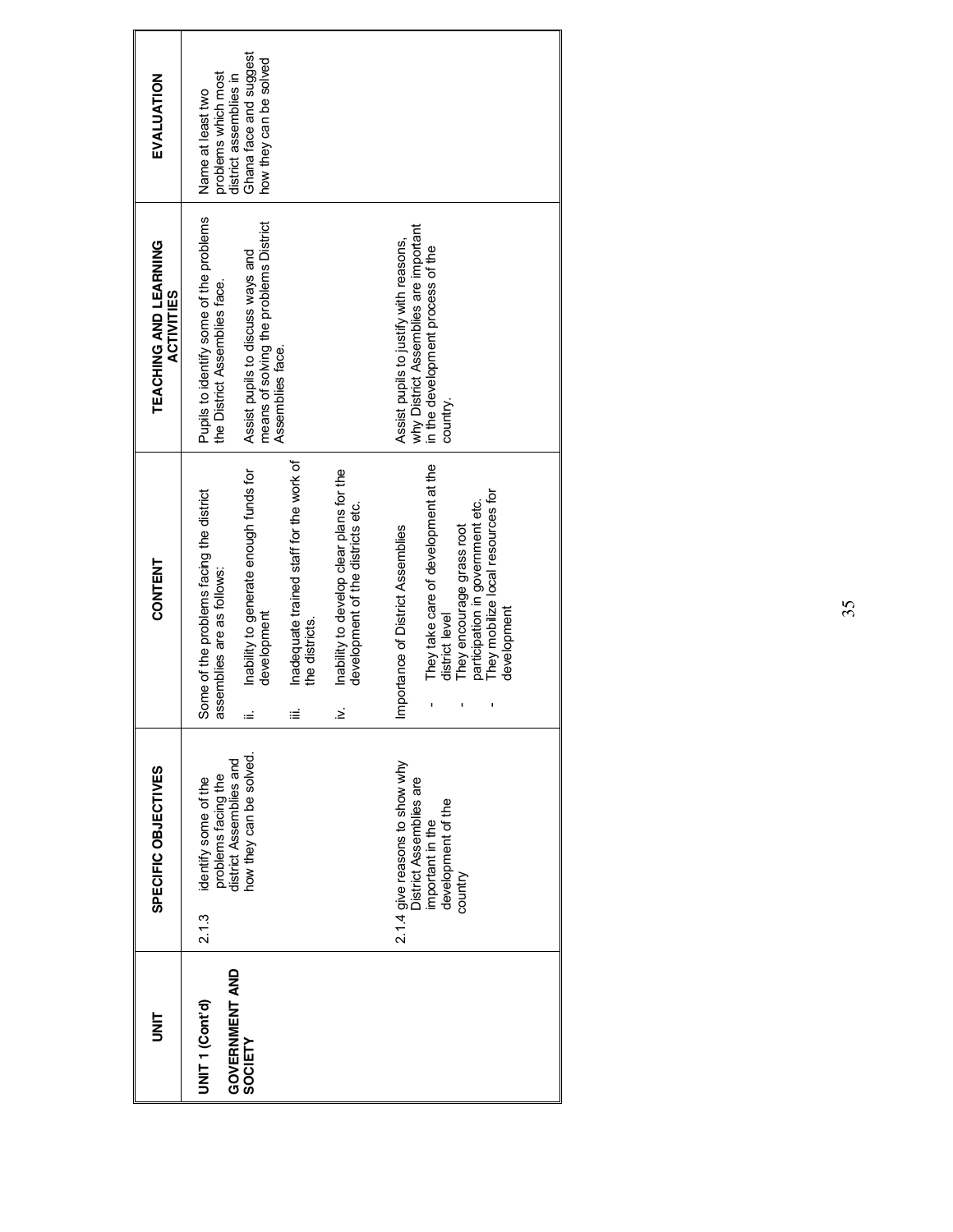| 들<br>5                                                                                                                                                                                                                                                                                                                                                                                                                                                                                                                           |        | SPECIFIC OBJECTIVES                                               | CONTENT                                                                                                                                                                                                                                                                                                                                                                                                                                                  | TEACHING AND LEARNING<br><b>ACTIVITIES</b>                                                                                                                                                                                                                                                                                                                                     | EVALUATION                                                                                                                                                                                                                                                  |
|----------------------------------------------------------------------------------------------------------------------------------------------------------------------------------------------------------------------------------------------------------------------------------------------------------------------------------------------------------------------------------------------------------------------------------------------------------------------------------------------------------------------------------|--------|-------------------------------------------------------------------|----------------------------------------------------------------------------------------------------------------------------------------------------------------------------------------------------------------------------------------------------------------------------------------------------------------------------------------------------------------------------------------------------------------------------------------------------------|--------------------------------------------------------------------------------------------------------------------------------------------------------------------------------------------------------------------------------------------------------------------------------------------------------------------------------------------------------------------------------|-------------------------------------------------------------------------------------------------------------------------------------------------------------------------------------------------------------------------------------------------------------|
| UNIT <sub>2</sub>                                                                                                                                                                                                                                                                                                                                                                                                                                                                                                                |        | The pupil will be able to:                                        |                                                                                                                                                                                                                                                                                                                                                                                                                                                          |                                                                                                                                                                                                                                                                                                                                                                                |                                                                                                                                                                                                                                                             |
| <b>STABILITY IN</b><br>PROMOTING<br>POLITICAL<br>GHANA                                                                                                                                                                                                                                                                                                                                                                                                                                                                           | 2.2.1. | promote the operation of<br>examine the factors that<br>democracy | into account in the process of governance<br>which the wishes of the people are taken<br>Democracy is a system of government in<br>Factors that promote democracy are:                                                                                                                                                                                                                                                                                   | Pupils identify and discuss some of the<br>Assist pupils to explain the meaning of<br>factors that promote democracy in the<br>democracy'                                                                                                                                                                                                                                      | operation of democracy<br>Name factors that are<br>necessary for the<br>and give reasons.                                                                                                                                                                   |
| Peace and stability are<br>very essential for the<br>progress and<br>The Problem                                                                                                                                                                                                                                                                                                                                                                                                                                                 |        |                                                                   | -respect for the rights and freedoms of the<br>- a good and workable constitution<br>- the existence of political parties<br>-observance of the rule of law<br>people                                                                                                                                                                                                                                                                                    | country.                                                                                                                                                                                                                                                                                                                                                                       |                                                                                                                                                                                                                                                             |
| democratic living is the<br>programmes started by<br>constantly created an<br>development of every<br>abandon policies and<br>administrations. This<br>nation. Unfortunately<br>has stifled the steady<br>in Ghana ethnic and<br>instability. Besides,<br>growth of the nation.<br>when they learn that<br>administrators often<br>Ghanaians learn to<br>party rivalries have<br>political views and<br>tolerate opposing<br>instability will be<br>minimized when<br>The problem of<br>atmosphere of<br>new sets of<br>previous | 2.2.2  | promoting political<br>stability in Ghana.<br>suggest ways for    | - open government allowing criticism of<br>down on any ethnic, political or religious<br>freedoms of the citizen: tolerance for<br>Political stability can be promoted by:<br>This lesson hinges on the rights and<br>each other's views; and not looking<br>- avoidance of dictatorship etc.<br>- allowing freedom of speech,<br>freedom of movement. etc<br>-free and fair elections etc.<br>- free and fair elections.<br>policies<br>NOTE:<br>groups | Pupils discuss the talk and then discuss<br>various ways by which political stability<br>Pupils in groups, to discuss ways for<br>(You may invite a resource person to<br>country and present their reports to<br>stability can be promoted in Ghana.)<br>preventing political conflicts in the<br>discuss with the class how political<br>can be promoted in Ghana.<br>class. | State and explain factors<br>that can promote political<br>Class to discuss group<br>stability in Ghana and<br>reports and develop<br>rules of conduct for<br>preventing political<br>present a report for<br><b>Group work</b><br>discussion.<br>conflicts |
| only major way for the<br>the common good of<br>minds of citizens for<br>country to tap the<br>Te                                                                                                                                                                                                                                                                                                                                                                                                                                |        |                                                                   |                                                                                                                                                                                                                                                                                                                                                                                                                                                          |                                                                                                                                                                                                                                                                                                                                                                                |                                                                                                                                                                                                                                                             |